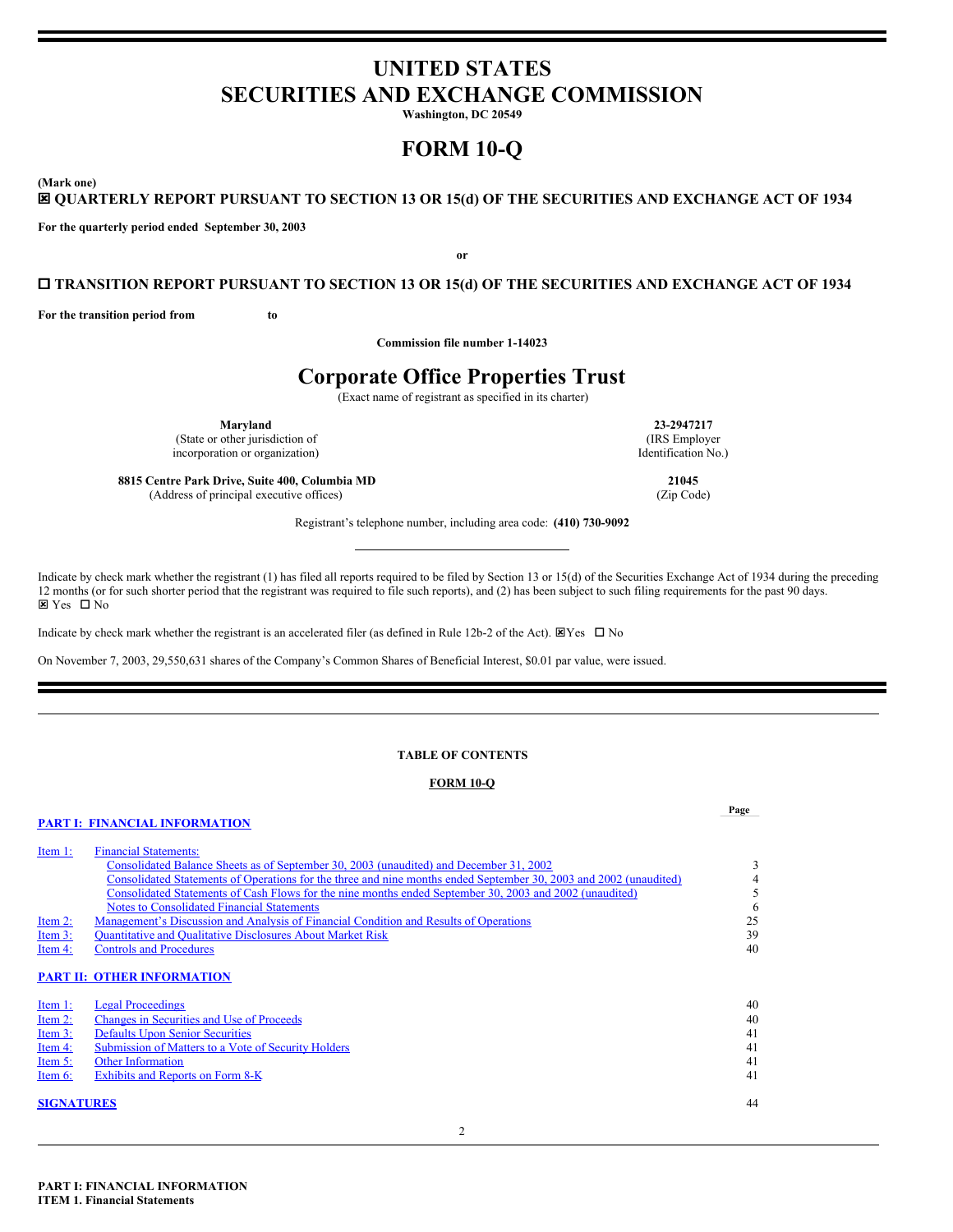## <span id="page-1-0"></span>**Corporate Office Properties Trust and Subsidiaries Consolidated Balance Sheets (Dollars in thousands)**

|                                                                                                                                                                                                                              | September 30,<br>2003 |             |    | December 31,<br>2002 |  |
|------------------------------------------------------------------------------------------------------------------------------------------------------------------------------------------------------------------------------|-----------------------|-------------|----|----------------------|--|
|                                                                                                                                                                                                                              |                       | (unaudited) |    |                      |  |
| <b>Assets</b><br>Investment in real estate:                                                                                                                                                                                  |                       |             |    |                      |  |
| Operating properties, net                                                                                                                                                                                                    | $\mathcal{S}$         | 1,127,960   | \$ | 1,008,178            |  |
| Property held for sale, net                                                                                                                                                                                                  |                       |             |    | 16,792               |  |
| Projects under construction or development                                                                                                                                                                                   |                       | 52,956      |    | 34,567               |  |
| Total commercial real estate properties, net                                                                                                                                                                                 |                       | 1,180,916   |    | 1,059,537            |  |
| Investments in and advances to unconsolidated real estate joint ventures                                                                                                                                                     |                       | 9,576       |    | 7,999                |  |
| Investment in real estate, net                                                                                                                                                                                               |                       | 1,190,492   |    | 1,067,536            |  |
| Cash and cash equivalents                                                                                                                                                                                                    |                       | 13,372      |    | 5,991                |  |
| Restricted cash                                                                                                                                                                                                              |                       | 7,878       |    | 9,739                |  |
| Accounts receivable, net                                                                                                                                                                                                     |                       | 7,049       |    | 3,509                |  |
| Investments in and advances to other unconsolidated entities                                                                                                                                                                 |                       | 1,621       |    | 1,621                |  |
| Deferred rent receivable                                                                                                                                                                                                     |                       | 16,728      |    | 13,698               |  |
| Deferred charges, net                                                                                                                                                                                                        |                       | 39,595      |    | 23,199               |  |
| Prepaid and other assets                                                                                                                                                                                                     |                       | 21,237      |    | 11,260               |  |
| Furniture, fixtures and equipment, net                                                                                                                                                                                       |                       | 2,006       |    | 1,676                |  |
| <b>Total assets</b>                                                                                                                                                                                                          | \$                    | 1,299,978   | \$ | 1,138,229            |  |
| Liabilities and shareholders' equity                                                                                                                                                                                         |                       |             |    |                      |  |
| Liabilities:                                                                                                                                                                                                                 |                       |             |    |                      |  |
| Mortgage and other loans payable                                                                                                                                                                                             | \$                    | 759,298     | \$ | 705,056              |  |
| Accounts payable and accrued expenses                                                                                                                                                                                        |                       | 15,450      |    | 11,670               |  |
| Rents received in advance and security deposits                                                                                                                                                                              |                       | 11,503      |    | 8,253                |  |
| Dividends and distributions payable                                                                                                                                                                                          |                       | 11,637      |    | 9,794                |  |
| Deferred revenue associated with acquired operating leases                                                                                                                                                                   |                       | 9,799       |    | 11,758               |  |
| Fair value of derivatives                                                                                                                                                                                                    |                       | 726         |    | 494                  |  |
| Other liabilities                                                                                                                                                                                                            |                       | 7,114       |    | 1,821                |  |
| Total liabilities                                                                                                                                                                                                            |                       | 815,527     |    | 748,846              |  |
| Minority interests:                                                                                                                                                                                                          |                       |             |    |                      |  |
| Preferred units in the Operating Partnership                                                                                                                                                                                 |                       |             |    | 24,367               |  |
| Common units in the Operating Partnership                                                                                                                                                                                    |                       | 80,411      |    | 76,519               |  |
| Total minority interests                                                                                                                                                                                                     |                       | 80,411      |    | 100,886              |  |
| Commitments and contingencies (Note 16)                                                                                                                                                                                      |                       |             |    |                      |  |
|                                                                                                                                                                                                                              |                       |             |    |                      |  |
| Shareholders' equity:                                                                                                                                                                                                        |                       |             |    |                      |  |
| Preferred Shares of beneficial interest (\$0.01 par value; 15,000,000 shares authorized)                                                                                                                                     |                       |             |    |                      |  |
| 1,725,000 designated as Series B Cumulative Redeemable Preferred Shares of beneficial interest (1,250,000 shares<br>issued with an aggregate liquidation preference of \$31,250 at September 30, 2003 and December 31, 2002) |                       | 13          |    | 13                   |  |
| 544,000 designated as Series D Cumulative Convertible Redeemable Preferred Shares of beneficial interest (544,000                                                                                                            |                       |             |    |                      |  |
| shares issued with an aggregate liquidation preference of \$13,600 at September 30, 2003 and December 31, 2002)                                                                                                              |                       | 5           |    | 5                    |  |
| 1,265,000 designated as Series E Cumulative Redeemable Preferred Shares of beneficial interest (1,150,000 shares                                                                                                             |                       |             |    |                      |  |
| issued with an aggregate liquidation preference of \$28,750 at September 30, 2003 and December 31, 2002)                                                                                                                     |                       | 11          |    | 11                   |  |
| 1,425,000 designated as Series F Cumulative Redeemable Preferred Shares of beneficial interest (1,425,000 shares                                                                                                             |                       |             |    |                      |  |
| issued with an aggregate liquidation preference of \$35,625 at September 30, 2003 and December 31, 2002)                                                                                                                     |                       | 14          |    | 14                   |  |
| 2,200,000 designated as Series G Cumulative Redeemable Preferred Shares of beneficial interest (2,200,000 shares                                                                                                             |                       |             |    |                      |  |
| issued with an aggregate liquidation preference of \$35,625 at September 30, 2003 and December 31, 2002)                                                                                                                     |                       | 22          |    |                      |  |
| Common Shares of beneficial interest (\$0.01 par value; 45,000,000 shares authorized, shares issued of 29,527,436 at                                                                                                         |                       |             |    |                      |  |
| September 30, 2003 and 23,772,732 at December 31, 2002)                                                                                                                                                                      |                       | 296         |    | 238                  |  |
| Additional paid-in capital                                                                                                                                                                                                   |                       | 445,717     |    | 313,786              |  |
| Cumulative distributions in excess of net income                                                                                                                                                                             |                       | (35,968)    |    | (21,067)             |  |
| Value of unearned restricted common share grants                                                                                                                                                                             |                       | (4,107)     |    | (2,739)              |  |
| Treasury shares, at cost (166,600 shares)                                                                                                                                                                                    |                       | (1, 415)    |    | (1, 415)             |  |
| Accumulated other comprehensive loss                                                                                                                                                                                         |                       | (548)       |    | (349)                |  |
| Total shareholders' equity                                                                                                                                                                                                   |                       | 404.040     |    | 288,497              |  |
| Total liabilities and shareholders' equity                                                                                                                                                                                   | \$                    | 1,299,978   | \$ | 1,138,229            |  |
|                                                                                                                                                                                                                              |                       |             |    |                      |  |

See accompanying notes to consolidated financial statements.

3

# <span id="page-1-1"></span>**Corporate Office Properties Trust and Subsidiaries Consolidated Statements of Operations (Dollars in thousands, except per share data) (unaudited)**

| September 30,                                        | For the three months ended<br>September 30, |  |  |  |
|------------------------------------------------------|---------------------------------------------|--|--|--|
| 2002<br>2002<br>2003<br>2003                         |                                             |  |  |  |
|                                                      |                                             |  |  |  |
|                                                      |                                             |  |  |  |
| S<br>40.210<br>33,769<br>112.921<br>97,328<br>S<br>S |                                             |  |  |  |
| 5,238<br>4,296<br>14,923<br>11,634                   |                                             |  |  |  |
| 108,962<br>45,448<br>38,065<br>127,844               |                                             |  |  |  |
|                                                      |                                             |  |  |  |
| 13.075<br>37,830<br>11.994<br>31,896                 |                                             |  |  |  |
| 10.436<br>30,608<br>28,072<br>10.489                 |                                             |  |  |  |
| 559<br>1,957<br>773<br>1,793                         |                                             |  |  |  |
|                                                      |                                             |  |  |  |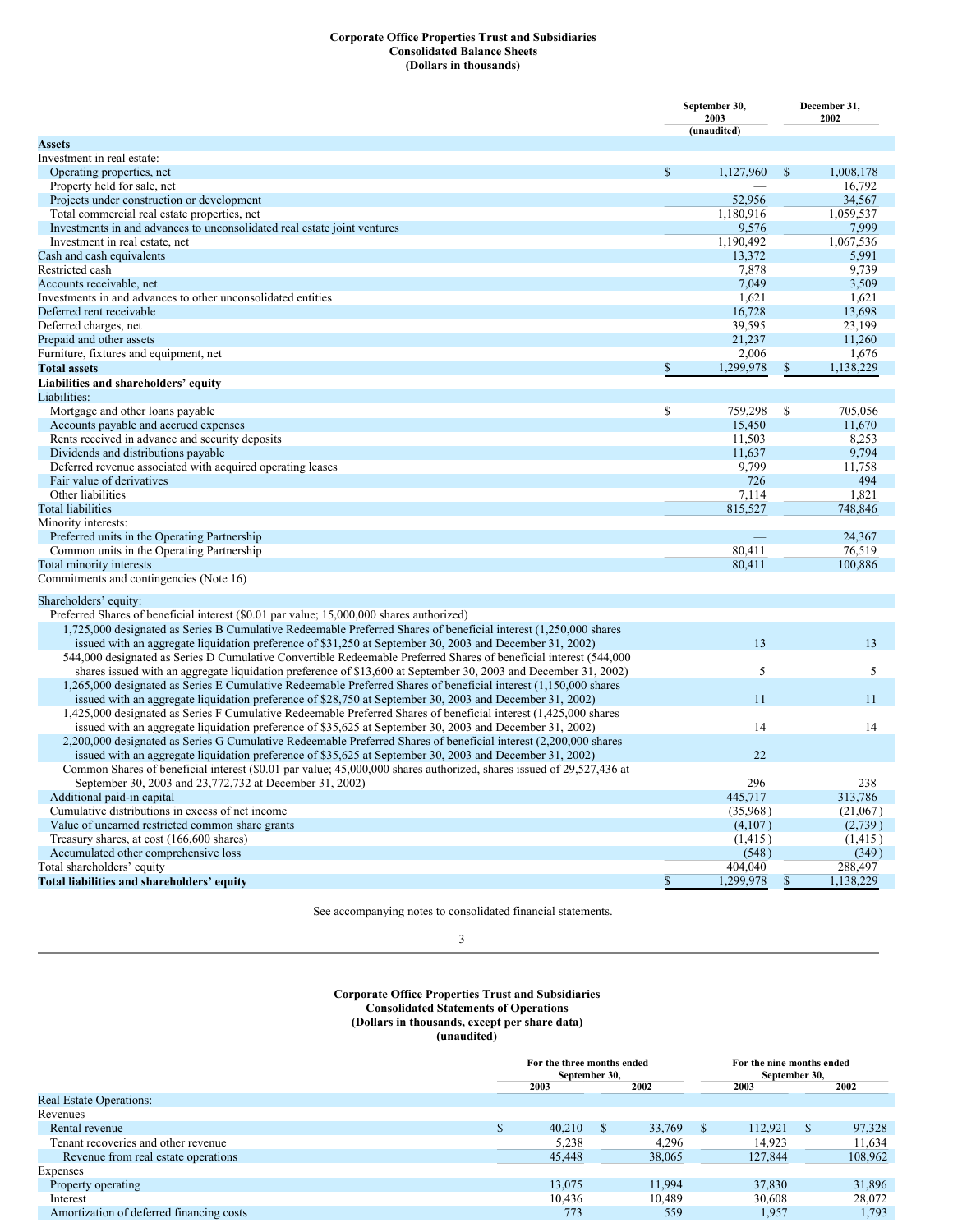| Depreciation and other amortization                                                        |                    | 9,462    |               | 7,357    |              | 26,735   |              | 21.941  |
|--------------------------------------------------------------------------------------------|--------------------|----------|---------------|----------|--------------|----------|--------------|---------|
| Expenses from real estate operations                                                       |                    | 33.746   |               | 30.399   |              | 97,130   |              | 83,702  |
| Earnings from real estate operations before equity in income (loss) of unconsolidated real |                    |          |               |          |              |          |              |         |
| estate joint ventures                                                                      |                    | 11,702   |               | 7,666    |              | 30,714   |              | 25,260  |
| Equity in income (loss) of unconsolidated real estate joint ventures                       |                    | 95       |               | 138      |              | (91)     |              | 134     |
| Earnings from real estate operations                                                       |                    | 11,797   |               | 7.804    |              | 30,623   |              | 25,394  |
| Service operations:                                                                        |                    |          |               |          |              |          |              |         |
| Revenues                                                                                   |                    | 1,769    |               | 1,107    |              | 3,364    |              | 3,194   |
| Expenses                                                                                   |                    | (1,027)  |               | (1,077)  |              | (2,784)  |              | (3,353) |
| Equity in loss of unconsolidated Service Companies                                         |                    |          |               | (15)     |              |          |              | (20)    |
| Income (loss) from service operations                                                      |                    | 742      |               | 15       |              | 580      |              | (179)   |
| General and administrative expenses                                                        |                    | (1,937)  |               | (815)    |              | (5,651)  |              | (4,925) |
| Income before gain on sales of real estate, minority interests, income taxes and           |                    |          |               |          |              |          |              |         |
| discontinued operations                                                                    |                    | 10,602   |               | 7,004    |              | 25,552   |              | 20,290  |
| Gain on sales of real estate                                                               |                    | 23       |               | 796      |              | 448      |              | 1,742   |
| Income before minority interests, income taxes and discontinued operations                 |                    | 10,625   |               | 7,800    |              | 26,000   |              | 22,032  |
| Minority interests                                                                         |                    |          |               |          |              |          |              |         |
| Common units in the Operating Partnership                                                  |                    | (1, 833) |               | (1, 429) |              | (4,386)  |              | (3,946) |
| Preferred units in the Operating Partnership                                               |                    |          |               | (572)    |              | (1,049)  |              | (1,716) |
| Other consolidated entities                                                                |                    |          |               | 104      |              |          |              | 59      |
| Income before income taxes and discontinued operations                                     |                    | 8,792    |               | 5,903    |              | 20,565   |              | 16,429  |
| Income tax (expense) benefit, net of minority interests                                    |                    | (221)    |               | (9)      |              | (181)    |              | 43      |
| Income before discontinued operations                                                      |                    | 8,571    |               | 5,894    |              | 20,384   |              | 16,472  |
| Income from discontinued operations, net of minority interests                             |                    | 11       |               | 268      |              | 2,423    |              | 869     |
| Net income                                                                                 |                    | 8,582    |               | 6,162    |              | 22,807   |              | 17,341  |
| Preferred share dividends                                                                  |                    | (3,157)  |               | (2, 533) |              | (8,224)  |              | (7,600) |
| Repurchase of preferred units in excess of recorded book value                             |                    |          |               |          |              | (11,224) |              |         |
| Net income available to common shareholders                                                | S                  | 5,425    | $\mathbf{s}$  | 3,629    | \$           | 3,359    | S            | 9,741   |
| Basic earnings per common share                                                            |                    |          |               |          |              |          |              |         |
| Income before discontinued operations                                                      | $\mathbf{\hat{s}}$ | 0.19     | $\mathsf{\$}$ | 0.15     | $\mathbb{S}$ | 0.04     | $\mathbb{S}$ | 0.40    |
| Discontinued operations                                                                    |                    |          |               | 0.01     |              | 0.09     |              | 0.04    |
| Net income                                                                                 | $\mathbb{S}$       | 0.19     | \$            | 0.16     | $\mathbb{S}$ | 0.13     | $\mathbb{S}$ | 0.44    |
| Diluted earnings per common share                                                          |                    |          |               |          |              |          |              |         |
| Income before discontinued operations                                                      | $\mathbf S$        | 0.18     | $\mathbb{S}$  | 0.14     | $\mathbb{S}$ | 0.03     | $\mathbb{S}$ | 0.38    |
| Discontinued operations                                                                    |                    |          |               | 0.01     |              | 0.09     |              | 0.04    |
| Net income                                                                                 | $\mathbb{S}$       | 0.18     | \$            | 0.15     | $\mathbb{S}$ | 0.12     | \$           | 0.42    |
|                                                                                            |                    |          |               |          |              |          |              |         |

See accompanying notes to consolidated financial statements.

4

# <span id="page-2-0"></span>**Corporate Office Properties Trust and Subsidiaries Consolidated Statements of Cash Flows (Dollars in thousands) (unaudited)**

|                                                                                                 |              | For the nine months ended<br>September 30, |
|-------------------------------------------------------------------------------------------------|--------------|--------------------------------------------|
|                                                                                                 | 2003         | 2002                                       |
| Cash flows from operating activities                                                            |              |                                            |
| Net income                                                                                      | 22,807<br>\$ | 17,341<br>S                                |
| Adjustments to reconcile net income to net cash provided by operating activities:               |              |                                            |
| Minority interests                                                                              | 6,383        | 6,024                                      |
| Depreciation and other amortization                                                             | 26,754       | 22,402                                     |
| Amortization of deferred financing costs                                                        | 1.957        | 1,793                                      |
| Amortization of value of acquired operating leases                                              | (1, 465)     | (1,916)                                    |
| Equity in (income) loss of unconsolidated entities                                              | 91           | (114)                                      |
| Gain on sales of real estate, including amounts in discontinued operations                      | (3, 443)     | (1,742)                                    |
| Changes in operating assets and liabilities:                                                    |              |                                            |
| Increase in deferred rent receivable                                                            | (3,629)      | (2,024)                                    |
| Increase in accounts receivable, restricted cash and prepaid and other assets                   | (5,677)      | (2,536)                                    |
| Increase in accounts payable, accrued expenses, rents received in advance and security deposits | 8,889        | 1,671                                      |
| Other                                                                                           | 790          | 932                                        |
| Net cash provided by operating activities                                                       | 53,457       | 41,831                                     |
| Cash flows from investing activities                                                            |              |                                            |
| Purchases of and additions to commercial real estate properties                                 | (183, 697)   | (129, 013)                                 |
| Proceeds from sales of properties                                                               | 36,904       | 8,611                                      |
| Investments in and advances to unconsolidated real estate joint ventures                        | (735)        | 1,779                                      |
| Leasing commissions paid                                                                        | (2,061)      | (5,109)                                    |
| (Increase) decrease in advances to certain real estate joint ventures                           | (4,134)      | 2,583                                      |
| Other                                                                                           | (1,680)      | (521)                                      |
| Net cash used in investing activities                                                           | (155, 403)   | (121, 670)                                 |
| Cash flows from financing activities                                                            |              |                                            |
| Proceeds from mortgage and other loans payable                                                  | 206,057      | 254,217                                    |
| Repayments of mortgage and other loans payable                                                  | (169, 055)   | (153, 551)                                 |
| Deferred financing costs paid                                                                   | (1,277)      | (1,852)                                    |
| Increase (decrease) in other liabilities                                                        | 4,000        | (11, 336)                                  |
| Net proceeds from issuance of common shares                                                     | 81,388       | 25,364                                     |
| Net proceeds from issuance of preferred shares                                                  | 53,240       |                                            |
| Repurchase of preferred units                                                                   | (35,591)     |                                            |
| Dividends paid                                                                                  | (24, 595)    | (21, 354)                                  |
| Distributions paid                                                                              | (7, 126)     | (7,716)                                    |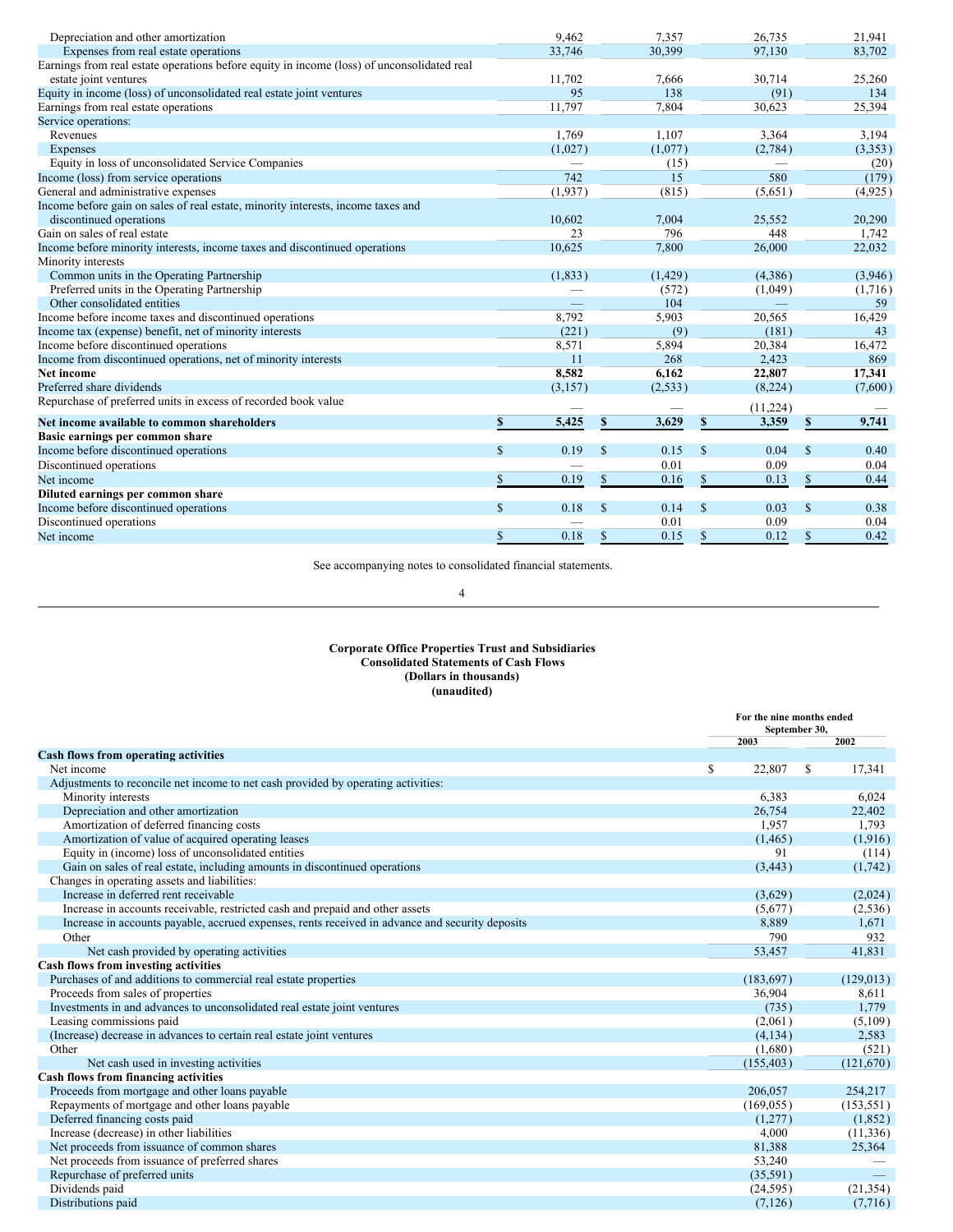| Other                                     | 2,286   | (2,909) |
|-------------------------------------------|---------|---------|
| Net cash provided by financing activities | 109.327 | 80,863  |
| Net increase in cash and cash equivalents | 7,381   | 1,024   |
| Cash and cash equivalents                 |         |         |
| Beginning of year                         | 5.99    | 6,640   |
| End of period                             | 13.372  | 7.664   |
|                                           |         |         |

See accompanying notes to consolidated financial statements.

5

# **Corporate Office Properties Trust and Subsidiaries**

# <span id="page-3-0"></span>**Notes to Consolidated Financial Statements (Dollars in thousands, except per share data)**

#### **1. Organization**

Corporate Office Properties Trust ("COPT") and subsidiaries (collectively, the "Company") is a fully- integrated and self-managed real estate investment trust ("REIT"). We focus principally on the ownership, management, leasing, acquisition and development of suburban office properties located in select submarkets in the Mid-Atlantic region of the United States. COPT is qualified as a REIT as defined in the Internal Revenue Code and is the successor to a corporation organized in 1988. As of September 30, 2003, our portfolio included 118 operating properties, including three properties owned through joint ventures.

We conduct almost all of our operations through our operating partnership, Corporate Office Properties, L.P. (the "Operating Partnership"), for which we are the managing general partner. The Operating Partnership owns real estate both directly and through subsidiary partnerships and limited liability companies ("LLCs"). A summary of our Operating Partnership's forms of ownership and the percentage of those ownership forms owned by COPT as of September 30, 2003 follows:

|                          | % Owned<br>by COPT |
|--------------------------|--------------------|
| Common Units             | 75%                |
| Series B Preferred Units | $100\%$            |
| Series D Preferred Units | $100\%$            |
| Series E Preferred Units | $100\%$            |
| Series F Preferred Units | $100\%$            |
| Series G Preferred Units | $100\%$            |

The Operating Partnership also owns 100% of Corporate Office Management, Inc. ("COMI") (together with its subsidiaries defined as the "Service Companies"). COMI's consolidated subsidiaries are set forth below:

| <b>Entity Name</b>                           | <b>Type of Service Business</b> |
|----------------------------------------------|---------------------------------|
| Corporate Realty Management, LLC ("CRM")     | <b>Real Estate Management</b>   |
| Corporate Development Services, LLC ("CDS")  | Construction and Development    |
| Corporate Cooling and Controls, LLC ("CC&C") | Heating and Air Conditioning    |

# **2. Basis of Presentation**

The accompanying unaudited interim Consolidated Financial Statements have been prepared in accordance with the rules and regulations for reporting on Form 10-Q. Accordingly, certain information and disclosures required by accounting principles generally accepted in the United States for complete Consolidated Financial Statements are not included herein. These interim financial statements should be read together with the financial statements and notes thereto included in our 2002 Annual Report on Form 10-K. The interim financial statements on the previous pages reflect all adjustments which we believe are necessary for the fair presentation of our financial position and results of operations for the interim periods presented. These adjustments are of a normal recurring nature. The results of operations for such interim periods are not necessarily indicative of the results for a full year.

We use four different accounting methods to report our investments in entities: the consolidation method, the equity method, the cost method and the financing method.

# **Consolidation Method**

We use the consolidation method when we own all or most of the outstanding voting interests in an entity and can control its operations. This means the accounts of the entity are combined with our accounts. We eliminate balances and transactions between companies when we consolidate these accounts. Our Consolidated Financial Statements include the accounts of:

# 6

• COPT;

- the Operating Partnership and its subsidiary partnerships and LLCs;
- the Service Companies; and
- Corporate Office Properties Holdings, Inc. (of which we own 100%).

See the section in Note 3 entitled "Recent Accounting Pronouncements" for a description of Financial Accounting Standards Board ("FASB") Interpretation No. 46, "Consolidation of Variable Interest Entities" ("FIN 46"). FIN 46 affects our determination of when to use the consolidation method of accounting.

# **Equity Method**

We use the equity method of accounting when we own an interest in an entity and can exert significant influence over the entity's operations but cannot control the entity's operations. Under the equity method, we report:

- our ownership interest in the entity's capital as an investment on our Consolidated Balance Sheets; and
- our percentage share of the earnings or losses from the entity in our Consolidated Statements of Operations.

See the section in Note 3 entitled "Recent Accounting Pronouncements" for a description of FIN 46. FIN 46 affects our determination of when to use the equity method of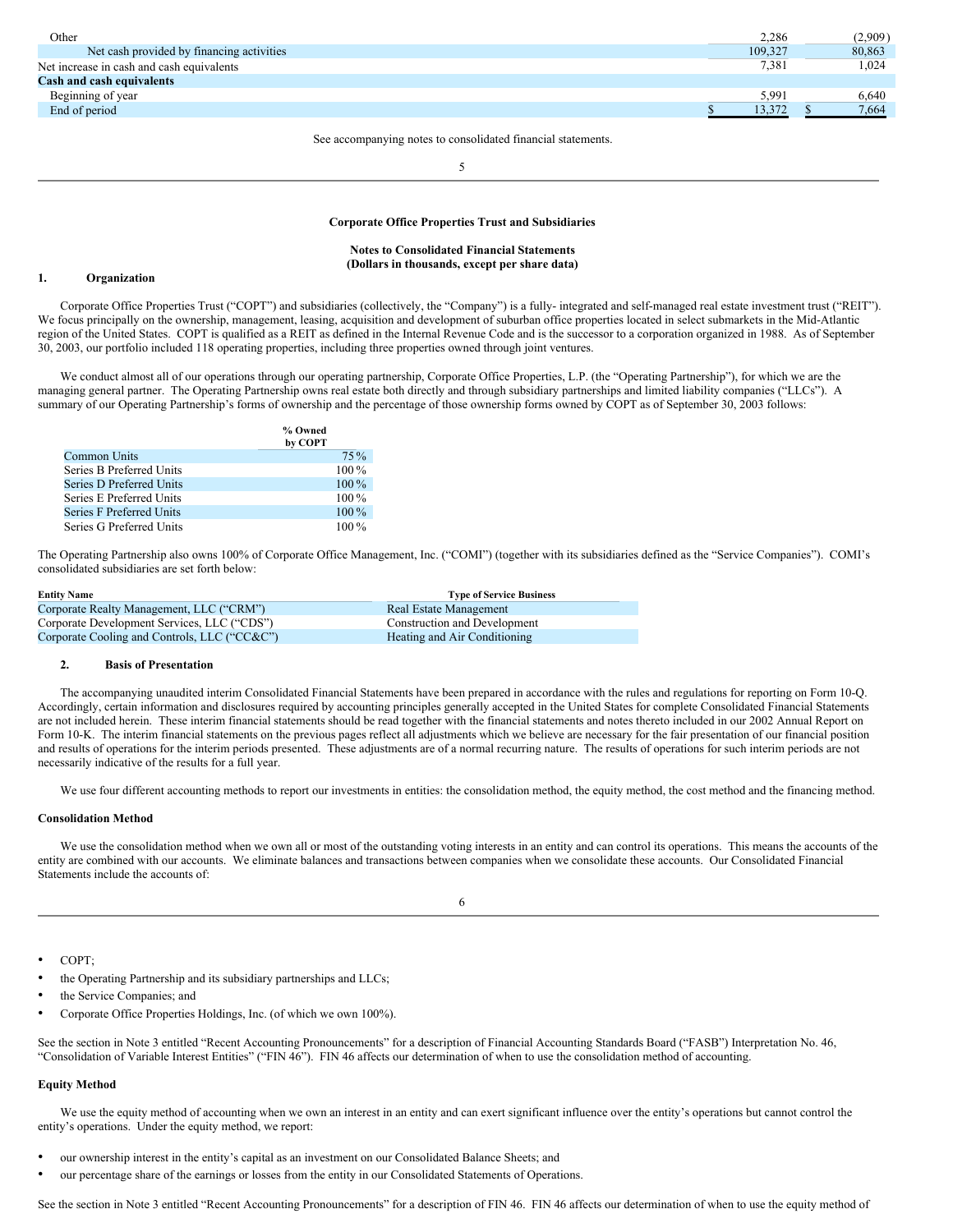# **Cost Method**

We use the cost method of accounting when we own an interest in an entity and cannot exert significant influence over the entity's operations. Under the cost method, we report:

- the cost of our investment in the entity as an investment on our Consolidated Balance Sheets; and
- distributions to us of the entity's earnings in our Consolidated Statements of Operations.

# **Financing Method**

We use the financing method of accounting for certain real estate joint ventures. We use this method when we contribute a parcel of land into a real estate joint venture and have an option to acquire our partner's joint venture interest for a pre-determined purchase price. Details of the financing method of accounting are described below:

- the costs associated with a land parcel at the time of its contribution into a joint venture are reported as commercial real estate properties on our Consolidated Balance Sheets;
- the cash received from a joint venture in connection with our land contribution is reported as other liabilities on our Consolidated Balance Sheets. The liability is accreted towards the pre-determined purchase price over the life of our option to acquire our partner's interest in the joint venture. We also report interest expense in connection with the accretion of the liability;
- as construction of a building on the land parcel is completed and operations of the building commence, we report 100% of the revenues and expenses associated with the property on our Consolidated Statements of Operations; and
- construction costs and debt activity for the real estate project relating to periods after the land contribution are not reported by us.

At the time we exercise the option to acquire our partner's joint venture interest, we begin consolidating the accounts of the entity with our accounts. See the section in Note 3 entitled "Recent Accounting Pronouncements" for a description of FIN 46. FIN 46 affects our determination of when to use the financing method of accounting.

# **Reclassification**

We reclassified certain amounts from the prior period to conform to the current period presentation of our Consolidated Financial Statements. These reclassifications did not affect consolidated net income or shareholders' equity. See the section in Note 3 entitled "Recent Accounting Pronouncements" for a description of (1) our reclassification in connection with our accounting under Statement of Financial Accounting Standards No. 141, "Business Combinations" ("SFAS 141") and (2) our reclassification of 2002 losses on early retirement of debt in connection with our adoption of Statement of Financial Accounting Standards No. 145, "Rescission of FASB

7

Statements No. 4, 44 and 64, Amendment of FASB Statement No. 13 and Technical Corrections" ("SFAS No. 145") on January 1, 2003.

# **3. Summary of Significant Accounting Policies**

# **Use of Estimates in the Preparation of Financial Statements**

We make estimates and assumptions when preparing financial statements under generally accepted accounting principles ("GAAP"). These estimates and assumptions affect various matters, including:

- the reported amounts of assets and liabilities in our Consolidated Balance Sheets at the dates of the financial statements;
- the disclosure of contingent assets and liabilities at the dates of the financial statements; and
- the reported amounts of revenues and expenses in our Consolidated Statements of Operations during the reporting periods.

These estimates involve judgments with respect to, among other things, future economic factors that are difficult to predict and are often beyond management's control. As a result, actual amounts could differ from these estimates.

#### **Minority Interests**

As discussed previously, we consolidate the accounts of our Operating Partnership and its subsidiaries into our financial statements. However, we do not own 100% of the Operating Partnership. Our Operating Partnership also did not own 11% of one of its subsidiary partnerships until September 11, 2002, when it acquired that remaining interest. In addition, COMI did not own 20% of one of its subsidiaries, CC&C, until May 31, 2002, when it acquired that remaining interest. The amounts reported for minority interests on our Consolidated Balance Sheets represent the portion of these consolidated entities' equity that we do not own. The amounts reported for minority interests on our Consolidated Statements of Operations represent the portion of these consolidated entities' net income not allocated to us.

Common units of the Operating Partnership ("common units") are substantially similar to our common shares of beneficial interest ("common shares"). Common units are also exchangeable into our common shares, subject to certain conditions.

The only preferred units in the Operating Partnership not owned by us during the reporting periods were 1,016,662 Series C Preferred Units. These units were convertible, subject to certain conditions, into common units on the basis of 2.381 common units for each Series C Preferred Unit. These units were repurchased by the Operating Partnership on June 16, 2003 for \$36,068 (including \$477 for accrued and unpaid distributions), or \$14.90 per common share on an as-converted basis. As a result of the repurchase, we recognized an \$11,224 reduction to net income available to common shareholders associated with the excess of the repurchase price over the sum of the recorded book value of the units and the accrued and unpaid return to the unitholder.

#### **Earnings Per Share ("EPS")**

We present both basic and diluted EPS. We compute basic EPS by dividing net income available to common shareholders by the weighted average number of common shares outstanding during the year. Our computation of diluted EPS is similar except that:

- the denominator is increased to include the weighted average number of potential additional common shares that would have been outstanding if securities that are convertible into our common shares were converted; and
- the numerator is adjusted to add back any convertible preferred dividends and any other changes in income or loss that would result from the assumed conversion into common shares.

Our computation of diluted EPS does not assume conversion of securities into our common shares if conversion of those securities would increase our diluted EPS in a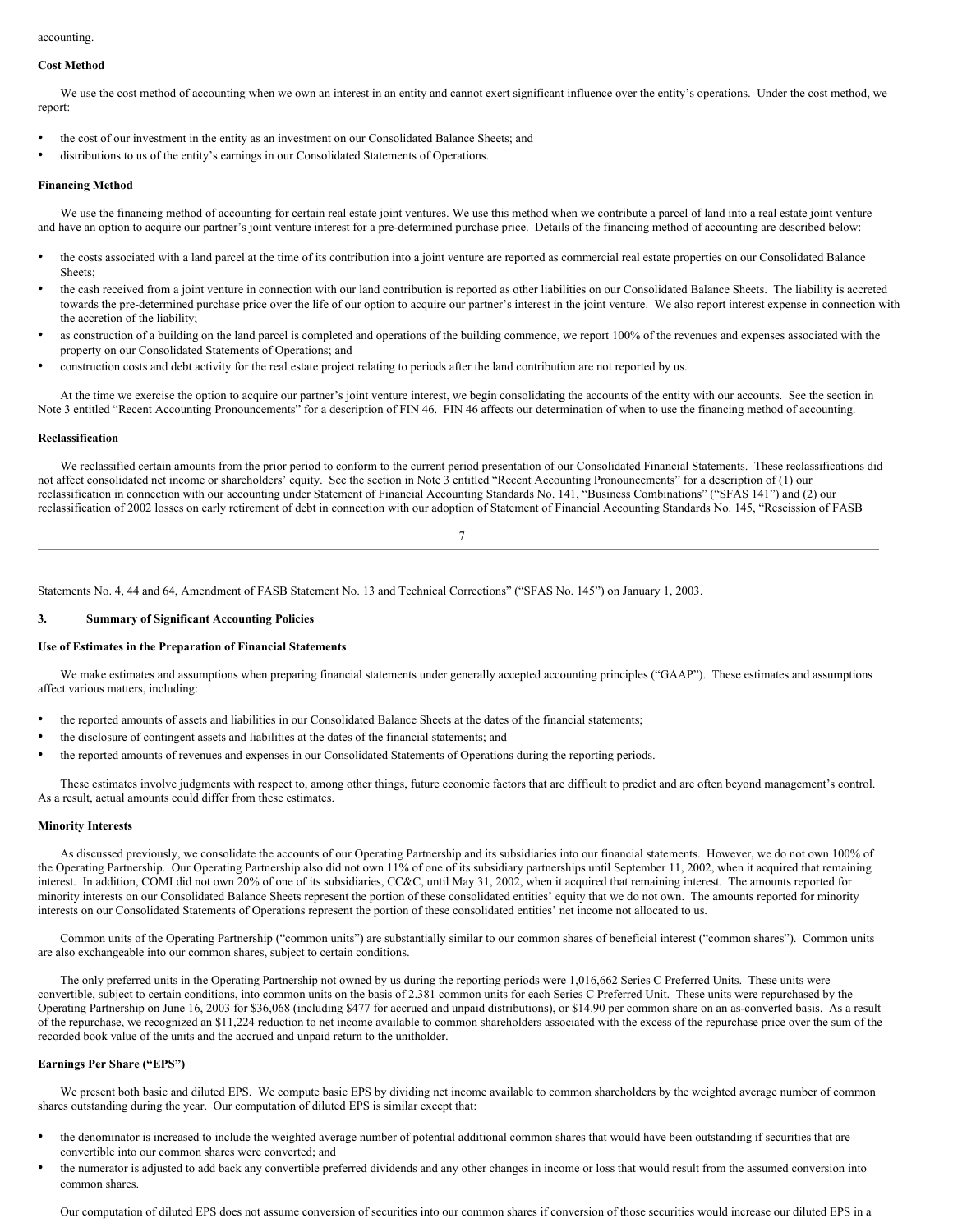given period. A summary of the numerator and denominator for purposes of basic and diluted EPS calculations is set forth below (dollars and shares in thousands, except per share data):

|                                                                        | For the three months<br>ended September 30, |        |   |        | For the nine months<br>ended September 30, |                  |          |        |
|------------------------------------------------------------------------|---------------------------------------------|--------|---|--------|--------------------------------------------|------------------|----------|--------|
|                                                                        |                                             | 2003   |   | 2002   |                                            | $\frac{1}{2003}$ |          | 2002   |
| Numerator:                                                             |                                             |        |   |        |                                            |                  |          |        |
| Numerator for basic EPS on net income available to common shareholders | \$                                          | 5,425  | S | 3,629  | S                                          | 3,359            | S        | 9,741  |
| Subtract: Income from discontinued operations, net                     |                                             | (11)   |   | (268)  |                                            | (2, 423)         |          | (869)  |
| Numerator for basic EPS before discontinued operations                 |                                             | 5,414  |   | 3,361  |                                            | 936              |          | 8,872  |
| Add: Series D Preferred Share dividends                                |                                             | 136    |   | 136    |                                            |                  |          | 408    |
| Subtract: Income on dilutive options                                   |                                             |        |   | (6)    |                                            |                  |          |        |
| Numerator for diluted EPS before discontinued operations               |                                             | 5,550  |   | 3,491  |                                            | 936              |          | 9,280  |
| Add: Income from discontinued operations, net                          |                                             | 11     |   | 268    |                                            | 2,423            |          | 869    |
| Numerator for diluted EPS on net income available to common            |                                             |        |   |        |                                            |                  |          |        |
| shareholders                                                           |                                             | 5,561  |   | 3,759  | S                                          | 3,359            | S        | 10,149 |
| Denominator (all weighted averages):                                   |                                             |        |   |        |                                            |                  |          |        |
| Denominator for basic EPS (common shares)                              |                                             | 28,832 |   | 23,029 |                                            | 25,886           |          | 22,215 |
| Assumed conversion of share options                                    |                                             | 1,480  |   | 923    |                                            | 1,257            |          | 873    |
| Assumed conversion of Series D Preferred Shares                        |                                             | 1,197  |   | 1,197  |                                            |                  |          | 1,197  |
| Denominator for diluted EPS                                            |                                             | 31,509 |   | 25,149 |                                            | 27,143           |          | 24,285 |
|                                                                        |                                             |        |   |        |                                            |                  |          |        |
| <b>Basic EPS:</b>                                                      |                                             |        |   |        |                                            |                  |          |        |
| Income before discontinued operations                                  | \$                                          | 0.19   |   | 0.15   | <sup>\$</sup>                              | 0.04             | \$       | 0.40   |
| Income from discontinued operations                                    |                                             |        |   | 0.01   |                                            | 0.09             |          | 0.04   |
| Net income available to common shareholders                            |                                             | 0.19   |   | 0.16   |                                            | 0.13             |          | 0.44   |
| Diluted EPS:                                                           |                                             |        |   |        |                                            |                  |          |        |
| Income before discontinued operations                                  |                                             | 0.18   |   | 0.14   | <b>S</b>                                   | 0.03             | <b>S</b> | 0.38   |
| Income from discontinued operations                                    |                                             |        |   | 0.01   |                                            | 0.09             |          | 0.04   |
| Net income available to common shareholders                            |                                             | 0.18   |   | 0.15   |                                            | 0.12             |          | 0.42   |

Our diluted EPS computations above do not include the effects of the following securities since the conversions of such securities would increase diluted EPS for the respective periods:

|                                                 |                      | Weighted average shares in denominator     |                     |       |  |  |  |  |
|-------------------------------------------------|----------------------|--------------------------------------------|---------------------|-------|--|--|--|--|
|                                                 | For the three months |                                            | For the nine months |       |  |  |  |  |
|                                                 |                      | ended September 30,<br>ended September 30, |                     |       |  |  |  |  |
|                                                 | 2003                 | 2002                                       | 2003                | 2002  |  |  |  |  |
| Conversion of share options                     |                      | 55                                         | 50                  |       |  |  |  |  |
| Conversion of weighted average common units     | 8.909                | 9.149                                      | 8.954               | 9,381 |  |  |  |  |
| Conversion of weighted average preferred units  | __                   | 2,421                                      | 1.472               | 2,421 |  |  |  |  |
| Conversion of weighted average preferred shares |                      | $\sim$                                     | 1,197               |       |  |  |  |  |
| Restricted common shares                        | 161                  | 317                                        | 132                 |       |  |  |  |  |

#### **Stock-Based Compensation**

We and the Service Companies recognize expense from share options issued to employees using the intrinsic value method. As a result, we do not record compensation expense for share option grants except as set forth below:

- When the exercise price of a share option grant is less than the market price of our common shares on the option grant date, we recognize compensation expense equal to the difference between the exercise price and the grant-date market price; this compensation expense is recognized over the service period to which the options relate.
- In 1999, we reduced the exercise price of 360,500 share options from \$9.25 to \$8.00. We recognize compensation expense on the share price appreciation and future vesting associated with the re-priced share options. As of September 30, 2003, 7,700 of these shares options were outstanding.

We recognize compensation expense on share options granted to employees of CRM and CC&C prior to January 1, 2001 equal to the difference between the exercise price of such share options and the market price of our common shares on January 1, 2001, to the extent such amount relates to service periods remaining after January 1, 2001.

We grant common shares subject to forfeiture restrictions to certain employees. We recognize compensation expense for such grants over the service periods to which the grants relate. We compute compensation expense for common share grants based on the value of such grants, as determined by the value of our common shares on the applicable measurement date, as defined below:

- When forfeiture restrictions on grants only require the recipient to remain employed by us over defined periods of time for such restrictions to lapse, the measurement date is the date the shares are granted.
- When forfeiture restrictions on grants require (1) that the recipient remain employed by us over defined periods of time and (2) that the Company meet certain performance criteria for such restrictions to lapse, the measurement date is the date that the performance criteria are deemed to be met.

Expenses from stock-based compensation are reflected in our Consolidated Statements of Operations as follows:

|                                                            | For the three months |      |  | For the nine months |  |      |  |      |
|------------------------------------------------------------|----------------------|------|--|---------------------|--|------|--|------|
|                                                            | ended September 30.  |      |  | ended September 30. |  |      |  |      |
|                                                            |                      | 2003 |  | 2002                |  | 2003 |  | 2002 |
| Increase (decrease) in general and administrative expenses |                      | 269  |  | (464)               |  | ن ر  |  |      |
| Decrease (increase) in income from service operations      |                      | 98   |  | (404)               |  | 289  |  | (23) |

The following table summarizes our operating results as if we elected to account for our stock-based compensation under the fair value provisions of Statement of Financial Accounting Standards No. 123, "Accounting for Stock-Based Compensation:"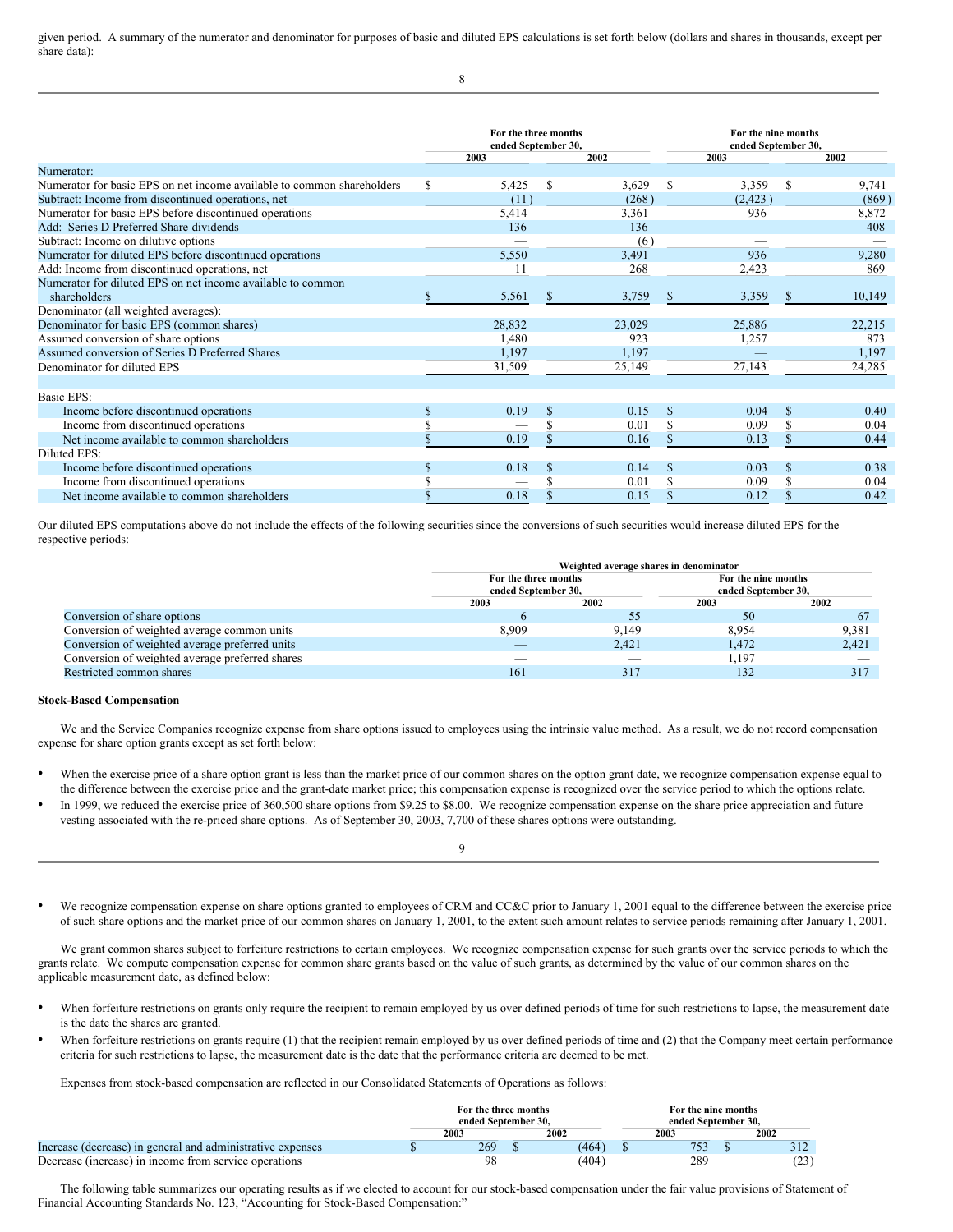|                                                                                                                                        |               | For the three months<br>ended September 30, |      |           |              | For the nine months<br>ended September 30, |      |       |  |
|----------------------------------------------------------------------------------------------------------------------------------------|---------------|---------------------------------------------|------|-----------|--------------|--------------------------------------------|------|-------|--|
|                                                                                                                                        |               | 2003                                        |      | 2002      |              | 2003                                       |      | 2002  |  |
| Net income available to common shareholders, as reported                                                                               |               | 5,425                                       |      | 3,629     |              | 3,359                                      |      | 9,741 |  |
| Stock-based compensation expense (revenue), net of related tax<br>effects and minority interests, included in the determination of net |               |                                             |      |           |              |                                            |      |       |  |
| income available to common shareholders                                                                                                |               | 247                                         |      | (496)     |              | 676                                        |      | 186   |  |
| Stock-based compensation expense determined under the fair<br>value based method, net of related tax effects and minority              |               |                                             |      |           |              |                                            |      |       |  |
| interests                                                                                                                              |               | (222)                                       |      | (125)     |              | (618)                                      |      | (702) |  |
| Net income available to common shareholders, pro forma                                                                                 |               | 5,450                                       |      | 3,008     |              | 3,417                                      |      | 9,225 |  |
| Basic earnings per share on net income available to                                                                                    |               |                                             |      |           |              |                                            |      |       |  |
| common shareholders, as reported                                                                                                       | $\mathcal{S}$ | 0.19                                        | - \$ |           |              | 0.13                                       | - \$ | 0.44  |  |
| Basic earnings per share on net income available to                                                                                    |               |                                             |      |           |              |                                            |      |       |  |
| common shareholders, pro forma                                                                                                         | S             | 0.19                                        | \$.  | 0.13      | $\mathbb{S}$ | 0.13                                       | - \$ | 0.42  |  |
| Diluted earnings per share on net income available to                                                                                  |               |                                             |      |           |              |                                            |      |       |  |
| common shareholders, as reported                                                                                                       | \$.           | 0.18                                        | - \$ | $0.15$ \$ |              | $0.12 \quad S$                             |      | 0.42  |  |
| Diluted earnings per share on net income available to                                                                                  |               |                                             |      |           |              |                                            |      |       |  |
| common shareholders, pro forma                                                                                                         | S             | 0.18                                        |      | 0.12      |              | 0.13                                       |      | 0.40  |  |

The stock-based compensation expense under the fair value method, as reported in the above table, was computed using the Black-Scholes option-pricing model.

# **Recent Accounting Pronouncements**

On July 1, 2001, we adopted SFAS 141. SFAS 141 requires that the purchase method of accounting be used for all business combinations initiated after June 30, 2001. SFAS 141 also requires upon the acquisition of

10

operating real estate that value be assigned to in-place operating leases. The effect of SFAS 141 on the Company's accounting for in-place operating leases is as follows:

- Value is assigned to in-place operating leases to the extent that the future cash flows under the contractual lease terms are above or below market at the time of acquisition (the "lease to market value"). For example, if we acquire a property and the leases in place for that property carry rents below the market rent for such leases at the time of acquisition, we classify the amount equal to the difference as deferred revenue and increase the amount of the acquisition classified as investment in real estate. Conversely, if the leases in place for that property carry rents above the market rent, we classify the amount equal to the difference as a deferred asset, and decrease the amount of the acquisition classified as investment in real estate. Deferred revenue or deferred assets recorded in connection with in-place operating leases of acquired properties are amortized into rental revenue over the lives of the leases.
- Value is assigned to the deemed cost avoidance of acquiring in-place operating leases. For example, when a new lease is entered into, the lessor typically incurs a number of origination costs in connection with the leases; such costs include tenant improvements and leasing costs. When a property is acquired with in-place leases, the origination costs for such leases were already incurred by the prior owner. Therefore, to recognize the value of these costs in recording a property acquisition, we assign value to the tenant improvements and leasing costs associated with the remaining term of in-place operating leases. The value assigned reduces the amount of the acquisition attributable to the base building's acquisition cost. The value assigned to the tenant improvements and leasing costs is depreciated or amortized over the lives of the leases. Since the depreciation period for tenant improvements and amortization period for leasing costs is less than the depreciation period attributable to a base building's acquisition cost, the effect of SFAS 141 is to increase depreciation and amortization expense until the tenant improvements and leasing costs have been fully depreciated or amortized, and to decrease depreciation and amortization expense afterwards.
- In recognition of what we believe to be the positions of the Securities and Exchange Commission with respect to SFAS 141, value is also assigned to other intangible assets for acquisitions of operating real estate occurring subsequent to March 31, 2003. These other intangible assets are computed by valuing the property on an as if vacant basis and subtracting from the total acquisition cost the sum of the (1) as if vacant value, (2) lease to market value and (3) value assigned to tenant improvements and leasing costs described above. The other intangible assets are amortized over the estimated useful lives of the assets; the useful lives of these assets are shorter than the depreciation periods of the base buildings.

We reclassified certain items in connection with our accounting under SFAS 141 in the quarter ended March 31, 2003. The primary effects of the reclassification to our Consolidated Financial Statements were as follows:

- since the in-place operating leases of properties acquired since July 1, 2001 were on average at below market rents, the application of SFAS 141 resulted in our recording of net deferred revenue; and
- we recognized additional rental revenue in 2002 associated with the amortization of the deferred revenue described above and recognized offsetting depreciation and amortization expense on tenant improvements and leasing costs associated with in-place operating leases.

We changed our presentation of the effects of SFAS 141 on the results of operations from the presentation included in our 2002 Annual Report on Form 10-K by reclassifying the depreciation of tenant improvements and amortization of leasing costs associated with in-place operating leases of acquired properties from rental revenue to depreciation and amortization expense. We believe that the revised presentation of the results of operations more closely reflects the economic substance of an acquisition transaction. This change in classification increases rental revenues for the periods reported, with an offsetting increase to depreciation and amortization expense. The reclassification described above changes certain financial statements line items in the Consolidated Financial Statements, as well as certain presentations of operating results and measures of performance that include rental revenue but exclude depreciation and amortization expense, that appear in our previous filings pertaining to 2002. However, such changes do not affect net income, EPS or net cash flows. The table below sets forth the additional revenue recognized pursuant to these reclassifications under SFAS 141:

|                                              | For the three months<br>ended September 30, |  |      | For the nine months<br>ended September 30. |      |  |      |  |
|----------------------------------------------|---------------------------------------------|--|------|--------------------------------------------|------|--|------|--|
|                                              | 2003                                        |  | 2002 |                                            | 2003 |  | 2002 |  |
| Additional revenue recognized under SFAS 141 | 347                                         |  | 366  |                                            | .465 |  | .916 |  |
|                                              |                                             |  |      |                                            |      |  |      |  |

On January 1, 2003, we adopted SFAS 145. SFAS 145 generally eliminates the requirement that gains and losses from the retirement of debt be aggregated and, if material, classified as an extraordinary item, net of the related income tax effect. SFAS 145 also eliminates previously existing inconsistencies between the accounting for sale-leaseback transactions and certain lease modifications that have economic effects similar to those of sale-leaseback transactions. Certain aspects of the standard were effective for certain types of transactions occurring after May 15, 2002, although we had no such transactions. Upon adoption, we reclassified all prior period losses on early retirement of debt from the line on the Consolidated Statements of Operations entitled "extraordinary item" to the line entitled "amortization of deferred financing costs."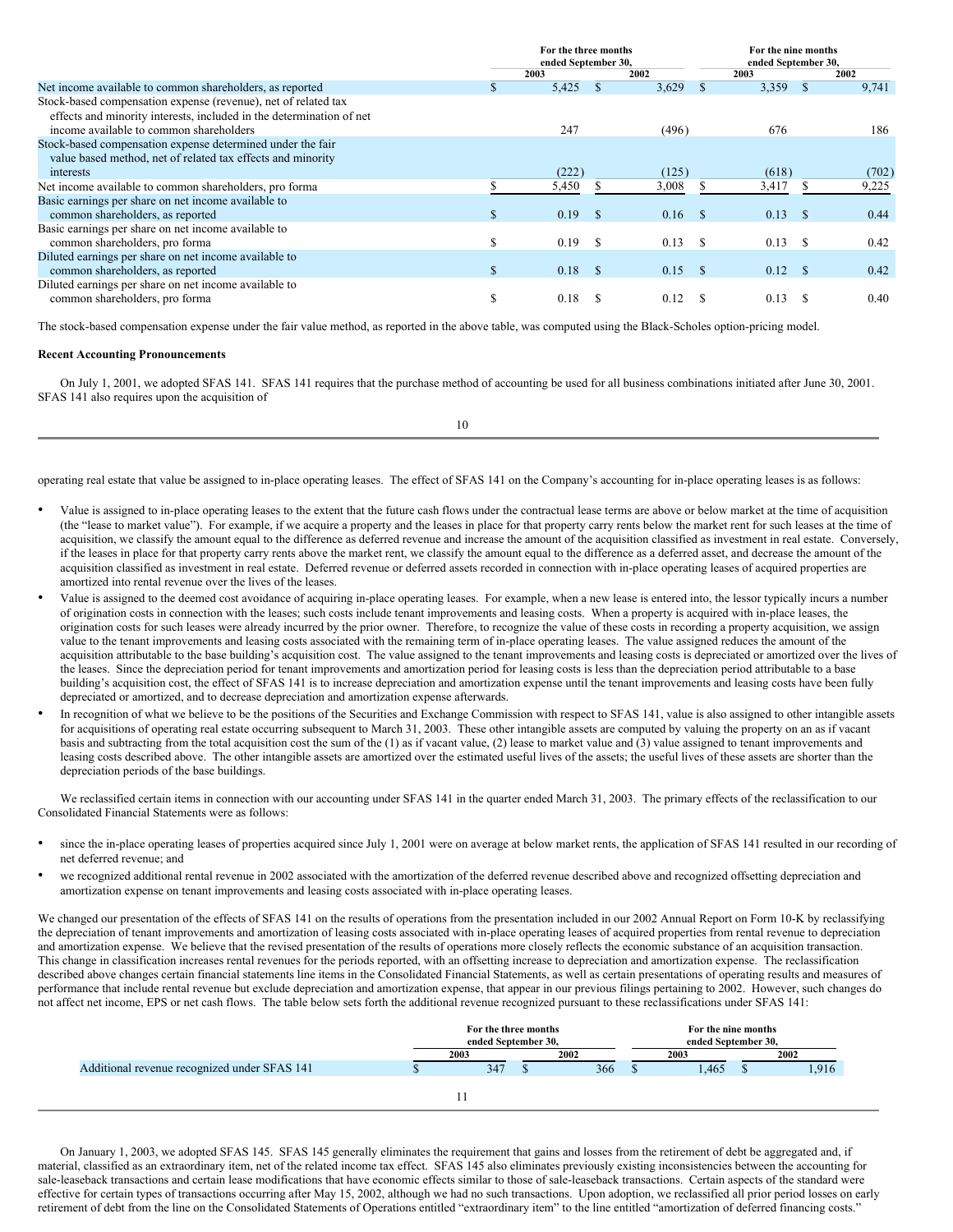These reclassifications did not result in changes to net income available to common shareholders or basic and diluted EPS on net income available to common shareholders. Losses from retirement of debt reclassified totaled \$2 for the three months ended September 30, 2002 and \$201 for the nine months ended September 30, 2002.

On January 1, 2003, we adopted FASB Interpretation No. 45, "Guarantor's Accounting and Disclosure Requirements for Guarantees, Including Indirect Guarantees of Indebtedness of Others" ("FIN 45") on a prospective basis for guarantees issued or modified after December 31, 2002. FIN 45 clarifies the requirements of Statements of Financial Accounting Standards No. 5, "Accounting for Contingencies," relating to a guarantor's accounting for, and disclosure of, the issuance of certain types of guarantees. It requires that a guarantor recognize a liability for the fair value of the obligation it assumes under that guarantee. Since our adoption of FIN 45's provisions was prospective, we were not affected for our guarantees previously in place. However, since we expect to continue to enter into guarantee arrangements covered within the scope of FIN 45 as we have in the past, we expect to be affected in the future primarily by having to record liabilities associated with such arrangements.

In January 2003, the FASB issued FIN 46. FIN 46 provides guidance in identifying situations in which an entity is controlled by its owners without such owners owning most of the outstanding voting rights in the entity; it defines the entity in such situations as a variable interest entity ("VIE"). Situations identified by FIN 46 include when the equity owners do not have the characteristics of controlling financial interest or do not have sufficient equity at risk for the entity to finance its activities without additional subordinated financial support from other parties. FIN 46 then provides guidance in determining when an owner of a VIE should use the consolidation method in accounting for its investment in the VIE. It also provides for additional disclosure requirements for certain owners of VIEs. We adopted FIN 46 immediately for all VIEs created subsequent to January 31, 2003. We expect to adopt FIN 46 for VIEs created prior to February 1, 2003 effective October 1, 2003, although we were required to adopt certain disclosure requirements for purposes of these Consolidated Financial Statements. While we are currently reviewing the provisions of FIN 46 and assessing the impact upon adoption for VIEs created prior to February 1, 2003, we currently believe that we will be required to use the consolidation method of accounting for our investments in the following unconsolidated real estate joint ventures: Gateway 67, LLC, Gateway 70 LLC and MOR Forbes 2 LLC. We also believe that we may be required to use the consolidation method of accounting for our investments in NBP 140, LLC and MOR Montpelier 3 LLC. See Note 5 for disclosures pertaining to our unconsolidated real estate joint ventures. In addition, we believe that we may be required to use the consolidation method of accounting for our investment in NBP 220, LLC, a real estate joint venture that we are currently accounting for using the financing method of accounting (see Notes 2 and 4). The following table sets forth condensed combined balance sheets as of September 30, 2003 for NBP 220 and the unconsolidated real estate joint ventures that we believe we will consolidate or may consolidate effective October 1, 2003:

| Commercial real estate property      | 42,009 |
|--------------------------------------|--------|
| Other assets                         | 1,852  |
| Total assets                         | 43,861 |
|                                      |        |
| Liabilities                          | 25,109 |
| Owners' equity                       | 18,752 |
| Total liabilities and owners' equity | 43,861 |

Most of the entities that we will consolidate or may consolidate effective October 1, 2003 own real estate under development or construction; as a result, these entities did not earn significant revenue or incur significant expenses during the nine months ended September 30, 2003.

In May 2003, the FASB issued Statement of Financial Accounting Standards No. 150, "Accounting for Certain Financial Instruments with Characteristics of both Liabilities and Equity" ("SFAS 150"). The statement establishes standards for how an issuer classifies and measures certain financial instruments with characteristics of both

12

liabilities and equity. It requires that an issuer classify a financial instrument that is within the scope of SFAS 150 as a liability (or an asset in some circumstances). Many of those instruments were previously classified as equity. SFAS 150 is effective for financial instruments entered into or modified after May 31, 2003, and otherwise is effective on July 1, 2003, except in the case of evaluating investments in certain finite life entities, in which case the effective date is to be determined. Our adoption of SFAS 150 on July 1, 2003 did not effect our consolidated financial statements. With regard to the effect of the adoption of SFAS 150 at a future date for investments in certain finite life entities, we will not know the effect upon adoption until pending amendments are finalized by the FASB.

# **4. Commercial Real Estate Properties**

Operating properties consisted of the following:

|                                |    | September 30,<br>2003 |   |           |
|--------------------------------|----|-----------------------|---|-----------|
| Land                           | ۰D | 215,226               | S | 191,823   |
| Buildings and improvements     |    | 1.009.272             |   | 892.533   |
|                                |    | 1,224,498             |   | 1,084,356 |
| Less: accumulated depreciation |    | (96, 538)             |   | (76.178)  |
|                                |    | 1,127,960             |   | 1,008,178 |

At December 31, 2002, we were negotiating the saleof our office property and adjacent undeveloped land parcels located in Oxon Hill, Maryland. As a result, these properties were classified as held for sale. The components associated with these properties at December 31, 2002 included the following:

|                                | December 31,<br>2002 |
|--------------------------------|----------------------|
| Land - operational             | 3,434                |
| Land - development             | 357                  |
| Buildings and improvements     | 14,892               |
|                                | 18,683               |
| Less: accumulated depreciation | (1,891               |
|                                | 16,792               |

We sold these properties on March 31, 2003.

Projects we had under construction or development consisted of the following:

|                          | September 30,<br>2003 |        |     | December 31,<br>2002 |  |  |
|--------------------------|-----------------------|--------|-----|----------------------|--|--|
| Land                     |                       | 43,482 | JD. | 24.641               |  |  |
| Construction in progress |                       | 9.474  |     | .926                 |  |  |
|                          |                       | 52.956 | «В  | 34.567               |  |  |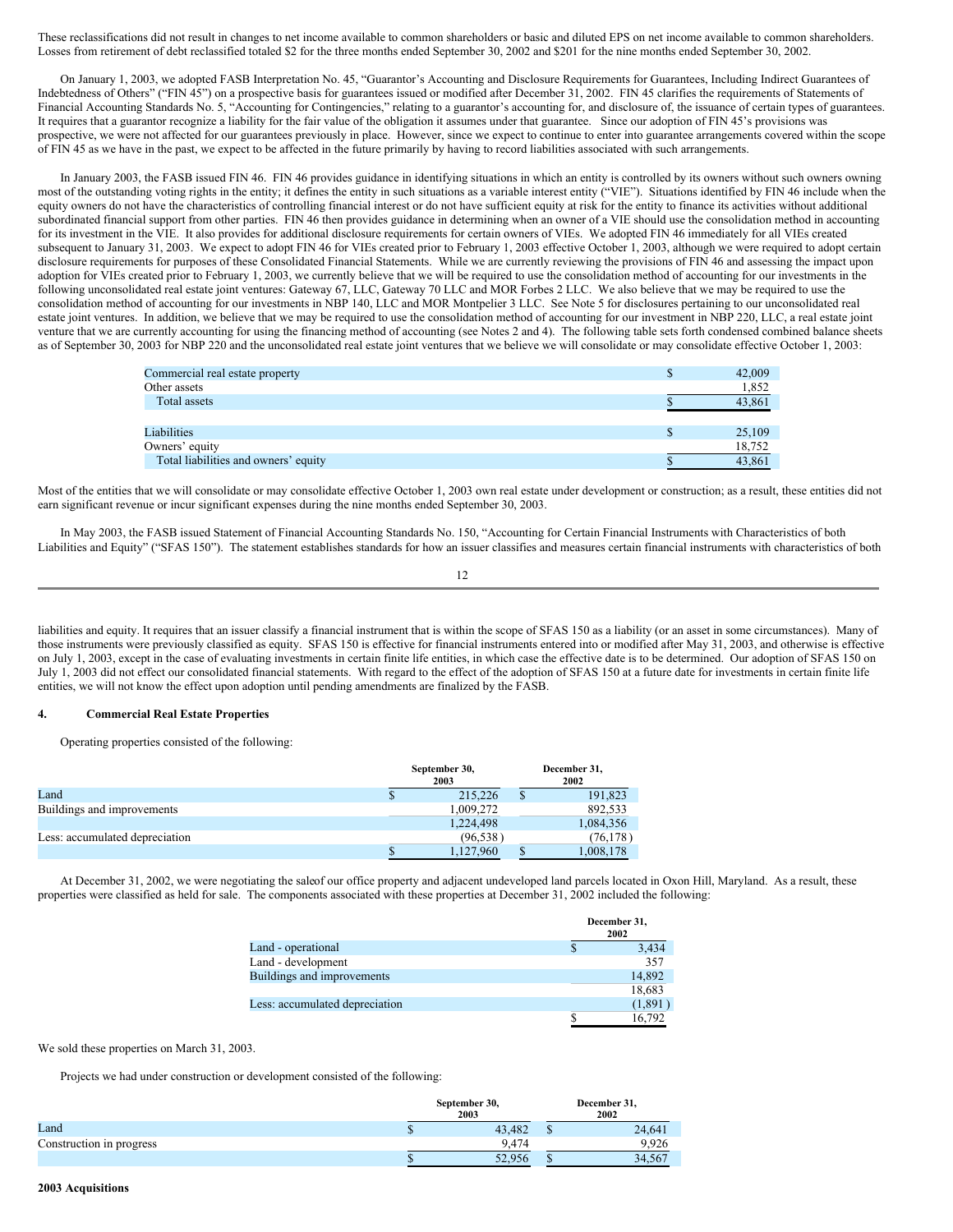We acquired the following office properties during the nine months ended September 30, 2003:

|                           |               |             | Total            |                    |  |                     |
|---------------------------|---------------|-------------|------------------|--------------------|--|---------------------|
|                           |               | Date of     | Number of        | Rentable           |  |                     |
| <b>Project Name</b>       | Location      | Acquisition | <b>Buildings</b> | <b>Square Feet</b> |  | <b>Initial Cost</b> |
| 2500 Riva Road            | Annapolis, MD | 4/4/2003    |                  | 155,000            |  | 18,038              |
| 13200 Woodland Park Drive | Herndon, VA   | 6/2/2003    |                  | 404,665            |  | 71.436              |
| Dulles Tech               | Herndon, VA   | 7/25/2003   |                  | 166,821            |  | 27,019              |
| Ridgeview                 | Chantilly, VA | 7/25/2003   |                  | 266,993            |  | 48.508              |
|                           |               | 13          |                  |                    |  |                     |
|                           |               |             |                  |                    |  |                     |

On January 24, 2003, we completed the first phase of a \$29.8 million, 108-acre land parcel acquisition from an affiliate of Constellation Real Estate, Inc. ("Constellation"). The land parcel is located adjacent to an office park that we own in Annapolis Junction, Maryland. The first phase was acquired for \$21,339, of which \$18,433 was financed by a seller-provided mortgage loan bearing interest at 3%. Since we considered the interest rate on this loan to be below the market rate for similar loans, we discounted the recorded amounts for the acquisition and mortgage loan by \$1,516. Under an agreement that was terminated on March 5, 2002, Constellation nominated two members for election to our Board of Trustees; these members still served on our Board of Trustees as of September 30, 2003. The terms of the land parcel acquisition were determined as a result of arms-length negotiations. In management's opinion, the resulting terms reflected fair value for the property based on management's knowledge and experience in the real estate market.

# **2003 Construction/Development**

During the nine months ended September 30, 2003, a 123,743 square foot building that was partially operational at December 31, 2002 became 100% operational. The building is located in Columbia, Maryland.

As of September 30, 2003, we had construction underway on two new buildings, one of which is located in Annapolis Junction, Maryland and the other in Chantilly, Virginia (excluding construction activities of real estate joint ventures accounted for using the equity method of accounting).

#### **2003 Dispositions**

On January 31, 2003, we contributed a developed land parcel into a real estate joint venture called NBP 220, LLC ("NBP 220") and subsequently received a \$4,000 distribution. Upon completion of this transaction, we owned a 20% interest in NBP 220. We have the option to acquire our joint venture partner's interest between September 1, 2004 and February 28, 2005 or prior to that date if certain events defined in the agreement occur. The minimum purchase price would be \$4,911. We account for our interest in this joint venture using the financing method of accounting, which is discussed in Note 2 above. Our commitments and contingencies pertaining to NBP 220 are included in Note 16. Our maximum exposure to loss in NBP 220 was \$33,113 at September 30, 2003; this amount was derived from the sum of the investment balance, loan guarantees (based on maximum loan balance) and maximum additional unilateral capital contributions required from us (excludes additional amounts that we and our partner are obligated to fund as and when needed proportional to our ownership percentage).

On March 14, 2003, we contributed a 157,394 square foot office building located in Fairfield, New Jersey into a real estate joint venture called Route 46 Partners, LLC in exchange for \$19,960 in cash and a 20% interest in the joint venture. Our joint venture partner has preference in receiving distributions of cash flows for a defined return; once our partner receives its defined return, we are entitled to receive distributions for a defined return and, once we receive that return, remaining distributions of cash flows are allocated based on percentages defined in the joint venture agreement. Due primarily to a \$3,300 loan we made to an affiliate of our joint venture partner as part of the transaction (a loan that was subsequently repaid in October 2003), we deferred a gain of \$1,370 on this transaction. See Notes 5 and 16 for further disclosures related to this joint venture.

On March 31, 2003, we sold an office property totaling 181,768 square feet and two adjacent land parcels located in Oxon Hill, Maryland, for a total sale price of \$21,288. We recognized a total gain of \$3,371 on this sale.

# **5. Investments in and Advances to Unconsolidated Real Estate Joint Ventures**

Our investments in and advances to unconsolidated real estate joint ventures accounted for using the equity method of accounting included the following (excluding NBP 220, a real estate joint venture accounted for using the financing method of accounting):

|                        | September 30,<br>2003<br>2002 |  | December 31. | Date<br>Acquired | Ownership<br>$%$ at<br>9/30/2003 | Nature of<br>Activity            | Total<br>Assets at<br>9/30/2003 |        | Maximum<br><b>Exposure</b><br>to Loss $(6)$ |        |
|------------------------|-------------------------------|--|--------------|------------------|----------------------------------|----------------------------------|---------------------------------|--------|---------------------------------------------|--------|
|                        |                               |  |              |                  |                                  | Owns newly-constructed buildings |                                 |        |                                             |        |
| Gateway 67, LLC        | 4.473                         |  | 4.130        | 9/28/00          | 80%                              | (1)                              |                                 | 12.423 |                                             | 15,073 |
| Gateway 70 LLC         | 2.417                         |  | 2.472        | 4/5/01           | 80%                              | Developing land parcel (1)       |                                 | 3.484  |                                             | 2.417  |
| Route 46 Partners, LLC | 1,027                         |  |              | 3/14/03          | 20%                              | Operating building (2)           |                                 | 23,704 |                                             | 1,347  |
| MOR Forbes 2 LLC       | 730                           |  | 712          | 12/24/02         | 80%                              | Constructing building (3)        |                                 | 3.404  |                                             | 5,437  |
| <b>NBP 140, LLC</b>    | 474                           |  | 230          | 12/27/01         | $10\%$                           | Constructing building (4)        |                                 | 13,393 |                                             | 18.574 |
| MOR Montpelier 3 LLC   | 455                           |  | 455          | 2/21/02          | 50%                              | Developing land parcel (5)       |                                 | 901    |                                             | 455    |
|                        | 9,576                         |  | 7,999        |                  |                                  |                                  |                                 | 57,309 |                                             | 43,303 |

(1) This joint venture's property is located in Columbia, Maryland.

(4) This joint venture's property is located in Annapolis Junction, Maryland.

Our commitments and contingencies pertaining to our unconsolidated real estate joint ventures are disclosed in Note 16. The following table sets forth condensed combined balance sheets for these unconsolidated real estate joint ventures:

| September 30, |  |
|---------------|--|
| 2003          |  |

```
December 31,
2002
```
<sup>(2)</sup> This joint venture's property is located in Fairfield, New Jersey.

<sup>(3)</sup> This joint venture's property is located in Lanham, Maryland.

<sup>(5)</sup> This joint venture's property is located in Laurel, Maryland.

<sup>(6)</sup> Derived from the sum of our investment balance, loan guarantees (based on maximum loan balance) and maximum additional unilateral capital contributions required from us. Not reported above are additional amounts that we and our partners are required to fund as and when needed by these joint ventures; these funding requirements are proportional to our ownership percentage, except in the case of NBP 140, LLC, in which we are required to fund 50% of additional fundings.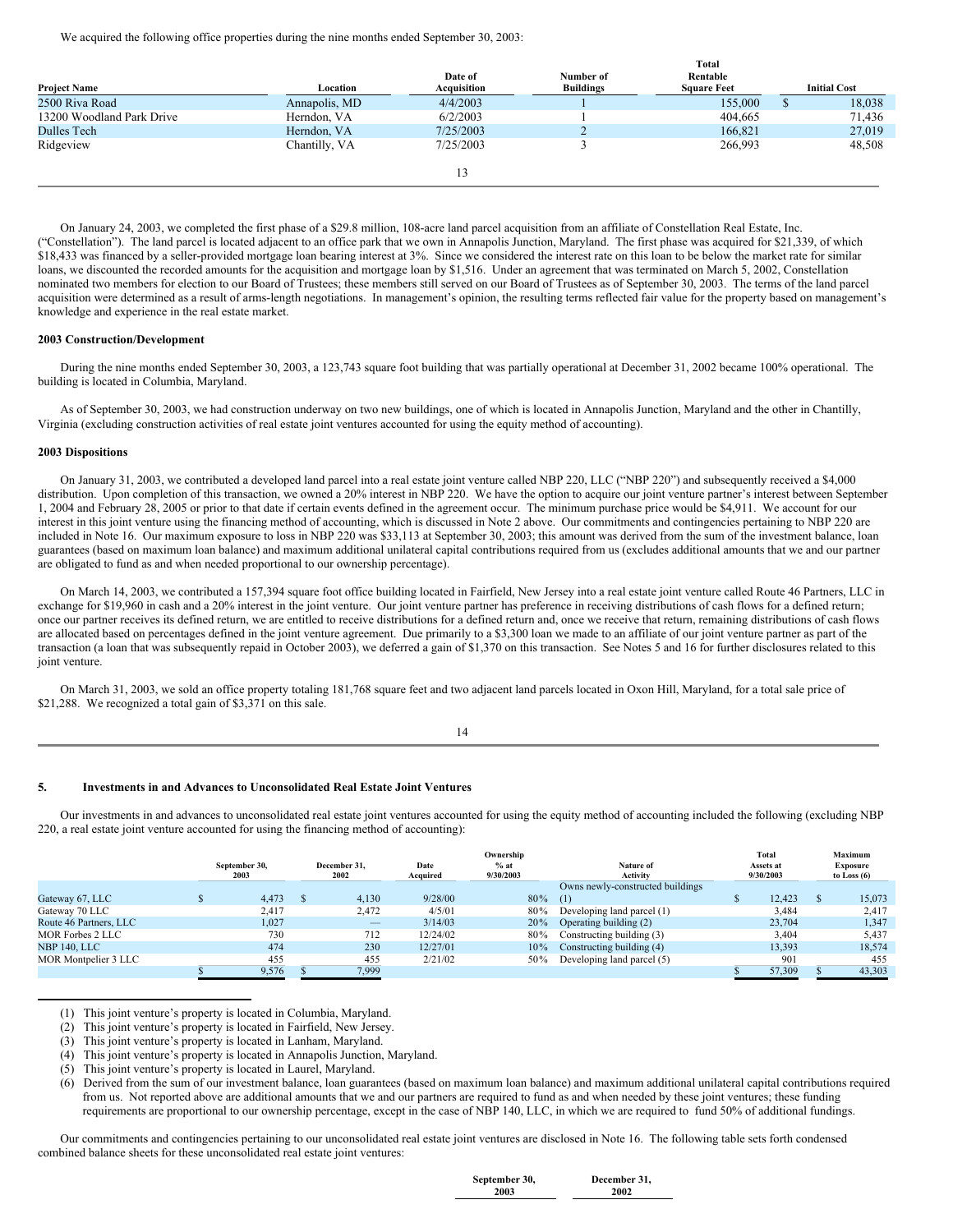| Commercial real estate property      | 54,605 | 25,463 |
|--------------------------------------|--------|--------|
| Other assets                         | 2,704  | 493    |
| Total assets                         | 57,309 | 25,956 |
|                                      |        |        |
| Liabilities                          | 34,712 | 12,636 |
| Owners' equity                       | 22,597 | 13,320 |
| Total liabilities and owners' equity | 57,309 | 25,956 |

While we are currently reviewing the provisions of FIN 46 and assessing the impact upon adoption, we believe that we will be required to use the consolidation method of accounting for our investments in the following unconsolidated real estate joint ventures: Gateway 67, LLC, Gateway 70 LLC and MOR Forbes 2 LLC. We also concluded that we may be required to use the consolidation method of accounting for our investments in NBP 140, LLC and MOR Montpelier 3 LLC. See Note 3 for disclosures pertaining to the potential effect of adopting FIN 46 for these joint ventures.

15

# **6. Accounts Receivable**

Our accounts receivable are reported net of an allowance for bad debts of \$542 at September 30, 2003 and \$767 at December 31, 2002.

# **7. Investments in and Advances to Other Unconsolidated Entities**

Our investments in and advances to other unconsolidated entities include the following:

|                        | September 30,<br>2003 |      | December 31. | Date         | Ownership<br>$%$ at<br>9/30/2003 | Investment<br>Accounting<br>Method |
|------------------------|-----------------------|------|--------------|--------------|----------------------------------|------------------------------------|
|                        |                       |      | 2002         | Acauired     |                                  |                                    |
| TractManager, Inc. (1) |                       | .621 | 1,621        | Various 2000 | - -                              | Cost                               |

(1) TractManager, Inc. has developed an Internet-based contract imaging and management system for sale to real estate owners and healthcare providers.

# **8. Deferred Charges**

Deferred charges consisted of the following:

|                                                                        | September 30,<br>2003 |   | December 31,<br>2002 |
|------------------------------------------------------------------------|-----------------------|---|----------------------|
| Deferred leasing costs                                                 | 24.917                | S | 22,180               |
| Intangible assets recorded in connection with real estate acquisitions | 18,687                |   | 1.281                |
| Deferred financing costs                                               | 12,742                |   | 11,458               |
| Goodwill                                                               | 1.880                 |   | 1,880                |
| Deferred other                                                         | 155                   |   | 155                  |
|                                                                        | 58.381                |   | 36.954               |
| Accumulated amortization (1)                                           | (18, 786)             |   | (13, 755)            |
| Deferred charges, net                                                  | 39.595                |   | 23.199               |

(1) Includes accumulated amortization associated with goodwill of \$151 at September 30, 2003 and December 31, 2002.

# **9. Derivatives**

The following table sets forth our derivative contracts and their respective fair values:

| <b>Nature of Derivative</b> | <b>Notional</b><br><b>Amount</b> in<br>(millions) | <b>One-Month</b><br><b>LIBOR</b> base | <b>Effective</b><br>Date | Expiration<br>Date | <b>Fair Value at</b><br>September 30,<br>2003 | <b>Fair Value at</b><br>December 31.<br>2002 |
|-----------------------------|---------------------------------------------------|---------------------------------------|--------------------------|--------------------|-----------------------------------------------|----------------------------------------------|
| Interest rate swap          | 50.0                                              | 2.308%                                | 1/2/2003                 | 1/3/2005           | (662)                                         | (482)                                        |
| Interest rate swap          | 50.0                                              | $.520\%$                              | 1/7/2003                 | 1/2/2004           | (64)                                          | $-$                                          |
| Interest rate swap          | 50.0                                              | 5.760%                                | 1/2/2001                 | 1/2/2003           | $\overline{\phantom{a}}$                      | (12)                                         |
| Total                       |                                                   |                                       |                          |                    | 726,                                          | (494)                                        |

We have designated each of these derivatives as cash flow hedges. These derivatives hedge the risk of changes in interest rates on certain of our one-month LIBORbased variable rate borrowings. At September 30, 2003, our outstanding interest rate swaps were considered highly effective cash flow hedges under Statement of Financial Accounting Standards No. 133, "Accounting for Derivative Instruments and Hedging Activities."

16

The table below sets forth our accounting application of changes in derivative fair values:

|                                                                                  | For the nine months ended<br>September 30, |      |       |  |  |  |
|----------------------------------------------------------------------------------|--------------------------------------------|------|-------|--|--|--|
|                                                                                  | 2003                                       | 2002 |       |  |  |  |
| (Decrease) increase in fair value applied to $AOCL(1)$ and minority<br>interests | (232)                                      |      | 2.738 |  |  |  |
| Decrease in fair value recognized as loss (2)                                    |                                            |      |       |  |  |  |

(1) AOCL is defined below.

(2) Represents hedge ineffectiveness and is included in tenant recoveries and other revenue on our Consolidated Statements of Operations.

Over time, the unrealized losses associated with interest rate swaps that are held in the accumulated other comprehensive loss component of shareholders' equity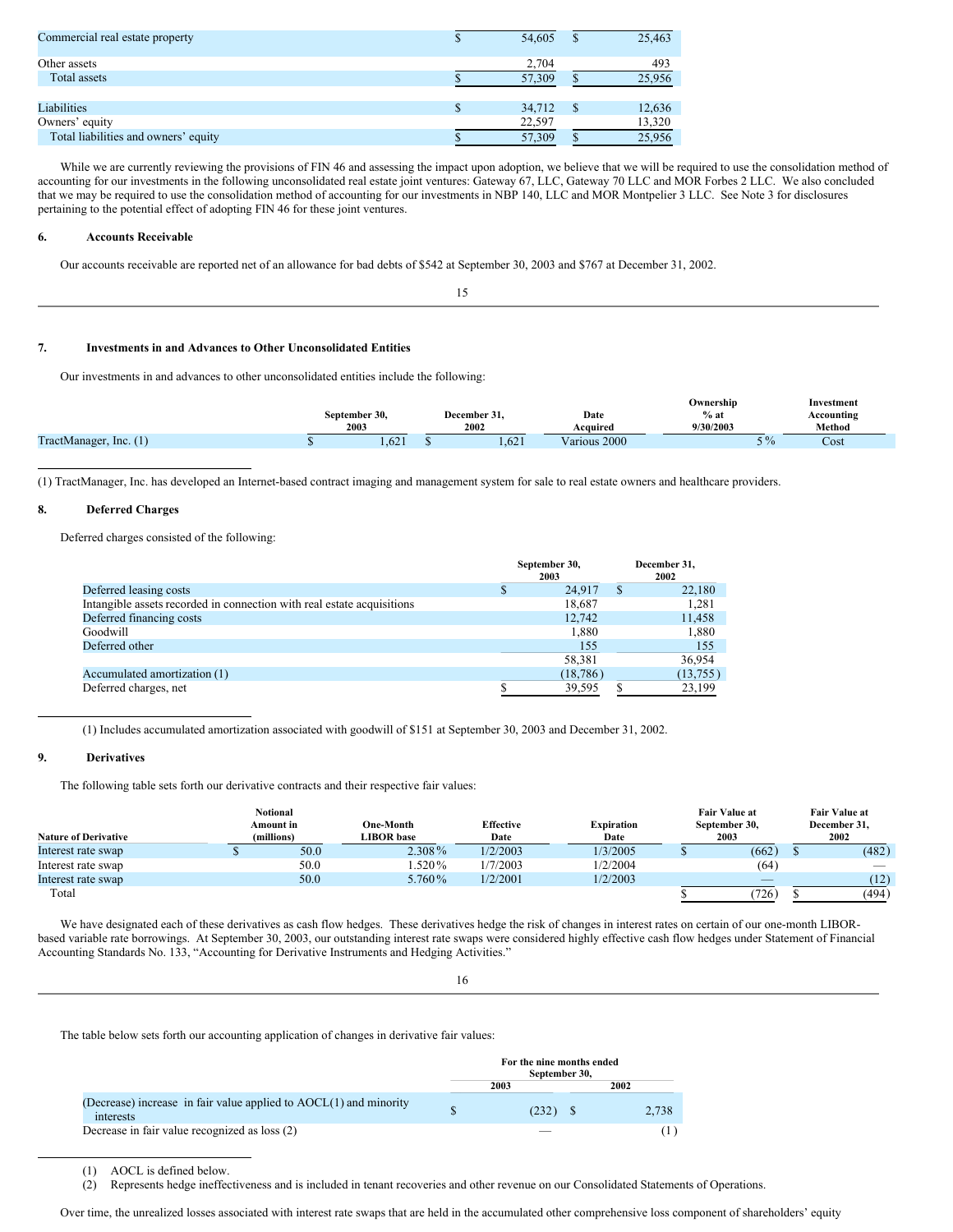("AOCL") and minority interests will be reclassified to earnings as interest payments occur on our LIBOR-based borrowings.

# **10. Shareholders' Equity**

# **Preferred Shares**

On August 11, 2003, we completed the sale of 2,200,000 Series G Preferred Shares of beneficial interest (the "Series G Preferred Shares") at a price of \$25.00 per share for net proceeds of \$53,240. These shares are nonvoting and redeemable for cash at \$25.00 per share at our option on or after August 11, 2008. Holders of these shares are entitled to cumulative dividends, payable quarterly (as and if declared by the Board of Trustees). Dividends accrue from the date of issue at the annual rate of \$2.00 per share, which is equal to 8% of the \$25.00 per share redemption price. We contributed the net proceeds to our Operating Partnership in exchange for 2,200,000 Series G Preferred Units. The Series G Preferred Units carry terms that are substantially the same as the Series G Preferred Shares.

# **Common Shares**

On May 27, 2003, we sold 5,290,000 common shares in an underwritten public offering at a net price of \$15.03 per share. We contributed the net proceeds from the sale to our Operating Partnership in exchange for 5,290,000 common units.

During the nine months ended September 30, 2003, we issued 119,324 common shares to certain employees. All of these shares are subject to forfeiture restrictions that lapse annually throughout their respective terms provided that the employees remain employed by us.

During the nine months ended September 30, 2003, forfeiture restrictions lapsed on 49,073 common shares issued to officers.

We issued 225,847 common shares upon the exercise of share options during the nine months ended September 30, 2003.

During the nine months ended September 30, 2003, 119,533 common units in our Operating Partnership were converted into common shares, in accordance with our Operating Partnership's Second Amended and Restated Limited Partnership Agreement, on the basis of one common share for each common unit.

A summary of the activity in the AOCL component of shareholders' equity for the nine months ended September 30, 2003 follows:

| Beginning balance                                                 | (349) |
|-------------------------------------------------------------------|-------|
| Unrealized loss on interest rate swaps, net of minority interests | (199  |
| Ending balance                                                    | (548) |
|                                                                   |       |

#### 17

# **11. Dividends and Distributions**

The following table summarizes our dividends and distributions when either the payable dates or record dates occurred during the nine months ended September 30, 2003:

|                                   | <b>Record Date</b> |                  | Dividend/<br><b>Distribution Per</b><br>Share/Unit<br><b>Payable Date</b> |        | <b>Total</b><br>Dividend/<br><b>Distribution</b> |       |  |
|-----------------------------------|--------------------|------------------|---------------------------------------------------------------------------|--------|--------------------------------------------------|-------|--|
| Series B Preferred Shares:        |                    |                  |                                                                           |        |                                                  |       |  |
| Fourth Ouarter 2002               | December 31, 2002  | January 15, 2003 | \$                                                                        | 0.6250 | \$                                               | 781   |  |
| First Ouarter 2003                | March 31, 2003     | April 15, 2003   | \$                                                                        | 0.6250 | $\mathbb{S}$                                     | 781   |  |
| Second Quarter 2003               | June 30, 2003      | July 15, 2003    | \$                                                                        | 0.6250 | \$                                               | 781   |  |
| Third Ouarter 2003                | September 30, 2003 | October 15, 2003 | $\mathbf S$                                                               | 0.6250 | $\mathbb{S}$                                     | 781   |  |
| Series D Preferred Shares:        |                    |                  |                                                                           |        |                                                  |       |  |
| Fourth Ouarter 2002               | December 31, 2002  | January 15, 2003 | \$                                                                        | 0.2500 | S                                                | 136   |  |
| First Ouarter 2003                | March 31, 2003     | April 15, 2003   | \$                                                                        | 0.2500 | \$                                               | 136   |  |
| Second Ouarter 2003               | June 30, 2003      | July 15, 2003    | \$                                                                        | 0.2500 | \$                                               | 136   |  |
| Third Ouarter 2003                | September 30, 2003 | October 15, 2003 | $\mathbb{S}$                                                              | 0.2500 | $\mathbb{S}$                                     | 136   |  |
| Series E Preferred Shares:        |                    |                  |                                                                           |        |                                                  |       |  |
| Fourth Ouarter 2002               | December 31, 2002  | January 15, 2003 | \$                                                                        | 0.6406 | S                                                | 737   |  |
| First Quarter 2003                | March 31, 2003     | April 15, 2003   | \$                                                                        | 0.6406 | $\mathbb{S}$                                     | 737   |  |
| Second Ouarter 2003               | June 30, 2003      | July 15, 2003    | \$                                                                        | 0.6406 | \$                                               | 737   |  |
| Third Ouarter 2003                | September 30, 2003 | October 15, 2003 | $\mathbb{S}$                                                              | 0.6406 | $\mathbf S$                                      | 737   |  |
| <b>Series F Preferred Shares:</b> |                    |                  |                                                                           |        |                                                  |       |  |
| Fourth Ouarter 2002               | December 31, 2002  | January 15, 2003 | \$                                                                        | 0.6172 | S                                                | 880   |  |
| First Ouarter 2003                | March 31, 2003     | April 15, 2003   | \$                                                                        | 0.6172 | $\$$                                             | 880   |  |
| Second Quarter 2003               | June 30, 2003      | July 15, 2003    | \$                                                                        | 0.6172 | \$                                               | 880   |  |
| Third Quarter 2003                | September 30, 2003 | October 15, 2003 | $\mathbf{\hat{S}}$                                                        | 0.6172 | $\mathbf S$                                      | 880   |  |
| Series G Preferred Shares:        |                    |                  |                                                                           |        |                                                  |       |  |
| Third Ouarter 2003                | September 30, 2003 | October 15, 2003 | \$                                                                        | 0.3610 | $\mathbb{S}$                                     | 794   |  |
| Common Shares:                    |                    |                  |                                                                           |        |                                                  |       |  |
| Fourth Ouarter 2002               | December 31, 2002  | January 15, 2003 | \$                                                                        | 0.2200 | \$                                               | 5.114 |  |
| First Quarter 2003                | March 31, 2003     | April 15, 2003   | \$                                                                        | 0.2200 | \$                                               | 5,139 |  |
| Second Ouarter 2003               | June 30, 2003      | July 15, 2003    | \$                                                                        | 0.2200 | $\mathbb{S}$                                     | 6,322 |  |
| Third Quarter 2003                | September 30, 2003 | October 15, 2003 | $\mathbf S$                                                               | 0.2350 | S                                                | 6,798 |  |
| Series C Preferred Units:         |                    |                  |                                                                           |        |                                                  |       |  |
| Fourth Quarter 2002               | December 6, 2002   | January 15, 2003 | \$                                                                        | 0.5625 | $\$$                                             | 572   |  |
| First Ouarter 2003                | March 31, 2003     | April 15, 2003   | \$                                                                        | 0.5625 | \$                                               | 572   |  |
| Second Quarter 2003               | (1)                | (1)              | $\mathbf S$                                                               | 0.4698 | \$                                               | 477   |  |

Common Units: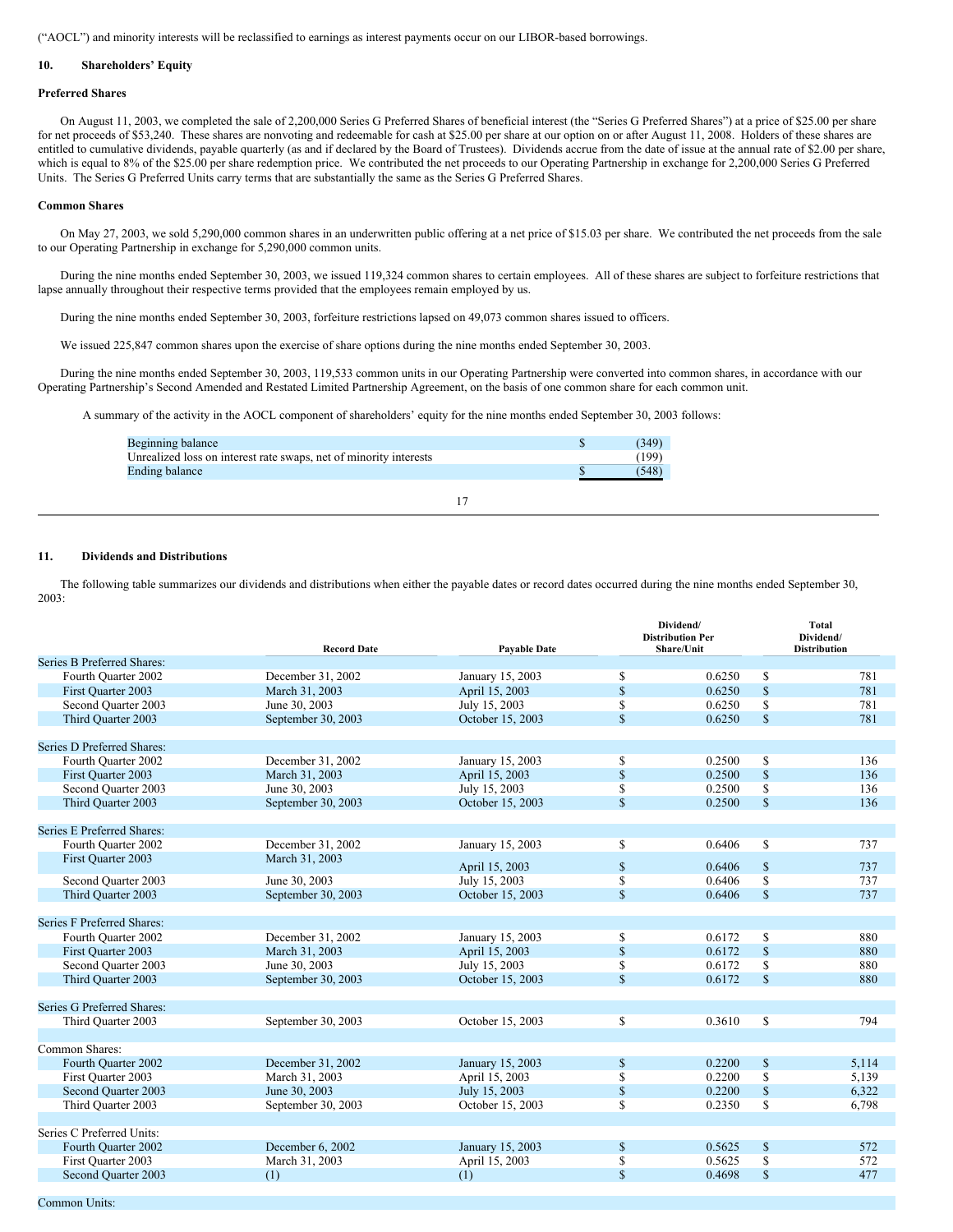| Fourth Ouarter 2002       | December 31, 2002  | January 15, 2003 | 0.2200 | . 978 |
|---------------------------|--------------------|------------------|--------|-------|
| <b>First Ouarter 2003</b> | March 31, 2003     | April 15, 2003   | 0.2200 | 1.978 |
| Second Ouarter 2003       | June 30, 2003      | July 15, 2003    | 0.2200 | l.968 |
| Third Quarter 2003        | September 30, 2003 | October 15, 2003 | 0.2350 | 2,085 |

(1) Repurchase of units took place prior to distribution payment date. Accrued and unpaid return on units totaled \$477 on the June 16, 2003 repurchase date. We paid this amount to the holder of the units at the time of purchase.

# **12. Supplemental Information to Statements of Cash Flows**

|                                                                                                                            | For the nine months<br>ended September 30, |  |        |
|----------------------------------------------------------------------------------------------------------------------------|--------------------------------------------|--|--------|
|                                                                                                                            | 2003                                       |  | 2002   |
| Supplemental schedule of non-cash investing and financing activities:                                                      |                                            |  |        |
| Debt assumed in connection with acquisitions                                                                               | 16,917                                     |  | 36,040 |
| Notes receivable assumed upon sales of real estate                                                                         | 3,300                                      |  | 2,326  |
| Investment in real estate joint venture obtained with disposition of property                                              | 2,300                                      |  |        |
| Decrease in accrued capital improvements                                                                                   | 856                                        |  | 2,536  |
| Amortization of discount on mortgage loan to commercial real estate properties                                             | 323                                        |  |        |
| Accretion of other liability to commercial real estate properties                                                          | 358                                        |  |        |
| (Decrease) increase in fair value of derivatives applied to AOCL and minority interests                                    | (232)                                      |  | 2,738  |
| Adjustments to minority interests resulting from changes in ownership of Operating Partnership by COPT                     | 6,688                                      |  | 5,694  |
| Decrease in minority interests and increase in shareholders' equity in connection with the conversion of common units into |                                            |  |        |
| common shares                                                                                                              | 2,066                                      |  | 8,623  |
| Dividends/distribution payable                                                                                             | 11,637                                     |  | 9,789  |
|                                                                                                                            |                                            |  |        |

19

# **13. Information by Business Segment**

We have six primary office property segments: Baltimore/Washington Corridor, Northern Virginia, Greater Philadelphia, Northern/Central New Jersey, Greater Harrisburg and Suburban Maryland.

The table below reports segment financial information. Our segment entitled "Other" includes assets and operations not specifically associated with the other defined segments. We measure the performance of our segments based on total revenues less property operating expenses, a measure we define as net operating income ("NOI"). We believe that NOI is an important supplemental measure of operating performance for a REIT's operating real estate because it provides a measure of the core operations that is unaffected by depreciation, amortization, financing and general and administrative expenses; this measure is particularly useful in our opinion in evaluating the performance of geographic segments, same-office property groupings and individual properties.

|                                              |               | Baltimore/ |     |          | Northern/    |              |              |                   |              |            |     |                 |              |        |              |           |
|----------------------------------------------|---------------|------------|-----|----------|--------------|--------------|--------------|-------------------|--------------|------------|-----|-----------------|--------------|--------|--------------|-----------|
|                                              |               | Washington |     | Northern |              | Greater      |              | Central           |              | Greater    |     | <b>Suburban</b> |              |        |              |           |
|                                              |               | Corridor   |     | Virginia |              | Philadelphia |              | <b>New Jersey</b> |              | Harrisburg |     | Marvland        |              | Other  |              | Total     |
| Three months ended September 30, 2003:       |               |            |     |          |              |              |              |                   |              |            |     |                 |              |        |              |           |
| Revenues                                     | s             | 24,670 \$  |     | 9.010    | -S           | 2,507        | S            | 3,685             | S            | 2,372      | - S | 1,481           | s            | 1,725  | S            | 45,450    |
| Property operating expenses                  |               | 7,242      |     | 2,657    |              | 36           |              | 1,300             |              | 663        |     | 536             |              | 628    |              | 13,062    |
| <b>NOI</b>                                   |               | 17,428     |     | 6,353    |              | 2,471        |              | 2,385             |              | 1,709      |     | 945             |              | 1,097  |              | 32.388    |
| Commercial real estate property expenditures |               | 3,807      |     | 64,536   |              | 201          |              | 122               |              | 74         |     | 101             |              | 314    |              | 69,155    |
| Three months ended September 30, 2002:       |               |            |     |          |              |              |              |                   |              |            |     |                 |              |        |              |           |
| Revenues                                     | s             | 21,151     | -S  | 3,777    | -S           | 2,507        | S            | 5,176             | s            | 2,407      | -S  | 2,339           | s            | 1,678  | S            | 39,035    |
| Property operating expenses                  |               | 6.771      |     | 1.472    |              | 38           |              | 2.030             |              | 604        |     | 914             |              | 532    |              | 12.361    |
| <b>NOI</b>                                   |               | 14,380     |     | 2,305    |              | 2,469        |              | 3,146             |              | 1,803      |     | 1,425           |              | 1,146  |              | 26,674    |
| Commercial real estate property expenditures |               | 2,407      |     | 51,010   |              | 143          |              | 382               |              | 34         |     | 27,471          |              | 96     |              | 81,543    |
| Nine months ended September 30, 2003:        |               |            |     |          |              |              |              |                   |              |            |     |                 |              |        |              |           |
| Revenues                                     | \$            | 71,261     | - S | 20,116   | -S           | 7,519        | S            | 11,864            | s            | 7,523      | -S  | 5,259           | s            | 5,212  | S            | 128,754   |
| Property operating expenses                  |               | 21,599     |     | 6,191    |              | 106          |              | 4,193             |              | 2,093      |     | 2,150           |              | 1,857  |              | 38,189    |
| <b>NOI</b>                                   |               | 49,662     |     | 13,925   |              | 7,413        |              | 7,671             |              | 5,430      |     | 3,109           |              | 3,355  |              | 90.565    |
| Commercial real estate property expenditures |               | 47,431     |     | 130,441  |              | 510          |              | 351               |              | 241        |     | 506             |              | 1,064  |              | 180,544   |
| Segment assets at September 30, 2003         |               | 641,310    |     | 263,428  |              | 102,631      |              | 84,844            |              | 69,724     |     | 41,767          |              | 96,274 |              | 1,299,978 |
| Nine months ended September 30, 2002:        |               |            |     |          |              |              |              |                   |              |            |     |                 |              |        |              |           |
| Revenues                                     | $\mathcal{S}$ | 62,856 \$  |     | 9,286    | <sub>S</sub> | 7,519        | <sup>S</sup> | 14,701            | <sup>S</sup> | $7,204$ \$ |     | 5,408           | $\mathbf{s}$ | 4,949  | $\mathbf{s}$ | 111,923   |
| Property operating expenses                  |               | 17,965     |     | 3,674    |              | 112          |              | 5,413             |              | 1,853      |     | 2,228           |              | 1,662  |              | 32,907    |
| <b>NOI</b>                                   |               | 44,891     |     | 5,612    |              | 7,407        |              | 9,288             |              | 5,351      |     | 3,180           |              | 3,287  |              | 79,016    |
| Commercial real estate property expenditures |               | 82,127     |     | 51,336   |              | 423          |              | 712               |              | 833        |     | 27,655          |              | 742    |              | 163,828   |
| Segment assets at September 30, 2002         |               | 598,855    |     | 116,562  |              | 104,060      |              | 107,673           |              | 70,917     |     | 59,802          |              | 83,839 |              | 1,141,708 |
|                                              |               |            |     |          |              | 20           |              |                   |              |            |     |                 |              |        |              |           |

The following table reconciles our NOI for reportable segments to income before income taxes and discontinued operations as reported on our Consolidated Statements of Operations:

|                                                                      | For the three months ended<br>September 30. |        |  |        | For the nine months ended<br>September 30. |        |  |        |  |
|----------------------------------------------------------------------|---------------------------------------------|--------|--|--------|--------------------------------------------|--------|--|--------|--|
|                                                                      |                                             | 2003   |  | 2002   |                                            | 2003   |  | 2002   |  |
| NOI for reportable segments                                          |                                             | 32.388 |  | 26,674 |                                            | 90.565 |  | 79,016 |  |
| Equity in income (loss) of unconsolidated real estate joint ventures |                                             | 95     |  | 138    |                                            | (91)   |  | 134    |  |
| Income (loss) from service operations                                |                                             | 742    |  |        |                                            | 580    |  | (179)  |  |
| Add: Gain on sales of real estate                                    |                                             | 23     |  | 796    |                                            | 448    |  | 1.742  |  |
| Less:                                                                |                                             |        |  |        |                                            |        |  |        |  |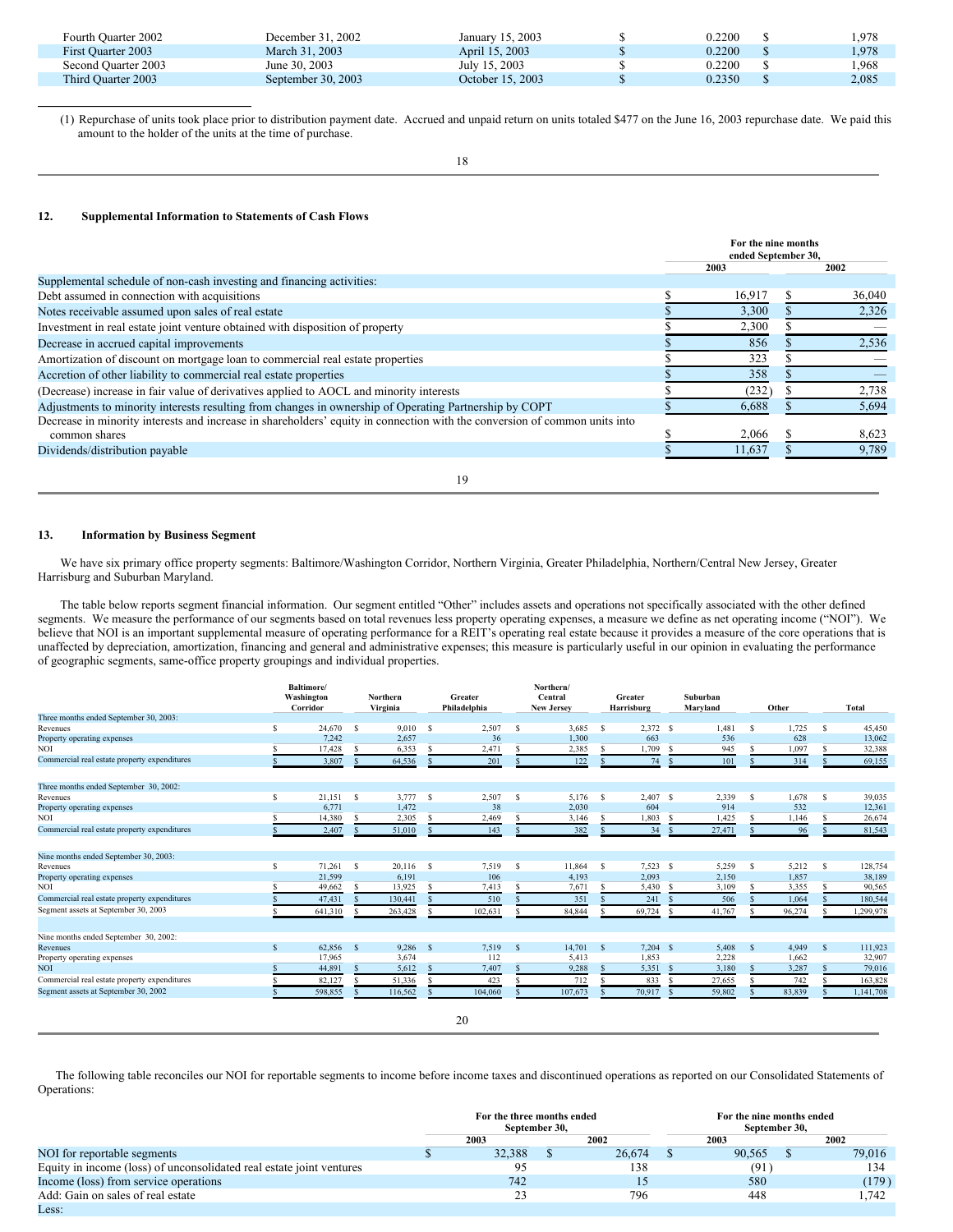| Interest                                               | (10, 436) | (10, 489) | (30,608)  | (28,072)  |
|--------------------------------------------------------|-----------|-----------|-----------|-----------|
| Depreciation and other amortization                    | (9, 462)  | (7, 357)  | (26, 735) | (21, 941) |
| General and administrative                             | (1,937)   | (815)     | (5,651)   | (4,925)   |
| Amortization of deferred financing costs               | (773)     | (559)     | (1,957)   | (1,793)   |
| Minority interests                                     | (1,833)   | (1,897)   | (5, 435)  | (5,603)   |
| NOI from discontinued operations                       | (15)      | (603)     | (551)     | (1,950)   |
| Income before income taxes and discontinued operations | 8.792     | 5,903     | 20,565    | 16.429    |

We did not allocate gain on sales of real estate, interest expense, amortization of deferred financing costs and depreciation and other amortization to segments since they are not included in the measure of segment profit reviewed by management. We also did not allocate equity in income (loss) of unconsolidated real estate joint ventures, income (loss) from service operations, general and administrative expense and minority interests because these items represent general corporate items not attributable to segments.

# **14. Income Taxes**

COMI's provision for income tax consists of the following:

|                                                         |       | For the nine months<br>ended September 30, |  |  |  |
|---------------------------------------------------------|-------|--------------------------------------------|--|--|--|
|                                                         | 2003  | 2002                                       |  |  |  |
| Current                                                 |       |                                            |  |  |  |
| Federal                                                 | S     | $(173)$ \$<br>53                           |  |  |  |
| <b>State</b>                                            | (37)  | 12                                         |  |  |  |
|                                                         | (210) | 65                                         |  |  |  |
| Deferred                                                |       |                                            |  |  |  |
| Federal                                                 | (23)  |                                            |  |  |  |
| <b>State</b>                                            | (5)   |                                            |  |  |  |
|                                                         | (28)  |                                            |  |  |  |
| Total                                                   | (238) | 65                                         |  |  |  |
| Less: minority interests                                | 57    | (22)                                       |  |  |  |
| Income tax (expense) benefit, net of minority interests | (181) | 43                                         |  |  |  |

Items contributing to temporary differences that lead to deferred taxes include depreciation and amortization, certain accrued compensation, compensation made in the form of contributions to a deferred nonqualified compensation plan and expenses associated with stock-based compensation.

COMI's combined Federal and state effective tax rate for the nine months ended September 30, 2003 and 2002 was approximately 40%.

# 21

#### **15. Discontinued Operations**

The table below sets forth the components of income from discontinued operations:

|                                                                                      | For the three months<br>ended September 30, |       | For the nine months<br>ended September 30, |       |
|--------------------------------------------------------------------------------------|---------------------------------------------|-------|--------------------------------------------|-------|
|                                                                                      | 2003                                        | 2002  | 2003                                       | 2002  |
| Revenue from real estate operations                                                  |                                             | 970   | 910                                        | 2,961 |
| Expenses from real estate operations:                                                |                                             |       |                                            |       |
| Property operating expenses                                                          | (13)                                        | 367   | 359                                        | 1,011 |
| Depreciation and amortization                                                        |                                             | 147   | 19                                         | 462   |
| Interest expense                                                                     |                                             | 74    | 100                                        | 221   |
| Expenses from real estate operations                                                 | (13)                                        | 588   | 478                                        | 1,694 |
| Earnings from real estate operations before gain on sale of real estate and minority |                                             |       |                                            |       |
| interests                                                                            | 15                                          | 382   | 432                                        | 1,267 |
| Gain on sale of real estate                                                          |                                             |       | 2,995                                      |       |
| Income from discontinued operations before minority interests                        | 15                                          | 382   | 3.427                                      | 1,267 |
| Minority interests in discontinued operations                                        | (4)                                         | (114) | (1,004)                                    | (398) |
| Income from discontinued operations, net of minority interests                       |                                             | 268   | 2,423                                      | 869   |

# **16. Commitments and Contingencies**

In the normal course of business, we are involved in legal actions arising from our ownership and administration of properties. Management does not anticipate that any liabilities that may result will have a materially adverse effect on our financial position, operations or liquidity. We are subject to various Federal, state and local environmental regulations related to our property ownership and operation. We have performed environmental assessments of our properties, the results of which have not revealed any environmental liability that we believe would have a materially adverse effect on our financial position, operations or liquidity.

At September 30, 2003, we were under contract to acquire from Constellation the second phase of a 108-acre land purchase for a minimum purchase price of \$9,013. We expect to acquire this parcel in November 2003.

### **Joint Ventures**

In the event that costs to complete construction of buildings owned by two of our joint ventures exceed amounts funded by credit facilities and member investments previously made, we will be responsible for making additional investments in these joint ventures of up to \$8,500 in the aggregate. We do not expect that such contributions will be necessary.

We may be required to make additional unilateral capital contributions to Route 46 Partners, LLC of up to \$320 to fund our partners' preferred return; we do not expect that such contributions will be necessary. We may also be required to fund leasing commissions associated with leasing space in this joint venture's building to the extent such commissions exceed a defined amount; we do not expect that any such funding, if required, will be material to us.

We may need to make our share of additional investments in our real estate joint ventures (generally based on our percentage ownership) in the event that additional funds are needed. In the event that the other members of these joint ventures do not pay their share of investments when additional funds are needed, we may then need to make even larger investments in these joint ventures.

As of September 30, 2003, we served as guarantor for the repayment of mortgage loans totaling \$15,711 for certain of our unconsolidated real estate joint ventures in the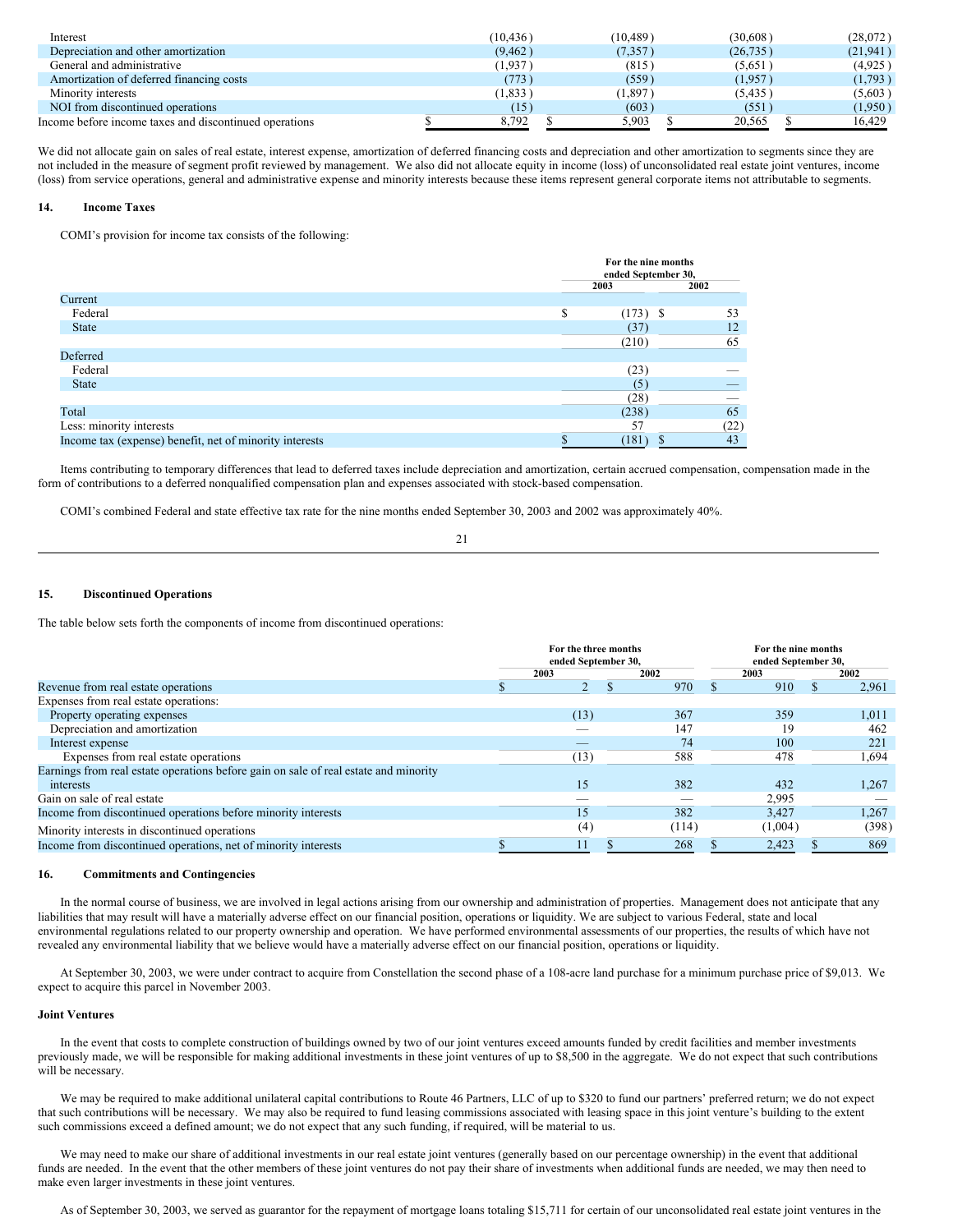In four of our unconsolidated real estate joint ventures owned as of September 30, 2003, we would be obligated to acquire the other members' interest in each of the joint ventures (20% in the case of three and 50% in the case of one) in the event that all of the following were to occur:

- (1) an 18-month period passes from the date of completion of the shell of the final building to be constructed by the joint venture;
- (2) at the end of the 18-month period, the aggregate leasable square footage of the joint venture's buildings is 90% leased and occupied by tenants who are not in default under their leases; and
- (3) six months pass from the end of the 18-month period and either the buildings have not been sold or we have not acquired the other members' interest.

The amount we would need to pay for those membership interests is computed based on the amount that the owners of those interests would receive under the joint venture agreements in the event that the buildings were sold for a capitalized fair value (as defined in the agreements) on a defined date. As of September 30, 2003, none of the four real estate joint ventures had completed the shell construction on their final building. We estimate the aggregate amount we would need to pay for our partners' membership interests in these joint ventures to be \$2.1 million; however, since the determination of this amount is dependent on the operations of the properties and none of these properties are both completed and occupied, this estimate is preliminary and could be materially different from the actual obligation.

We would be required to acquire the other members' interests in NBP 140, LLC and NBP 220, LLC in the event that the joint ventures default on their obligations as landlords or do not meet established construction completion timeframes. The minimum amount we would need to acquire these membership interests is \$10,262 at September 30, 2003.

## **Operating Leases**

We are obligated under five operating leases for office space. Future minimum aggregate rental payments due under the terms of these leases as of September 30, 2003 were as follows:

| 2003       | Φ | 153        |
|------------|---|------------|
| 2004       |   | 601        |
| 2005       |   | 585<br>324 |
| 2006       |   |            |
| 2007       |   | 39         |
| Thereafter |   | 29         |
|            | Φ | 731        |

# **Land Leases**

We are obligated under leases for two parcels of land; we have a building located on one of these parcels and the other parcel is being developed. These leases provide for monthly rent on one parcel through March 2098 and the other through September 2099. Future minimum aggregate rental payments due under the terms of these leases as of September 30, 2003 were as follows:

| 2003       | $\triangle$<br>Φ | 89     |
|------------|------------------|--------|
| 2004       |                  | 353    |
| 2005       |                  | 353    |
| 2006       |                  | 353    |
| 2007       |                  | 353    |
| Thereafter |                  | 32,064 |
|            |                  | 33,565 |
|            |                  |        |
|            | 23               |        |
|            |                  |        |

We have the option to acquire these two parcels of land over a three-year period beginning in January 2004 for an aggregate maximum purchase price of \$4,000; we expect to exercise this purchase option in 2004.

# **Vehicle Leases**

We are obligated under various leases for vehicles. Future minimum aggregate rental payments due under the terms of these leases as of September 30, 2003 were as follows:

| 2003 | Φ | O <sub>1</sub><br>δI |
|------|---|----------------------|
| 2004 |   | 261                  |
| 2005 |   | 176                  |
| 2006 |   | 94                   |
| 2007 |   |                      |
|      | Φ | 623                  |

# **17. Pro Forma Financial Information**

We accounted for our 2002 and 2003 acquisitions of consolidated entities using the purchase method of accounting. We included the results of operations for the acquisitions in our Consolidated Statements of Operations from their respective purchase dates through September 30, 2003.

We prepared our pro forma condensed consolidated financial information presented below as if all of our 2002 and 2003 acquisitions and dispositions involving operating properties had occurred on January 1, 2002. The pro forma financial information is unaudited and is not necessarily indicative of the results that actually would have occurred if these acquisitions and dispositions had occurred on January 1, 2002, nor is it intended to indicate our results of operations for future periods.

|      | For the nine months ended<br>September 30, |
|------|--------------------------------------------|
| 2003 | 2002                                       |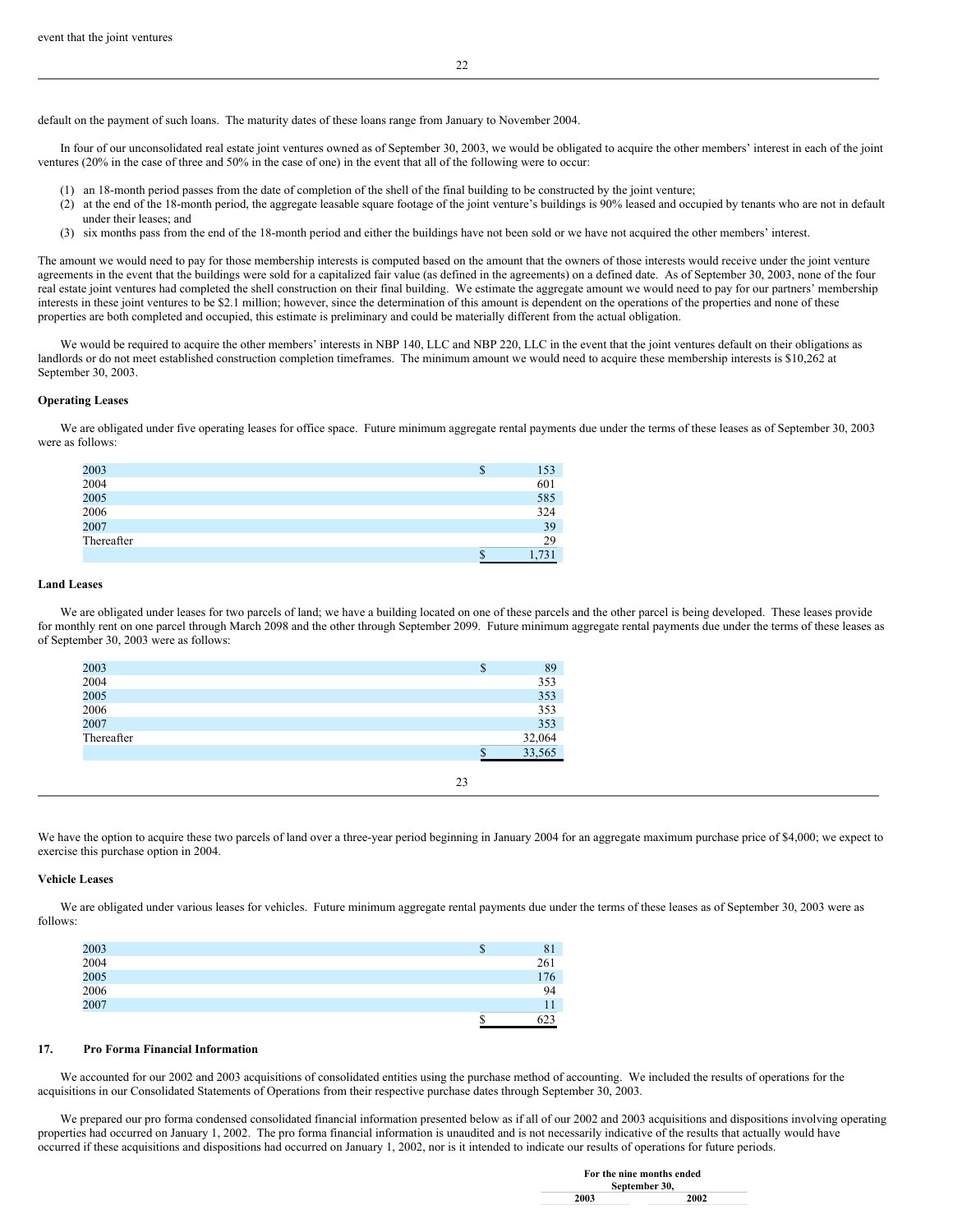| Pro forma total revenues                                                           |    | 138,812 | 125,528 |
|------------------------------------------------------------------------------------|----|---------|---------|
| Pro forma net income available to common shareholders                              |    | 2.765   | 12,113  |
| Pro forma earnings per common share on net income available to common shareholders |    |         |         |
| <b>Basic</b>                                                                       |    | 0.10    | 0.44    |
| Diluted                                                                            |    | 0.09    | 0.42    |
|                                                                                    |    |         |         |
|                                                                                    | 24 |         |         |

# <span id="page-14-0"></span>**Item 2. Management's Discussion and Analysis of Financial Condition and Results of Operations**

In this section, we discuss our financial condition and results of operations for the three and nine months ended September 30, 2003. This section includes discussions on, among other things:

- why various components of our Consolidated Statements of Operations changed for the three and nine months ended September 30, 2003 compared to the same periods in 2002;
- what our primary sources and uses of cash were in the nine months ended September 30, 2003;
- how we raised cash for acquisitions and other capital expenditures during the nine months ended September 30, 2003;
- significant changes since December 31, 2002 in our off-balance sheet arrangements in place that are reasonably likely to affect our financial condition, results of operations and liquidity;
- how we intend to generate cash for short- and long-term capital needs; and
- the computation of our funds from operations.

You should refer to our Consolidated Financial Statements and "Operating Data Variance Analysis" table set forth below as you read this section.

This section contains "forward-looking" statements, as defined in the Private Securities Litigation Reform Act of 1995, that are based on our current expectations, estimates and projections about future events and financial trends affecting the financial condition and operations of our business. Forward-looking statements can be identified by the use of words such as "may," "will," "should," "expect," "estimate" or other comparable terminology. Forward-looking statements are inherently subject to risks and uncertainties, many of which we cannot predict with accuracy and some of which we might not even anticipate. Although we believe that the expectations, estimates and projections reflected in such forward-looking statements are based on reasonable assumptions at the time made, we can give no assurance that these expectations, estimates and projections will be achieved. Future events and actual results may differ materially from those discussed in the forward-looking statements. Important factors that may affect these expectations, estimates and projections include, but are not limited to:

- our ability to borrow on favorable terms;
- general economic and business conditions, which will, among other things, affect office property demand and rents, tenant creditworthiness, interest rates and financing availability;
- adverse changes in the real estate markets, including, among other things, increased competition with other companies;
- risks of real estate acquisition and development, including, among other things, risks that development projects may not be completed on schedule, that tenants may not take occupancy or pay rent or that development or operating costs may be greater than anticipated;
- risks of investing through joint venture structures, including risks that our joint venture partners may not fulfill their financial obligations as investors or may take actions that are inconsistent with our objectives;
- governmental actions and initiatives; and
- environmental requirements.

We undertake no obligation to update or supplement forward-looking statements.

25

# **Corporate Office Properties Trust and Subsidiaries Operating Data Variance Analysis**

# **(Dollars for this table are in thousands, except per share data)**

|                                                                      |   | For the three months ended September 30, |               |                          |    |          |          |          |           | For the nine months ended September 30, |         |     |           |          |  |  |
|----------------------------------------------------------------------|---|------------------------------------------|---------------|--------------------------|----|----------|----------|----------|-----------|-----------------------------------------|---------|-----|-----------|----------|--|--|
|                                                                      |   | 2003                                     |               | 2002                     |    | Variance | % Change |          | 2003      |                                         | 2002    |     | Variance  | % Change |  |  |
| <b>Real Estate Operations:</b>                                       |   |                                          |               |                          |    |          |          |          |           |                                         |         |     |           |          |  |  |
| Revenues                                                             |   |                                          |               |                          |    |          |          |          |           |                                         |         |     |           |          |  |  |
| Rental revenue                                                       | S | 40.210                                   | $\mathcal{S}$ | 33,769                   |    | 6.441    | 19%      | <b>S</b> | 112.921 S |                                         | 97,328  | - S | 15,593    | 16%      |  |  |
| Tenant recoveries and other revenue                                  |   | 5,238                                    |               | 4,296                    |    | 942      | 22%      |          | 14,923    |                                         | 11,634  |     | 3.289     | 28%      |  |  |
| Revenues from real estate operations                                 |   | 45,448                                   |               | 38,065                   |    | 7,383    | 19%      |          | 127,844   |                                         | 108,962 |     | 18,882    | 17%      |  |  |
| Expenses                                                             |   |                                          |               |                          |    |          |          |          |           |                                         |         |     |           |          |  |  |
| Property operating                                                   |   | 13.075                                   |               | 11,994                   |    | 1,081    | 9%       |          | 37,830    |                                         | 31,896  |     | 5,934     | 19%      |  |  |
| Interest                                                             |   | 10,436                                   |               | 10,489                   |    | (53)     | $(1)\%$  |          | 30,608    |                                         | 28,072  |     | 2,536     | 9%       |  |  |
| Amortization of deferred financing costs                             |   | 773                                      |               | 559                      |    | 214      | 38%      |          | 1,957     |                                         | 1,793   |     | 164       | 9%       |  |  |
| Depreciation and other amortization                                  |   | 9,462                                    |               | 7,357                    |    | 2,105    | 29%      |          | 26,735    |                                         | 21,941  |     | 4,794     | 22%      |  |  |
| Expenses from real estate operations                                 |   | 33,746                                   |               | 30,399                   |    | 3,347    | 11%      |          | 97,130    |                                         | 83,702  |     | 13,428    | 16%      |  |  |
| Earnings from real estate operations before equity in income (loss)  |   |                                          |               |                          |    |          |          |          |           |                                         |         |     |           |          |  |  |
| of unconsolidated real estate joint ventures                         |   | 11,702                                   |               | 7,666                    |    | 4,036    | 53%      |          | 30,714    |                                         | 25,260  |     | 5,454     | 22%      |  |  |
| Equity in income (loss) of unconsolidated real estate joint ventures |   | 95                                       |               | 138                      |    | (43)     | (31)%    |          | (91)      |                                         | 134     |     | (225)     | (168)%   |  |  |
| Earnings from real estate operations                                 |   | 11,797                                   |               | 7.804                    |    | 3,993    | 51%      |          | 30,623    |                                         | 25,394  |     | 5,229     | 21%      |  |  |
| Income (losses) from service operations                              |   | 742                                      |               | 15                       |    | 727      | 4847%    |          | 580       |                                         | (179)   |     | 759       | N/A      |  |  |
| General and administrative expense                                   |   | (1,937)                                  |               | (815)                    |    | (1,122)  | 138%     |          | (5,651)   |                                         | (4,925) |     | (726)     | 15%      |  |  |
| Gain on sales of real estate                                         |   | 23                                       |               | 796                      |    | (773)    | (97)%    |          | 448       |                                         | 1.742   |     | (1.294)   | (74)%    |  |  |
| Income before minority interests, income taxes and discontinued      |   |                                          |               |                          |    |          |          |          |           |                                         |         |     |           |          |  |  |
| operations                                                           |   | 10.625                                   |               | 7.800                    |    | 2,825    | 36%      |          | 26,000    |                                         | 22,032  |     | 3,968     | 18%      |  |  |
| Minority interests                                                   |   | (1, 833)                                 |               | (1,897)                  |    | 64       | $(3)\%$  |          | (5, 435)  |                                         | (5,603) |     | 168       | $(3)\%$  |  |  |
| Income tax (expense) benefit, net                                    |   | (221)                                    |               | (9)                      |    | (212)    | 2356%    |          | (181)     |                                         | 43      |     | (224)     | (521)%   |  |  |
| Income from discontinued operations, net                             |   | 11                                       |               | 268                      |    | (257)    | $(96)\%$ |          | 2.423     |                                         | 869     |     | 1.554     | 179%     |  |  |
| Net income                                                           |   | 8,582                                    |               | 6.162                    |    | 2,420    | 39%      |          | 22,807    |                                         | 17,341  |     | 5.466     | 32%      |  |  |
| Preferred share dividends                                            |   | (3, 157)                                 |               | (2,533)                  |    | (624)    | 25%      |          | (8,224)   |                                         | (7,600) |     | (624)     | 8%       |  |  |
| Repurchase of preferred units in excess of recorded book value       |   |                                          |               | $\overline{\phantom{a}}$ |    |          | N/A      |          | (11,224)  |                                         |         |     | (11, 224) | N/A      |  |  |
| Net income available to common shareholders                          |   | 5,425                                    |               | 3,629                    |    | 1,796    | 49%      |          | 3,359     |                                         | 9,741   | -8  | (6,382)   | $(66)$ % |  |  |
| Basic earnings per common share                                      |   |                                          |               |                          |    |          |          |          |           |                                         |         |     |           |          |  |  |
| Income before discontinued operations                                |   | 0.19                                     |               | 0.15                     |    | 0.04     | 27%      |          | 0.04      |                                         | 0.40    | - 8 | (0.36)    | $(90)$ % |  |  |
| Net income                                                           |   | 0.19                                     | \$.           | 0.16                     | -S | 0.03     | 19%      | S        | 0.13      | -S                                      | 0.44    | -S  | (0.31)    | (70)%    |  |  |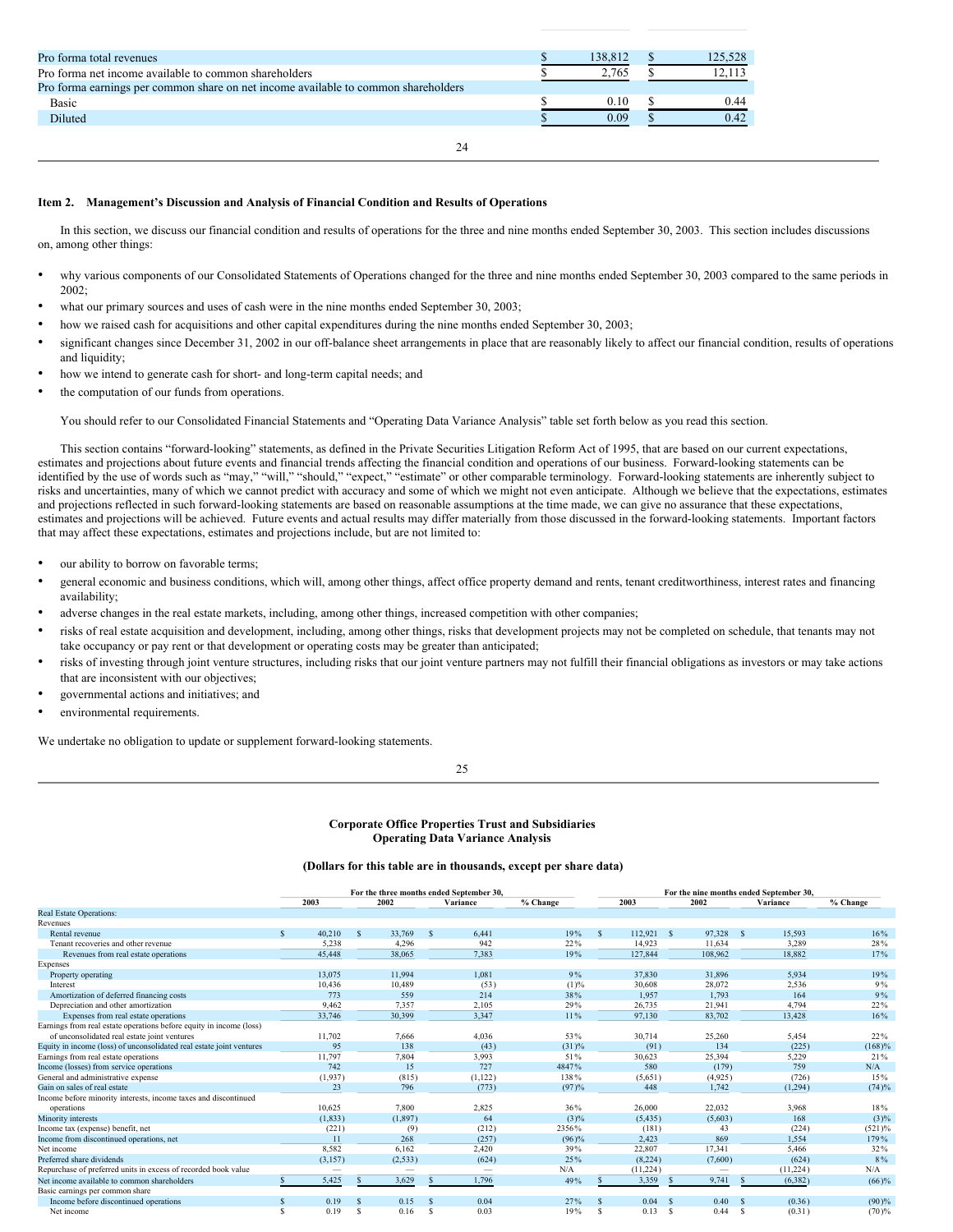| Diluted earnings per common share     |      |      |      |     |      |      |        |       |
|---------------------------------------|------|------|------|-----|------|------|--------|-------|
| Income before discontinued operations | 0.18 | 0.14 | 0.04 | 29% | 0.03 | 0.38 | (0.35) | (92)% |
| Net income                            | 0.18 | 0.15 | 0.03 | 20% | 0.12 | 0.42 | (0.30) | (71)% |
|                                       |      |      |      |     |      |      |        |       |
|                                       |      |      | 26   |     |      |      |        |       |
|                                       |      |      |      |     |      |      |        |       |

# **Results of Operations**

While reviewing this section, you should refer to the "Operating Data Variance Analysis" table set forth on the preceding page, as it reflects the computation of the variances described in this section.

We believe that the economic slowdown in the United States affected our property operations by decreasing occupancy in certain of our properties, which in turn led to decreased revenues from those properties in the nine months ended September 30, 2003 relative to the comparable 2002 period. Average quarter end occupancy in our portfolio decreased from 94.0% in the nine months ended September 30, 2002 to 91.4% in the nine months ended September 30, 2003. Lower occupancy rates and the resulting increased competition for tenants in our operating regions placed downward pressure on rental rates in most of these regions, a trend that we anticipate will affect us further as we attempt to lease vacant space and renew leases scheduled to expire on occupied space. Our exposure to continued downward pressure on occupancy and rental rates in the short term is reduced somewhat by the fact that as of September 30, 2003, leases on only 10.4% of our occupied square feet were scheduled to expire by the end of 2004.

We believe that the economic slowdown adversely affected a number of our tenants during the year and contributed to an increase in bad debt expense. We also had several tenants who were current in fulfilling their lease obligations as of September 30, 2003 that we believe could encounter financial difficulties in the foreseeable future. However, we do not believe that the economic slowdown has had a materially adverse effect on the timing of our accounts receivable collections; while our accounts receivable balance increased from \$3.5 million at December 31, 2002 to \$7.0 million at September 30, 2003, most of this increase is attributable to large construction and termination fee billings to tenants that took place near the end of the period.

Magellan Health Services, Inc. ("Magellan"), a tenant in a total of 150,622 square feet in two of our buildings, filed for Chapter 11 bankruptcy in February 2003. Magellan was current in making payments under its leases on the space through September 30, 2003. Since we currently expect that Magellan will successfully reorganize through the bankruptcy process, we agreed in July 2003 to extend the lease term on 107,778 square feet through April 2005; this action was affirmed by the bankruptcy court.

We expect that the cost of utility services for our properties may increase within the next year as a result of energy de-regulation expected to take place in 2004. In addition, we expect that real estate taxes assessed by state and local municipalities on our properties may increase in the future in response to budgetary shortfalls in those municipalities. Should these increases in expenses occur, we expect that we will be able to recover a significant portion of the expense increases through increased tenant recovery revenue in the short-term and increased rental revenue in the long-term.

27

We experienced changes in our tenant base during the nine months ended September 30, 2003 due primarily to acquisitions and leasing activity. The following schedule lists our twenty largest tenants based on annualized rental revenue (defined below) as of September 30, 2003:

| Rank           | <b>Tenant</b>                           | <b>Total</b><br>Annualized<br><b>Rental Revenue</b><br>at 9/30/03 | Percentage of<br><b>Total Annualized</b><br><b>Rental Revenue</b> |
|----------------|-----------------------------------------|-------------------------------------------------------------------|-------------------------------------------------------------------|
| $\mathbf{1}$   | United States of America                | \$<br>(in thousands)<br>22,121                                    | $12.7\%$                                                          |
| $\overline{2}$ | Computer Sciences Corporation (1)       | 11,133                                                            | $6.4\%$                                                           |
| 3              | AT&T Local Services (1)                 | 9,228                                                             | 5.3%                                                              |
| 4              | VeriSign, Inc.                          | 8,985                                                             | $5.2\%$                                                           |
| 5              | Unisys $(2)$                            | 7,746                                                             | $4.4\%$                                                           |
| 6              | General Dynamics Government Corporation | 5,917                                                             | $3.4\%$                                                           |
| $\overline{7}$ | Booz Allen Hamilton                     | 4,607                                                             | $2.6\%$                                                           |
| 8              | Northrop Grumman Corporation            | 4,398                                                             | $2.5\%$                                                           |
| 9              | Ciena Corporation                       | 3,905                                                             | $2.2\%$                                                           |
| 10             | The Boeing Company (1)                  | 3,665                                                             | $2.1\%$                                                           |
| 11             | The Aerospace Corporation               | 3,361                                                             | $1.9\%$                                                           |
| 12             | Magellan Health Services, Inc.          | 3,302                                                             | $1.9\%$                                                           |
| 13             | Commonwealth of Pennsylvania (1)        | 2,656                                                             | $1.5\%$                                                           |
| 14             | Merck & Co., Inc. $(2)$                 | 2,326                                                             | $1.3\%$                                                           |
| 15             | Johns Hopkins University (1)            | 2,282                                                             | $1.3\%$                                                           |
| 16             | Carefirst, Inc. and Subsidiaries (1)    | 2,166                                                             | $1.2\%$                                                           |
| 17             | USinternetworking, Inc.                 | 1,935                                                             | $1.1\%$                                                           |
| 18             | BAAN U.S.A., Inc.                       | 1,737                                                             | $1.0\%$                                                           |
| 19             | <b>Omniplex World Services</b>          | 1,633                                                             | $0.9\%$                                                           |
| 20             | <b>Comcast Corporation</b>              | 1,577                                                             | $0.9\%$                                                           |
|                |                                         |                                                                   |                                                                   |
|                | Subtotal of 20 largest tenants          | 104,680                                                           | 60.1%                                                             |
|                | All remaining tenants                   | 69,453                                                            | 39.9%                                                             |
|                | Total                                   | \$<br>174,133                                                     | 100.0%                                                            |

(1) Includes affiliated organizations and agencies.

(2) Unisys subleases space to Merck and Co., Inc; revenue from this subleased space is classified as Merck & Co., Inc. revenue.

Annualized rental revenue is a measure that we use to evaluate the source of our rental revenue as of a point in time. It is computed by multiplying by 12 the sum of monthly contractual base rent and estimated monthly expense reimbursements under active leases as of a point in time. We consider annualized rental revenue to be a useful measure for analyzing revenue sources because, since it is point-in-time based, it would not contain increases and decreases in revenue associated with periods in which lease terms were not in effect; historical GAAP revenue would contain such fluctuations. We find the measure particularly useful for tenant, segment and industry analysis.

We typically view our changes in revenues from real estate operations and property operating expenses as being comprised of three main components:

• Changes attributable to the operations of properties owned and 100% operational throughout the two periods being compared. We define these as changes from "Same-Office Properties." For example, when comparing the third quarters of 2002 and 2003, Same-Office Properties would be properties owned and 100% operational from July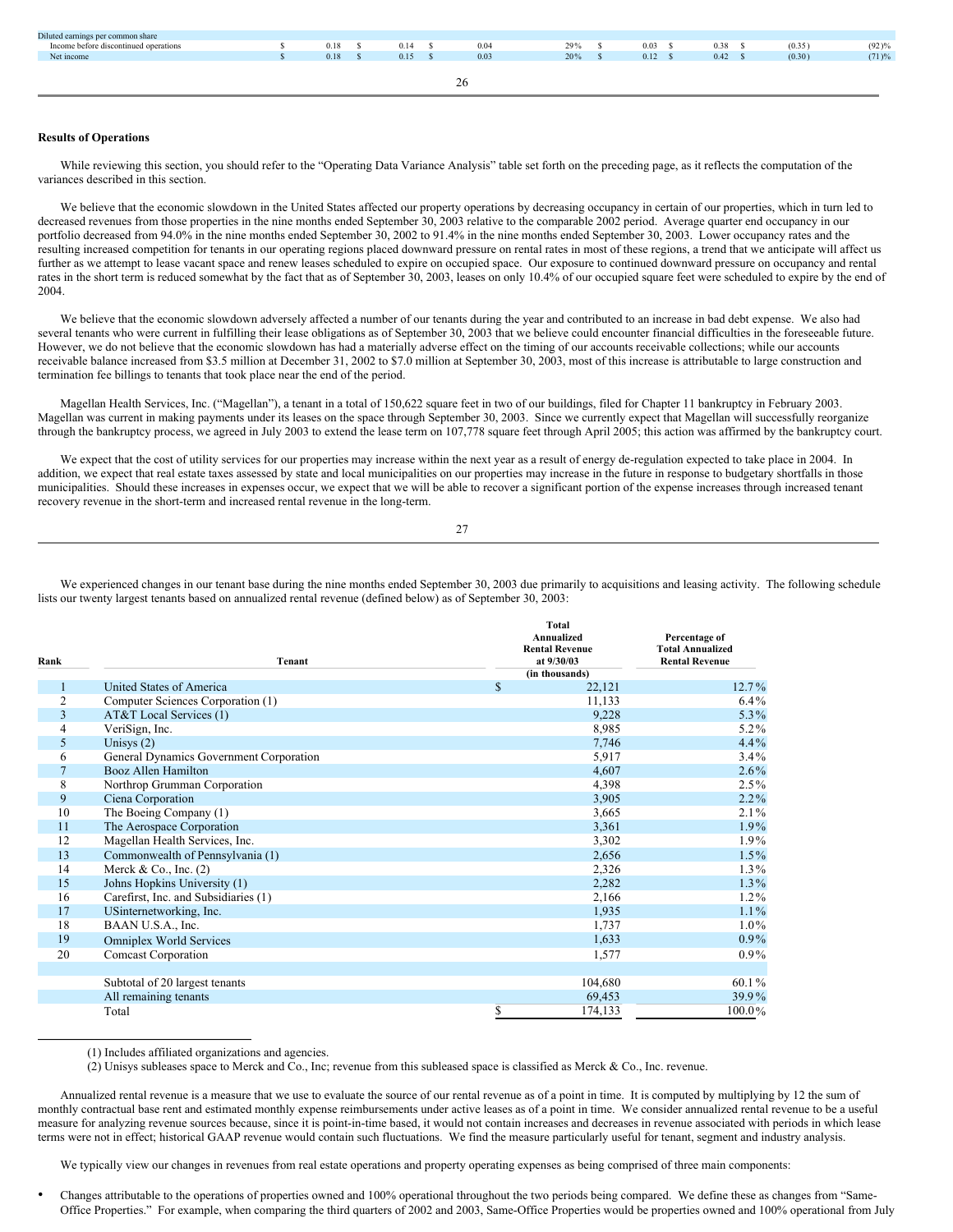- Changes attributable to operating properties acquired during or in between the two periods being compared and newly-constructed properties that were placed into service and not 100% operational throughout the two periods being compared. We define these as changes from "Property Additions."
- Changes attributable to properties sold during or in between the two periods being compared. We define these as changes from "Sold Properties."

*Comparison of the three months ended September 30, 2003 and 2002*

The table below sets forth the components of our changes in revenues from real estate operations and property operating expenses (dollars in thousands):

|                                      | <b>Property</b>      |                               |            | Sold              |        |        |  |               |
|--------------------------------------|----------------------|-------------------------------|------------|-------------------|--------|--------|--|---------------|
|                                      | <b>Additions</b> (1) | <b>Same-Office Properties</b> |            | <b>Properties</b> |        | Other  |  | Total         |
|                                      | <b>Dollar</b>        | Dollar                        | Percentage | Dollar            |        | Dollar |  | <b>Dollar</b> |
|                                      | Change               | Change                        | Change     | Change            | Change |        |  | Change        |
| Revenues from real estate operations |                      |                               |            |                   |        |        |  |               |
| Rental revenue                       | 5,681                | 1,592                         | $5\%$      | (832)             |        | _      |  | 6,441         |
| Tenant recoveries and other revenue  | 815                  | 180                           | $5\%$      | (42)              |        | (11)   |  | 942           |
| Total                                | 6,496                | 1,772                         | $5\%$      | (874)             |        | (11)   |  | 7,383         |
|                                      |                      |                               |            |                   |        |        |  |               |
| Property operating expenses          | 1,593                | (54)                          | (1)%       | (411)             |        | (47)   |  | 1,081         |
|                                      |                      |                               |            |                   |        |        |  |               |
| Number of operating properties       |                      | 102                           | N/A        |                   |        | N/A    |  | 117           |

(1) Includes 11 acquired properties and two newly-constructed properties.

As the table above indicates, our total increase in revenues from real estate operations and property operating expenses was attributable primarily to the Property **Additions** 

The increase in rental revenue from the Same-Office Properties includes the following:

- increase of \$878,000 in net revenue from the early termination of leases; this increase includes \$1.4 million attributable to a lease terminated in September 2003. To explain further, when tenants terminate their lease obligations prior to the end of the agreed lease term, they typically pay a fee to break these obligations. We recognize such fees as revenue at the time of the lease terminations and write off any (1) deferred rents receivable and (2) deferred revenue and deferred assets that are amortizable into rental revenue associated with the leases against the lease termination fee revenue; the resulting net amount is the net revenue from the early termination of the leases;
- increase of \$355,000 relating to a building that was 100% occupied in the three months ended September 30, 2003 but vacant most of the three months ended September 30, 2002; and
- increase of \$314,000 relating to revenue recognized according to SFAS 141 (excluding amounts recorded in connection with the early termination of leases).

Our interest expense decreased 1% due primarily to a decrease in our weighted average interest rates from 6.5% to 5.7%, offset by the effect of a 12.8% increase in our average outstanding debt balance resulting from our 2002 and 2003 acquisition and construction activities. Of the \$2.1 million increase in our depreciation and other amortization expense, \$1.5 million was attributable to the Property Additions.

Income from service operations increased \$727,000 due mostly to additional profit recognized on two construction management contracts. We expect that we will continue to recognize higher profit from construction management contracts than we have historically, although we do not expect such profits to be as high in future three month periods as they were in the three months ended September 30, 2003.

General and administrative expenses increased \$1.1 million or 138% due primarily to the following:

29

- \$652,000 associated with common share awards due mostly to a lengthening of the awards' vesting schedule completed during the three months ended September 30, 2002. The lengthening of the vesting schedule decreased the number of shares vesting in 2002, which in turn decreased our common share awards expense in that period; and
- \$174,000 due to additional employee bonus expense.

Gain on sales of real estate decreased \$773,000 due primarily to the sale of two land parcels that took place during the three months ended September 30, 2002.

Net income available to common shareholders and basic and diluted earnings per common share increased due primarily to the net effect of the changes discussed above, offset somewhat by a \$624,000 increase in preferred share dividends resulting from the Series G Preferred Shares issued in August 2003.

#### *Comparison of the nine months ended September 30, 2003 and 2002*

Our properties are concentrated in the Mid-Atlantic region of the United States, a region that encountered snowfall of record proportions during the nine months ended September 30, 2003. The large snowfall required us to incur higher than normal snow removal expenses, which increased our overall property operating expenses. While the increased property expenses resulted in higher tenant recovery revenue, the structures of many of our leases do not enable us to recover the total increase in property operating expenses from tenants, and we do not recover expenses to the extent that buildings are vacant.

The table below sets forth the components of our changes in revenues from real estate operations and property operating expenses (dollars in thousands):

|                                      | <b>Property</b><br><b>Additions</b> (1) | <b>Same-Office Properties</b> |                      |          | Sold<br><b>Properties</b> | Other            | Total                   |
|--------------------------------------|-----------------------------------------|-------------------------------|----------------------|----------|---------------------------|------------------|-------------------------|
|                                      | <b>Dollar</b><br>Change                 | Dollar<br>Change              | Percentage<br>Change |          | <b>Dollar</b><br>Change   | Dollar<br>Change | <b>Dollar</b><br>Change |
| Revenues from real estate operations |                                         |                               |                      |          |                           |                  |                         |
| Rental revenue                       | 16.770                                  | .166                          |                      | $1\%$ \$ | 2,343                     |                  | 15,593                  |
| Tenant recoveries and other revenue  | 2,358                                   | 986                           | 9%                   |          | (107)                     | 52               | 3,289                   |
| Total                                | 19,128                                  | 2.152                         | $2\%$                |          | (2, 450)                  |                  | 18.882                  |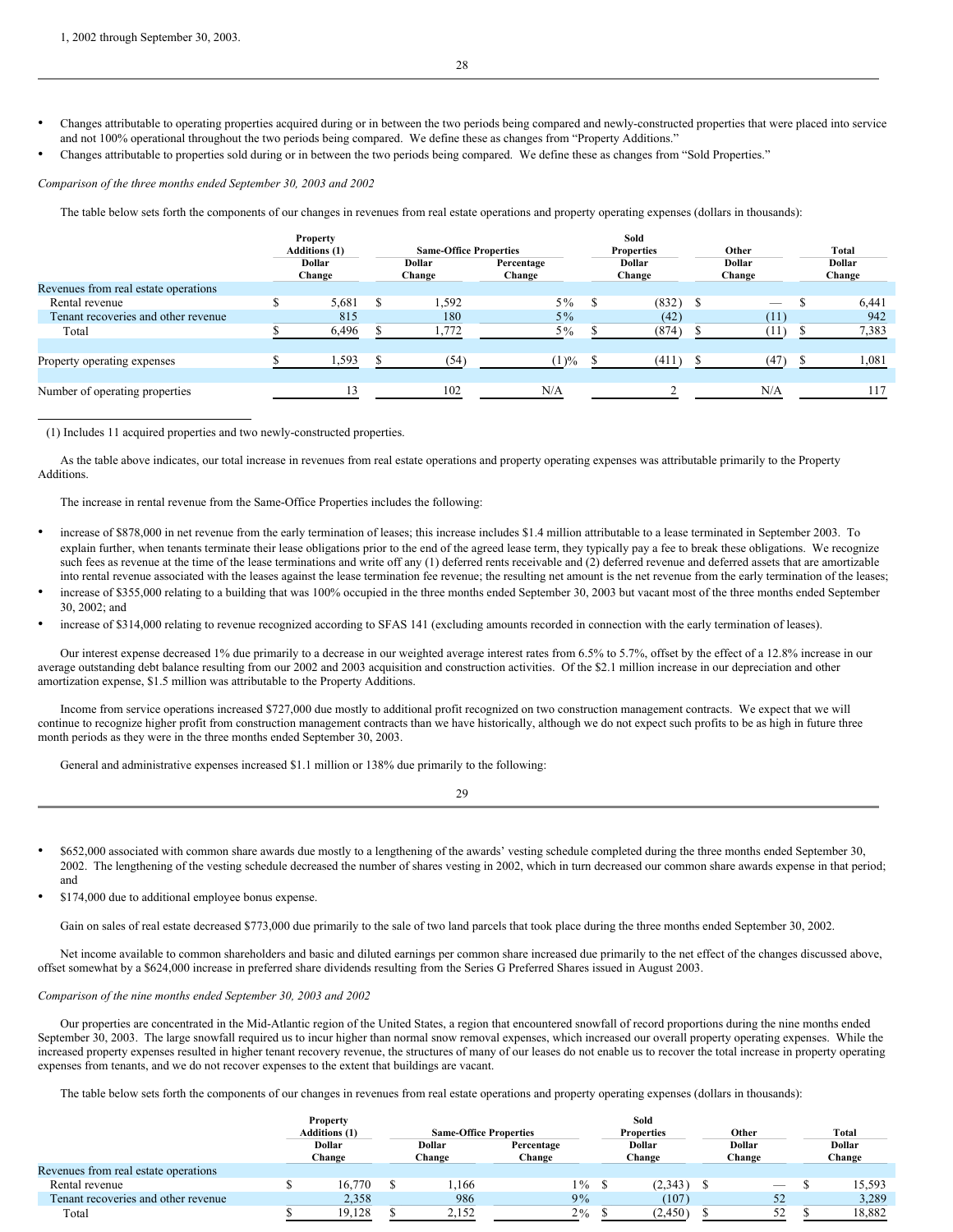| Property operating expenses    | 207<br>ہ∠.د | .701 | 6%  | <b>QQ</b><br>. | $\sim$<br>(63) | ിറ |
|--------------------------------|-------------|------|-----|----------------|----------------|----|
|                                |             |      |     |                |                |    |
| Number of operating properties | n.<br>--    |      | N/A |                | N/r            |    |

(1) Includes 17 acquired properties and five newly-constructed properties.

As the table above indicates, our total increase in revenues from real estate operations and property operating expenses was attributable primarily to the Property Additions. However, the total revenues from these properties were adversely affected by property vacancies and the slow lease-up of newly-constructed buildings, conditions that we believe were attributable to the economic slowdown.

The increase in rental revenue from the Same-Office Properties includes the following:

- net increase of \$832,000 in connection with three buildings that experienced significant changes in occupancy between the two periods; and
- increase of \$467,000 relating to revenue recognized according to SFAS 141 (excluding amounts recorded in connection with the early termination of leases).

Tenant recoveries and other revenue from the Same-Office Properties increased primarily due to the increase in property operating expenses described below.

30

The increase in the Same-Office Properties' property operating expenses was due primarily to an increase of \$1.5 million, or 852%, in snow removal due to higher snowfall in 2003.

Our interest expense increased 9% due primarily to a 17.3% increase in our average outstanding debt balance resulting from our 2002 and 2003 acquisition and construction activities, offset by a decrease in our weighted average interest rates from 6.5% to 5.9%. The \$4.8 million increase in our depreciation and other amortization expense was attributable primarily to the Property Additions.

Income from service operations increased \$759,000 due mostly to additional profit recognized on construction management contracts. We expect that we will continue to recognize higher profit from construction management contracts than we have historically.

General and administrative expenses increased \$726,000, or 15%, which includes an increase of \$507,000 associated with common share awards due mostly to a lengthening of the awards' vesting schedule completed in 2002. The lengthening of the vesting schedule decreased the number of shares vesting in 2002, which in turn decreased our common share awards expense in that period.

Gain on sales of real estate decreased \$1.3 million due primarily to the gain on three land parcel sales in the prior period exceeding the gain on similar sales activity in the current period.

Income from discontinued operations increased due primarily to a gain recognized on the sale of a property that is included in discontinued operations. See Note 15 to the Consolidated Financial Statements for a summary of income from discontinued operations.

During the nine months ended September 30, 2003, we recognized an \$11.2 million decrease to net income available to common shareholders representing the excess of the repurchase price of the Series C Preferred Units over the sum of the recorded book value of the units and the accrued and unpaid return to the unitholder. The repurchase of the Series C Preferred Units is discussed in the "Liquidity and Capital Resources" section below.

Net income available to common shareholders and basic and diluted earnings per common share decreased due primarily to the repurchase of the Series C Preferred Units, offset by the net effect of the items discussed above.

# **Liquidity and Capital Resources**

Cash provided from operations is our primary source of liquidity to fund dividends and distributions, pay debt service and fund working capital requirements. We expect to continue to use cash provided by operations to meet our short-term capital needs, including all property operating expenses, general and administrative expenses, debt service, dividend and distribution requirements and recurring capital improvements and leasing commissions. We do not anticipate borrowing to meet these requirements. Factors that could negatively affect our ability to generate cash from operations in the future are discussed in our 2002 Annual Report on Form 10-K.

We historically have financed our long-term capital needs, including property acquisition and construction activities, through a combination of the following:

- cash from operations:
- borrowings from our secured revolving credit facility with Bankers Trust Company (the "Revolving Credit Facility");
- borrowings from new loans;
- equity issuances of common shares, preferred shares, common units and/or preferred units;
- contributions from outside investors into real estate joint ventures; and
- proceeds from sales of real estate.

31

We often use our Revolving Credit Facility initially to finance much of our investing and financing activities. We then pay down our Revolving Credit Facility using proceeds from long-term borrowings collateralized by our properties as attractive financing conditions arise and equity issuances as attractive equity market conditions arise. Amounts available under the Revolving Credit Facility are generally computed based on 65% of the appraised value of properties pledged as collateral. As of November 7, 2003, the maximum amount available under our Revolving Credit Facility was \$122.9 million, of which \$61.9 million was unused.

In 2003, we entered into a secured revolving credit facility with Wachovia Bank, National Association for a maximum principal amount of \$25.0 million. As of November 7, 2003, \$6.1 million was unused, although such amount is not available for borrowing until additional properties are pledged as collateral.

# **Off-Balance Sheet Arrangements**

This section describes significant changes in our off-balance sheet arrangements from those described in the section entitled "Off-Balance Sheet Arrangements" in our 2002 Annual Report on Form 10-K. We own real estate through joint ventures when suitable equity partners are available at attractive terms. Each of our real estate joint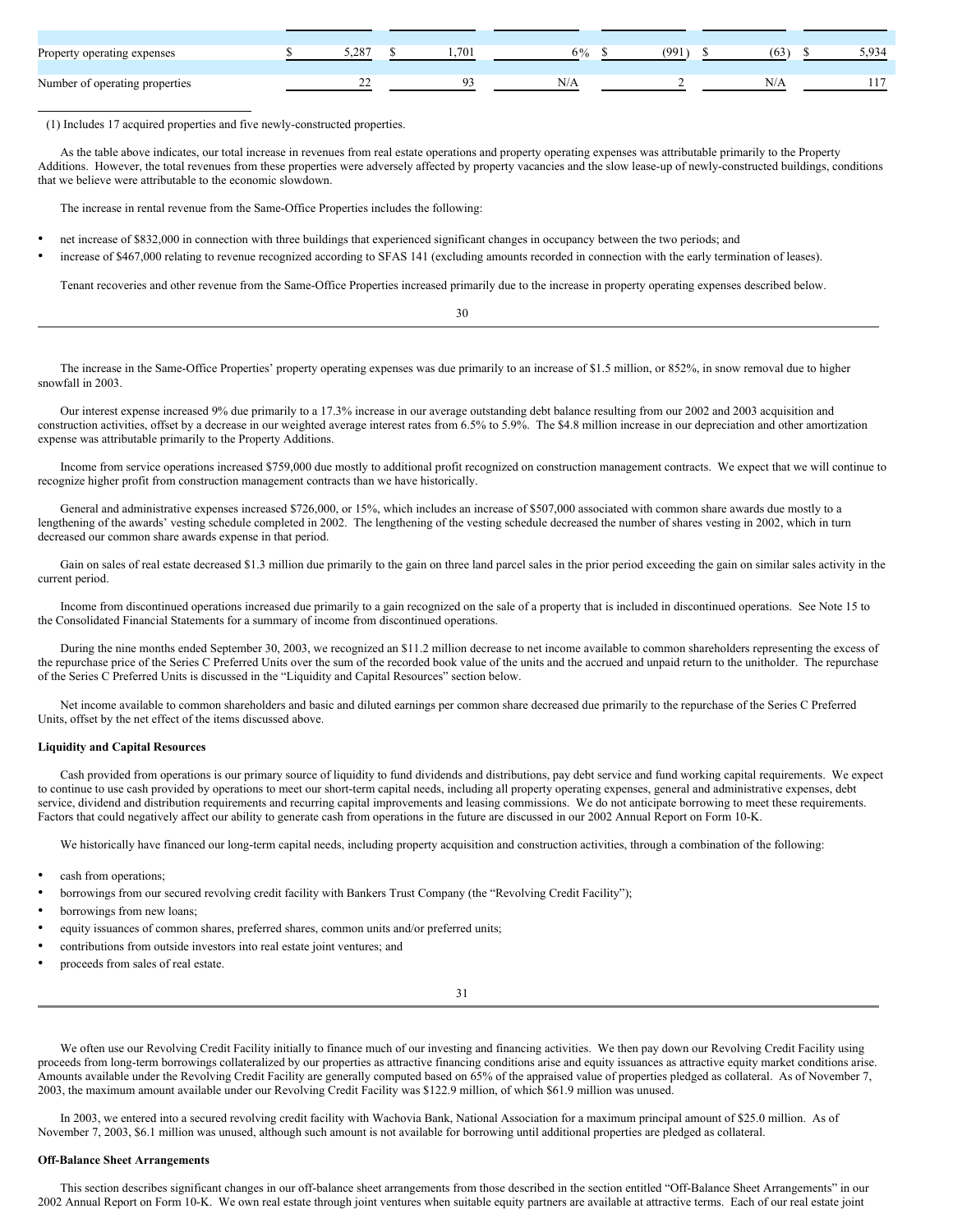ventures has a two-member management committee that is responsible for making major decisions (as set forth in the joint venture agreement), and we control one of the management committee positions in each case.

During the nine months ended September 30, 2003, we acquired a 20% interest in a construction joint venture that is managed by us, bringing our total investments in such joint ventures to two as of period end. The primary purpose of this joint venture structure is to enable us to leverage most of the equity requirements and reduce our risk in the project's construction. We have the option to acquire our joint venture partner's interest in this new joint venture for a pre-determined purchase price over a limited period of time. The earliest date that we can exercise this purchase option is September 1, 2004 for a purchase price of \$4.9 million. If we do not elect to exercise this purchase option, our partner can take control of the joint venture's management committee by appointing an additional position to the committee. We could be required to purchase our partner's interest for a minimum purchase price of \$4.9 million in the event that the joint venture defaults on its obligations as landlord or does not meet established construction completion timeframes. We serve as the sole guarantor for repayment of the joint venture's construction loan, which has a total commitment of \$20.0 million but from which no funds were advanced as of September 30, 2003. We also have a unilateral obligation to make additional capital contributions of up to \$4.5 million if construction overruns or certain other events occur. We earn construction, property management and guaranty fees from this joint venture.

During the nine months ended September 30, 2003, we contributed an office building into a joint venture in exchange for cash and a 20% interest in the joint venture. This joint venture enabled us to dispose of most of our investment in a property that we believe realized most of its earnings growth potential. We manage the joint venture's property operations and any required construction projects and earn fees for these services. Our joint venture partner has preference in receiving distributions of cash flows for a defined return; once our partner receives its defined return, we are entitled to receive distributions for a defined return and, once we receive that return, remaining distributions of cash flows are allocated based on percentages defined in the joint venture agreement.

32

Mortgage and other loans payable at September 30, 2003 consisted of the following:

| Teachers Insurance and Annuity Association of America, 6.89%, maturing November 2008     | $\mathbb{S}$ | 77,697  |
|------------------------------------------------------------------------------------------|--------------|---------|
| Bankers Trust Company, Revolving Credit Facility, LIBOR + 1.75%, maturing March 2004 (1) |              | 61,000  |
| Teachers Insurance and Annuity Association of America, 7.72%, maturing October 2006      |              | 56,391  |
| KeyBank National Association, LIBOR + $2.0\%$ , maturing July 2004(2)                    |              | 45,000  |
| KeyBank National Association, LIBOR + 1.75%, maturing November 2004                      |              | 36,000  |
| Metropolitan Life Insurance Company, 6.91%, maturing June 2007                           |              | 33,381  |
| Teachers Insurance and Annuity Association of America, 7.0%, maturing March 2009         |              | 33,318  |
| Allstate Life Insurance Company, 5.6%, maturing January 2013                             |              | 29,033  |
| State Farm Life Insurance Company, 6.51%, maturing August 2012                           |              | 27,253  |
| Mutual of New York Life Insurance Company, 7.79%, maturing August 2004 (1)               |              | 26,218  |
| Transamerica Life Insurance and Annuity Company, 7.18%, maturing August 2009             |              | 25,705  |
| State Farm Life Insurance Company, 7.9%, maturing April 2008                             |              | 25,115  |
| Transamerica Occidental Life Insurance Company, 7.3%, maturing May 2008                  |              | 20,441  |
| Allstate Life Insurance Company, 6.93%, maturing July 2008                               |              | 20,267  |
| Manufacturers and Traders Trust Company, LIBOR $+$ 1.85%, maturing January 2005 (2)(3)   |              | 20,198  |
| Allstate Life Insurance Company, 5.6%, maturing January 2013                             |              | 19,356  |
| Wachovia Bank, National Association, LIBOR $+$ 1.9%, maturing January 2005 (4)           |              | 18,900  |
| Jolly Knolls, LLC, 3%, maturing December 2007(5)                                         |              | 17,241  |
| Transamerica Life Insurance and Annuity Company, 8.3%, maturing October 2005             |              | 16,953  |
| KeyBank National Association, LIBOR $+ 2.0\%$ , maturing August 2004                     |              | 16,000  |
| Northwestern Mutual Life Insurance Company, 7.0%, maturing February 2010                 |              | 15,619  |
| Allstate Life Insurance Company, 7.14%, maturing September 2007                          |              | 15,503  |
| Allfirst Bank, LIBOR + 1.75%, maturing January $2005(2)$                                 |              | 14,780  |
| IDS Life Insurance Company, 7.9%, maturing March 2008                                    |              | 13,137  |
| Bank of America, LIBOR + $1.75\%$ , maturing December 2003(6)                            |              | 12,776  |
| SunTrust Bank, LIBOR + $1.5\%$ , maturing January 2004(7)                                |              | 11,920  |
| Citizens Bank, LIBOR + $1.85\%$ , maturing January 2005 (2)(3)                           |              | 11,881  |
| Allfirst Bank, LIBOR +1.75%, maturing April 2004                                         |              | 10,834  |
| Provident Bank, LIBOR + $1.85\%$ , maturing January 2005 (2)(3)                          |              | 7,921   |
| Teachers Insurance and Annuity Association of America, 8.35%, maturing October 2006      |              | 7,644   |
| Aegon USA Realty Advisors, Inc., 8.29%, maturing May 2007                                |              | 5,525   |
| Citibank Federal Savings Bank, 6.93%, maturing July 2008                                 |              | 4,825   |
| Seller loan, 5.95%, maturing May 2007                                                    |              | 1,466   |
|                                                                                          | \$           | 759,298 |

(1) May be extended for a one-year period, subject to certain conditions.

(2) May be extended for two six-month periods, subject to certain conditions

(3) Total additional borrowings of up to \$10,500 under these three loans may be available to fund tenant improvements and leasing commissions at a later date.

(4) Individual borrowings under this line of credit have one-year maturities.

(5) Note with a face value of \$18,433, discounted using a rate of 6%. The lender is an affiliate of Constellation Real Estate, Inc.

(6) Construction loan with a total commitment of \$14,000.

(7) May be extended for a six-month period, subject to certain conditions.

We have guaranteed the repayment of \$277.7 million of the mortgage and other loans set forth above.

#### **Tabular Disclosure of Contractual Obligations**

The following table summarizes certain of our material contractual cash obligations associated with investing and financing activities as of September 30, 2003 (in thousands):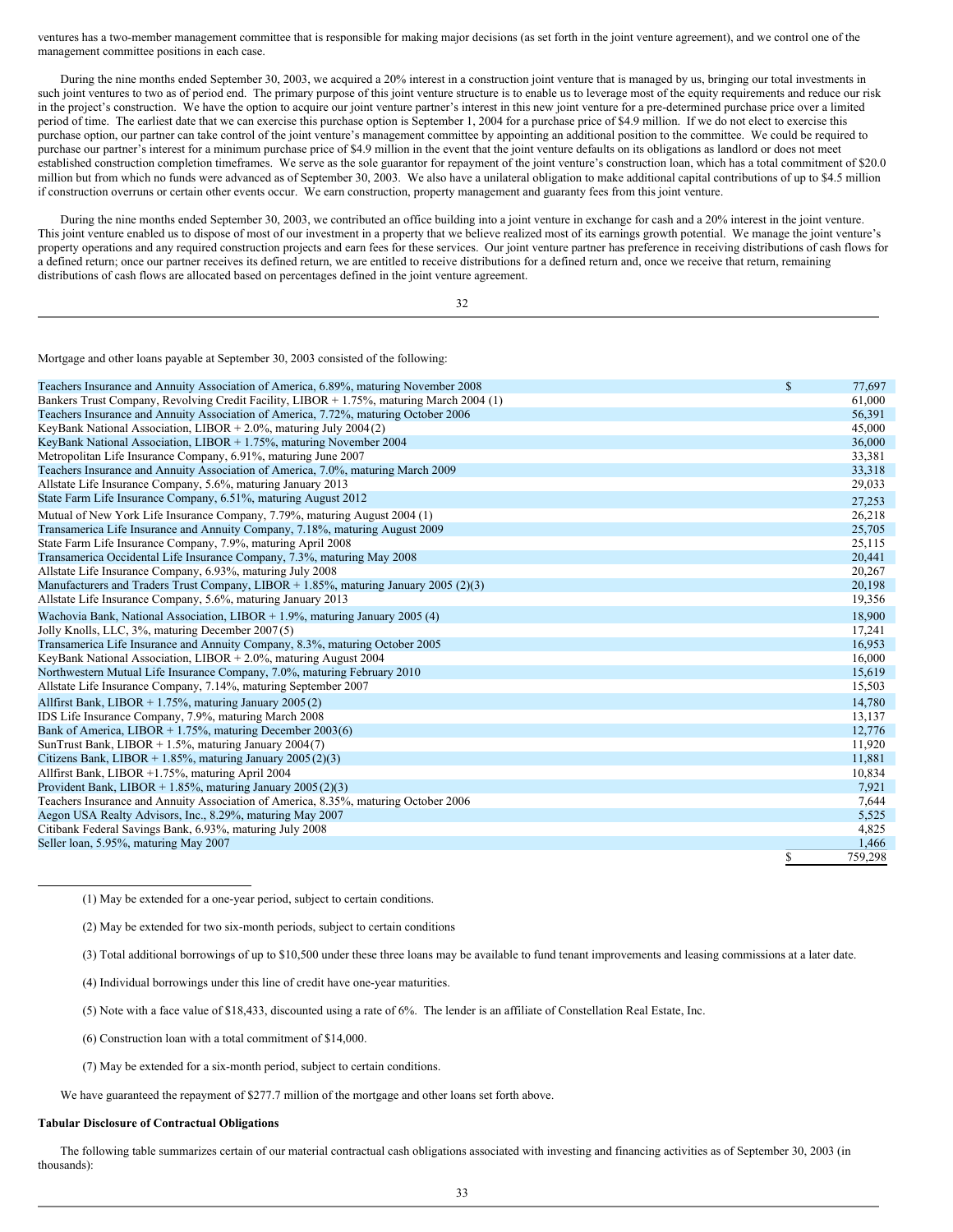|                                       | For the Periods Ended December 31, |        |  |                          |  |              |  |            |   |         |
|---------------------------------------|------------------------------------|--------|--|--------------------------|--|--------------|--|------------|---|---------|
|                                       |                                    | 2003   |  | 2004 to 2005             |  | 2006 to 2007 |  | Thereafter |   | Total   |
| Contractual obligations               |                                    |        |  |                          |  |              |  |            |   |         |
| Mortgage loans payable (1)            |                                    | 15,341 |  | 322,511                  |  | 139,299      |  | 282,147    | S | 759,298 |
| Acquisitions of properties (2)        |                                    | 9,013  |  | $\overline{\phantom{a}}$ |  |              |  |            |   | 9,013   |
| Capital lease obligations (3)         |                                    |        |  | 45                       |  |              |  | __         |   | -57     |
| Operating leases (3)                  |                                    | 323    |  | 2,329                    |  | 1.174        |  | 32,093     |   | 35,919  |
| Total contractual cash obligations    |                                    | 24,686 |  | 324,885                  |  | 140,476      |  | 314,240    |   | 804,287 |
|                                       |                                    |        |  |                          |  |              |  |            |   |         |
| Other commitments (4)                 |                                    |        |  |                          |  |              |  |            |   |         |
| Guarantees of joint venture loans (5) |                                    | $-$    |  | 15,711                   |  | _            |  | _          |   | 15,711  |

<sup>(1)</sup> Our loan maturities in 2003 include \$12.8 million in December 2003 that is currently under negotiation for an extension of one year. We expect this extension to be completed, but in the event that it is not, we would repay this loan using proceeds from our Revolving Credit Facility.

- 
- (4) Not included in this section are amounts contingently payable by us to acquire the membership interests of certain real estate joint venture partners or make additional contributions to fund construction overruns in joint ventures.
- (5) We do not expect to have to fulfill our obligation as guarantor of joint venture loans.

In addition to the commitments set forth above, we had contractual obligations to incur the following:

- tenant improvement costs on leases in place at September 30, 2003 that we expect to fund using cash flows from operations;
- preliminary construction costs on projects that we expect to finance initially using cash reserves and long-term using construction loan facilities expected to be obtained; and
- costs under construction projects that we manage for third parties; these third parties are under contract to reimburse us for these costs.

We had no other material contractual obligations as of September 30, 2003.

# **Investing and financing activities for the nine months ended September 30, 2003**

During the nine months ended September 30, 2003, we acquired seven office buildings totaling 993,479 square feet for \$165.0 million and a parcel of land for \$21.3 million. These acquisitions were financed using the following:

- \$76.5 million from borrowings under new mortgage loans;
- \$63.9 million in proceeds from the sale of common shares in an underwritten public offering;
- \$33.0 million from borrowings under our Revolving Credit Facility;
- \$9.9 million in funds escrowed from previous property sales; and
- cash reserves for the balance.

We intend to develop the new parcel of land acquired and construct multiple buildings on the land. We expect that the land will require approximately \$2.0 million in development-related costs over the next two years prior to commencement of construction activities on the buildings; we expect to fund these costs using a combination of cash flow from operations and proceeds from our Revolving Credit Facility. When

34

construction of the buildings is ready to commence, we expect to obtain construction loans to finance the construction activities. In addition, as construction of the buildings commences, we will need to pay down the portion of the existing loan on the property that is attributable to the land where the construction is taking place (the total loan balance at September 30, 2003 was \$18.4 million, excluding a discount recorded on the loan); we expect to fund these loan pay downs primarily using proceeds from our Revolving Credit Facility. While the timing of development and construction activities is dependent on the demand for office space in the real estate market, we expect to commence construction in 2004 on three buildings on this land parcel that will total approximately \$59.0 million upon completion; we expect to fund \$45.0 million of these costs with proceeds from new construction loans.

During the nine months ended September 30, 2003, a building totaling 123,743 square feet that was partially operational and 63% pre-leased at December 31, 2002 became 100% operational. We estimate that costs incurred for this project will total approximately \$23.5 million upon completion of this project. Costs incurred on this project through September 30, 2003 totaled \$22.0 million, of which \$376,000 was incurred in the nine months ended September 30, 2003. We have a construction loan facility in place totaling \$14.0 million to finance the construction of this project; borrowings under this facility totaled \$12.8 million at September 30, 2003. We also used borrowings from our Revolving Credit Facility and cash reserves funded by a portion of our debt refinancing proceeds.

During the nine months ended September 30, 2003, we had construction activities underway on two buildings totaling 244,824 square feet that are 100% pre-leased. We estimate that costs incurred will total approximately \$41.0 million upon completion of these projects. Costs incurred on these projects through September 30, 2003 totaled \$11.8 million.

The table below sets forth the major components of our 2003 property additions (in thousands):

|                                              | For the Nine<br><b>Months Ended</b> |
|----------------------------------------------|-------------------------------------|
|                                              | September 30, 2003                  |
| Acquisitions                                 | 185, 116(1)                         |
| Construction and development                 | 6.301                               |
| Tenant improvements on operating properties  | 6,282(2)                            |
| Capital improvements on operating properties | 2,740                               |
|                                              | 200,439                             |

<sup>(1)</sup> Includes \$19,895 in deferred costs recorded in connection with acquisitions.

<sup>(2)</sup> Represents the second phase of a 108-acre land parcel that we are under contract to acquire from Constellation Real Estate, Inc., a related party. We acquired the first phase of this project on January 24, 2003 for \$21,339, of which \$18,433 was financed by a seller-provided mortgage loan that we recorded at a discount of \$1,516 (see Note 4 to the Consolidated Financial Statements). We expect to acquire the second phase by November 2003 using mostly proceeds from an additional seller-provided mortgage loan. (3) We expect to pay these items using cash generated from operations.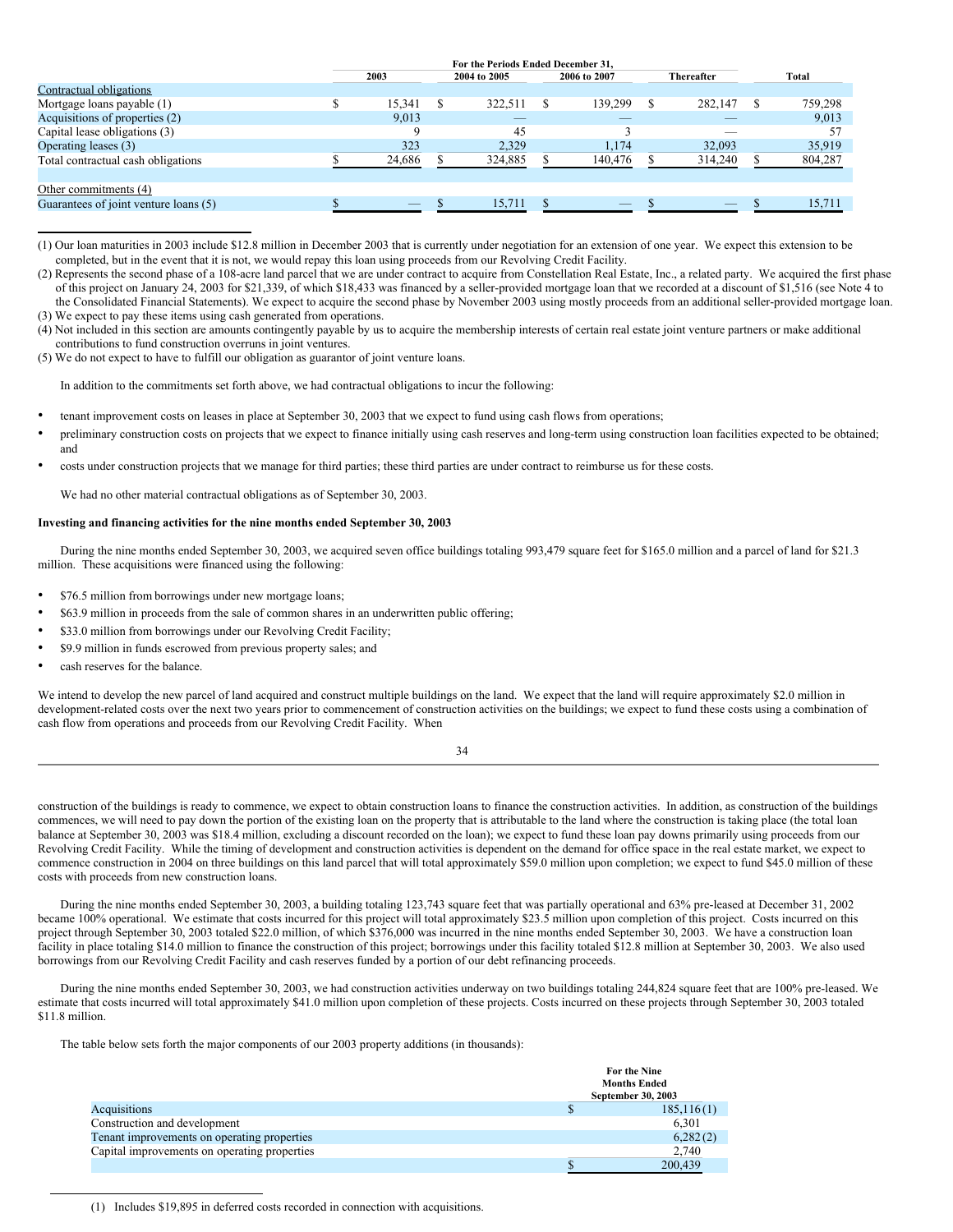Our investments in unconsolidated real estate joint ventures increased \$1.6 million during the nine months ended September 30, 2003 due primarily to our investment in Route 46 Partners, LLC and funding of construction costs of NBP 140, LLC and Gateway 67, LLC, which are discussed in Note 5 to our Consolidated Financial Statements.

During the nine months ended September 30, 2003, we sold an office building and two land parcels for \$21.3 million. We also contributed an office building into a joint venture and subsequently received a \$20.0 million cash distribution; we provided a loan of \$3.3 million to an affiliate of our partner in the joint venture (the loan was repaid in October 2003). The net proceeds from these transactions after transaction costs and the \$3.3 million loan provided by us totaled \$36.9 million; these proceeds were used as follows:

- \$29.4 million to pay down our Revolving Credit Facility; and
- \$7.5 million to fund a cash escrow that was subsequently applied towards an acquisition.

During 2003, we borrowed \$132.0 million under mortgages and other loans, excluding our Revolving Credit Facility; the proceeds from these borrowings were used as follows:

- \$76.5 million to finance acquisitions;
- \$36.1 million for the repurchase of the Series C Preferred Units of our Operating Partnership described below;
- \$12.4 million to pay down our Revolving Credit Facility;
- \$1.2 million to finance construction activities; and
- the balance to fund cash reserves.

On May 27, 2003, we sold 5,290,000 common shares in an underwritten public offering at a price of \$15.03 per share for net proceeds of \$79.4 million. We contributed the net proceeds from the sale to our Operating Partnership in exchange for 5,290,000 common units. The Operating Partnership, in turn, used \$63.9 million of the proceeds to fund a property acquisition and the balance to pay down our Revolving Credit Facility.

On June 16, 2003, we redeemed all of the 1,016,662 Series C Preferred Units in our Operating Partnership for \$36.1 million using proceeds from a newly acquired \$40.0 million mortgage loan. As a result of the repurchase, we recognized an \$11.2 million reduction to net income available to common shareholders associated with the excess of the repurchase price over the sum of the recorded book value of the units and the accrued and unpaid return to the unitholder.

On August 11, 2003, we completed the sale of 2,200,000 Series G Preferred Shares at a price of \$25.00 per share for net proceeds of \$53.2 million. These shares are nonvoting and redeemable for cash at \$25.00 per share at our option on or after August 11, 2008. Holders of these shares are entitled to cumulative dividends, payable quarterly (as and if declared by the Board of Trustees). Dividends accrue from the date of issue at the annual rate of \$2.00 per share, which is equal to 8% of the \$25.00 per share redemption price. We contributed the net proceeds to our Operating Partnership in exchange for 2,200,000 Series G Preferred Units. The Series G Preferred Units carry terms that are substantially the same as the Series G Preferred Shares. The Operating Partnership used most of the net proceeds to pay down our Revolving Credit Facility.

# **Cash Flows**

We generated net cash flow from operating activities of \$53.5 million for the nine months ended September 30, 2003, an increase of \$11.6 million from the nine months ended September 30, 2002; this increase was due primarily to income generated from our newly-acquired and newly-constructed properties. Our net cash flow used in investing activities for the nine months ended September 30, 2003 increased \$33.7 million from the nine months ended September 30, 2002 due primarily to a \$54.7 million increase in purchases of and additions to commercial real estate, offset by a \$28.3 million increase in proceeds from sales of properties. Our net cash flow from financing activities for the nine months ended September 30, 2003 increased \$28.5 million from the nine months ended September 30, 2002; this increase includes the following: (1) a \$109.3 million increase in proceeds from the issuance of common and preferred shares; (2) a \$15.3 million increase in cash from other liabilities; (3) a \$48.2 million decrease in proceeds from mortgages and other loans payable; (4) \$35.6 million in cash used to repurchase the Series C Preferred Units; and (5) a \$15.5 million increase in repayments of mortgages and other loans payable.

# **Funds From Operations**

Funds from operations ("FFO") means net income computed using GAAP, excluding gains (or losses) from sales of real estate, plus real estate-related depreciation and amortization and after adjustments for unconsolidated partnerships and joint ventures. Gains from sales of newly-developed properties less accumulated depreciation, if any, required under GAAP are included in FFO on the basis that development services are the primary revenue generating activity; we believe that inclusion of these development gains is in accordance with the National Association of Real Estate Investment Trusts ("NAREIT") definition of FFO, although others may interpret the definition differently. Additionally, the repurchase of the Series C Preferred Units in the Operating Partnership for an amount in excess of their recorded book value was a

| I  | I |
|----|---|
| I  |   |
| ×  | × |
| ۰. | ٧ |
|    |   |

transaction not contemplated in the NAREIT definition of FFO; we believe that the exclusion of such an amount from FFO is appropriate.

Accounting for real estate assets using historical cost accounting under GAAP assumes that the value of real estate assets diminishes predictably over time. NAREIT stated in its April 2002 White Paper on Funds from Operations that "since real estate asset values have historically risen or fallen with market conditions, many industry investors have considered presentations of operating results for real estate companies that use historical cost accounting to be insufficient by themselves." As a result, the concept of FFO was created by NAREIT for the REIT industry to "address this problem." We agree with the concept of FFO and believe that FFO is useful to investors as a supplemental measure of operating performance. In addition, since most equity REITs provide FFO information to the investment community, we believe that FFO is useful to investors as a supplemental measure for comparing our results to those of other equity REITs, although the FFO we present may not be comparable to the FFO presented by other REITs since they may interpret the current NAREIT definition of FFO differently or they may not use the current NAREIT definition of FFO. We believe that net income is the most directly comparable GAAP measure to FFO.

Basic funds from operations ("Basic FFO") is FFO adjusted to (1) subtract preferred share dividends and (2) add back GAAP net income allocated to common units in the Operating Partnership not owned by us. With these adjustments, Basic FFO represents FFO available to common shareholders and common unitholders. Common units in the Operating Partnership are substantially similar to our common shares; common units in the Operating Partnership are also exchangeable into common shares, subject to certain conditions. We believe that Basic FFO is useful to investors due to the close correlation of common units to common shares. We believe that net income is the most directly comparable GAAP measure to Basic FFO.

Diluted funds from operations ("Diluted FFO") is Basic FFO adjusted to add back any convertible preferred share dividends and any other changes in Basic FFO that would result from the assumed conversion of securities that are convertible or exchangeable into common shares. However, the computation of Diluted FFO does not assume conversion of securities that are convertible into common shares if the conversion of those securities would increase Diluted FFO per share in a given period. We believe that

<sup>(2)</sup> Tenant improvement costs incurred on newly-constructed properties are classified in this table as construction and development.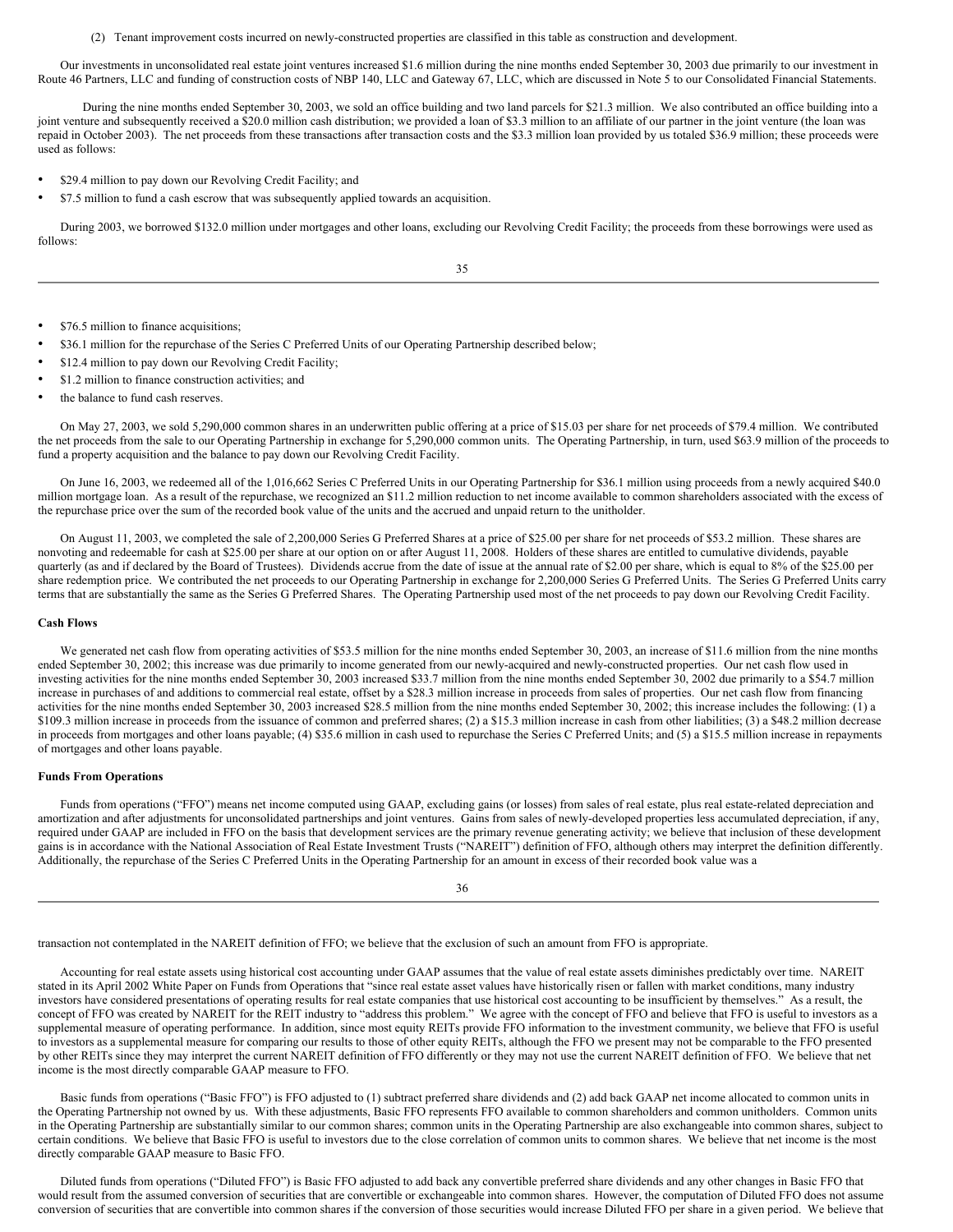Diluted FFO is useful to investors because it is the numerator used to compute Diluted FFO per share, a supplementary measure used by most equity REITs. In addition, since most equity REITs provide Diluted FFO information to the investment community, we believe Diluted FFO is a useful supplemental measure for comparing us to other equity REITs. We believe that the numerator for diluted earnings per share is the most directly comparable GAAP measure to Diluted FFO.

Our Basic FFO and Diluted FFO for the three and nine months ended September 30, 2003 and 2002 and reconciliations of (1) net income to Basic FFO and (2) the numerator for diluted earnings per share to Diluted FFO are set forth in the following table (dollars and shares in thousands)

|                                                                                        | For the three months<br>ended September 30, |              |              |         |               | For the nine months<br>ended September 30, |              |         |  |
|----------------------------------------------------------------------------------------|---------------------------------------------|--------------|--------------|---------|---------------|--------------------------------------------|--------------|---------|--|
|                                                                                        |                                             | 2003         |              | 2002(1) |               | 2003                                       |              | 2002(1) |  |
| Net income                                                                             | $\mathbb{S}$                                | 8,582        | $\mathbb{S}$ | 6,162   | $\mathbb{S}$  | 22.807                                     | $\mathbb{S}$ | 17,341  |  |
| Add: Real estate-related depreciation and amortization                                 |                                             | 9,337        |              | 7,384   |               | 26,389                                     |              | 22,066  |  |
| Add: Depreciation and amortization on unconsolidated real estate entities              |                                             | 86           |              | 40      |               | 183                                        |              | 126     |  |
| Add: Minority interests-common units in the Operating Partnership                      |                                             | 1.763        |              | 1,541   |               | 5,334                                      |              | 4,367   |  |
| Less: Preferred share dividends                                                        |                                             | (3,157)      |              | (2,533) |               | (8,224)                                    |              | (7,600) |  |
| Less: Gain on sales of real estate properties, excluding redevelopment portion (2)     |                                             | (23)         |              | (19)    |               | (2,874)                                    |              | (112)   |  |
| <b>Basic FFO</b>                                                                       |                                             | 16,588       |              | 12,575  |               | 43,615                                     |              | 36,188  |  |
| Add: Preferred unit distributions                                                      |                                             |              |              | 572     |               | 1,049                                      |              | 1,716   |  |
| Add: Convertible preferred share dividends                                             |                                             | 136          |              | 136     |               | 408                                        |              | 408     |  |
| Add: Restricted common share dividends                                                 |                                             |              |              | 71      |               |                                            |              | 208     |  |
| Expense associated with dilutive options                                               |                                             |              |              | 3       |               | 10                                         |              | 36      |  |
| Diluted FFO                                                                            | $\mathcal{S}$                               | 16,725       | $\mathbb{S}$ | 13,357  | \$            | 45,082                                     | $\mathbb{S}$ | 38,556  |  |
|                                                                                        |                                             |              |              |         |               |                                            |              |         |  |
| Weighted average common shares                                                         |                                             | 28,832       |              | 23,029  |               | 25,886                                     |              | 22,215  |  |
| Conversion of weighted average common units                                            |                                             | 8,909        |              | 9,149   |               | 8.954                                      |              | 9,381   |  |
| Weighted average common shares/units - basic FFO                                       |                                             | 37,741       |              | 32,178  |               | 34,840                                     |              | 31,596  |  |
| Conversion of weighted average preferred units                                         |                                             |              |              | 2,421   |               | 1,472                                      |              | 2,421   |  |
| Conversion of share options                                                            |                                             | 1,480        |              | 978     |               | 1,302                                      |              | 935     |  |
| Conversion of weighted average preferred shares                                        |                                             | 1,197        |              | 1,197   |               | 1,197                                      |              | 1,197   |  |
| Restricted common shares                                                               |                                             |              |              | 317     |               |                                            |              | 317     |  |
| Weighted average common shares/units - diluted FFO                                     |                                             | 40.418       |              | 37,091  |               | 38,811                                     |              | 36,466  |  |
|                                                                                        |                                             |              |              |         |               |                                            |              |         |  |
| Other information:                                                                     |                                             |              |              |         |               |                                            |              |         |  |
| Straight-line rent adjustments                                                         | \$                                          | 1,293        | \$           | 867     | \$            | 3,779                                      | \$           | 2,072   |  |
| Recurring capital improvements                                                         | $\mathbb{S}$                                | 3,122        | $\mathbb S$  | 1,649   | $\mathsf{\$}$ | 7,742                                      | \$           | 4,649   |  |
| Amortization of origination value of leases on acquired properties into rental revenue | \$                                          | 347          | \$           | 366     | \$            | 1,465                                      | \$           | 1,916   |  |
|                                                                                        |                                             |              |              |         |               |                                            |              |         |  |
| Numerator for diluted earnings per share                                               | $\mathbf S$                                 | 5,561        | \$           | 3,759   | $\mathbf S$   | 3,359                                      | $\mathbb{S}$ | 10,149  |  |
| Add: Minority interests-common units in the Operating Partnership                      |                                             | 1,763        |              | 1,541   |               | 5,334                                      |              | 4,367   |  |
| Add: Real estate-related depreciation and amortization                                 |                                             | 9,337        |              | 7,384   |               | 26,389                                     |              | 22,066  |  |
| Add: Depreciation and amortization on unconsolidated real estate entities              |                                             | 86           |              | 40      |               | 183                                        |              | 126     |  |
| Add: Preferred unit distributions                                                      |                                             |              |              | 572     |               | 1,049                                      |              | 1,716   |  |
| Add: Expense on dilutive options                                                       |                                             | $\mathbf{1}$ |              | 9       |               | 10                                         |              | 36      |  |
| Add: Repurchase of Series C Preferred Units in excess of recorded book value           |                                             |              |              |         |               | 11,224                                     |              |         |  |
| Add: Restricted common share dividends                                                 |                                             |              |              | 71      |               |                                            |              | 208     |  |
| Add: Convertible preferred share dividends                                             |                                             |              |              |         |               | 408                                        |              |         |  |
| Less: Gain on sales of real estate properties, excluding redevelopment portion (2)     |                                             | (23)         |              | (19)    |               | (2,874)                                    |              | (112)   |  |
| Diluted FFO                                                                            | \$                                          | 16.725       | S.           | 13.357  | \$            | 45.082                                     | $\mathbb{S}$ | 38,556  |  |

(1) In 2003, we recorded a reclassification in connection with our accounting under Statement of Financial Accounting Standards No. 141, "Business Combinations" ("SFAS 141"). We also recorded in 2003 a reclassification of 2002 losses on early retirement of debt in connection with our adoption of Statement of Financial Accounting Standards No. 145, "Rescission of FASB Statements No. 4, 44 and 64, Amendment of FASB Statement No. 13 and Technical Corrections" ("SFAS No. 145") on January 1, 2003. These reclassifications changed Basic FFO and Diluted FFO from what was reported in prior filings with the Securities and Exchange Commission. See Note 3 to the Consolidated Financial Statements for additional information pertaining to these adjustments and SFAS 141 and 145.

38

(2) Gains from newly-developed properties less accumulated depreciation, if any, required under GAAP are included in FFO on the basis that development services are the primary revenue generating activity; we believe that inclusion of these development gains is in compliance with the FFO definition, although others may interpret the definition differently.

#### **Inflation**

We were not significantly affected by inflation during the periods presented in this report due primarily to the relatively low inflation rates in our markets. Most of our tenants are obligated to pay their share of a building's operating expenses to the extent such expenses exceed amounts established in their leases, based on historical expense levels. In addition, some of our tenants are obligated to pay their full share of a building's operating expenses. These arrangements somewhat reduce our exposure to increases in such costs resulting from inflation.

#### <span id="page-21-0"></span>**Item 3. Quantitative and Qualitative Disclosures about Market Risk**

We are exposed to certain market risks, the most predominant of which is changing interest rates. Increases in interest rates can result in increased interest expense under our Revolving Credit Facility and our other mortgage loans payable carrying variable interest rate terms. Increases in interest rates can also result in increased interest expense when our loans payable carrying fixed interest rate terms mature and need to be refinanced. Our debt strategy favors long-term, fixed-rate, secured debt over variable-rate debt to minimize the risk of short-term increases in interest rates. As of September 30, 2003, 64.8% of our mortgage and other loans payable balance carried fixed interest rates. We also use interest rate swap agreements to reduce the impact of interest rate changes.

The following table sets forth information relating to our long-term debt obligations, including principal obligations by scheduled maturity and weighted average interest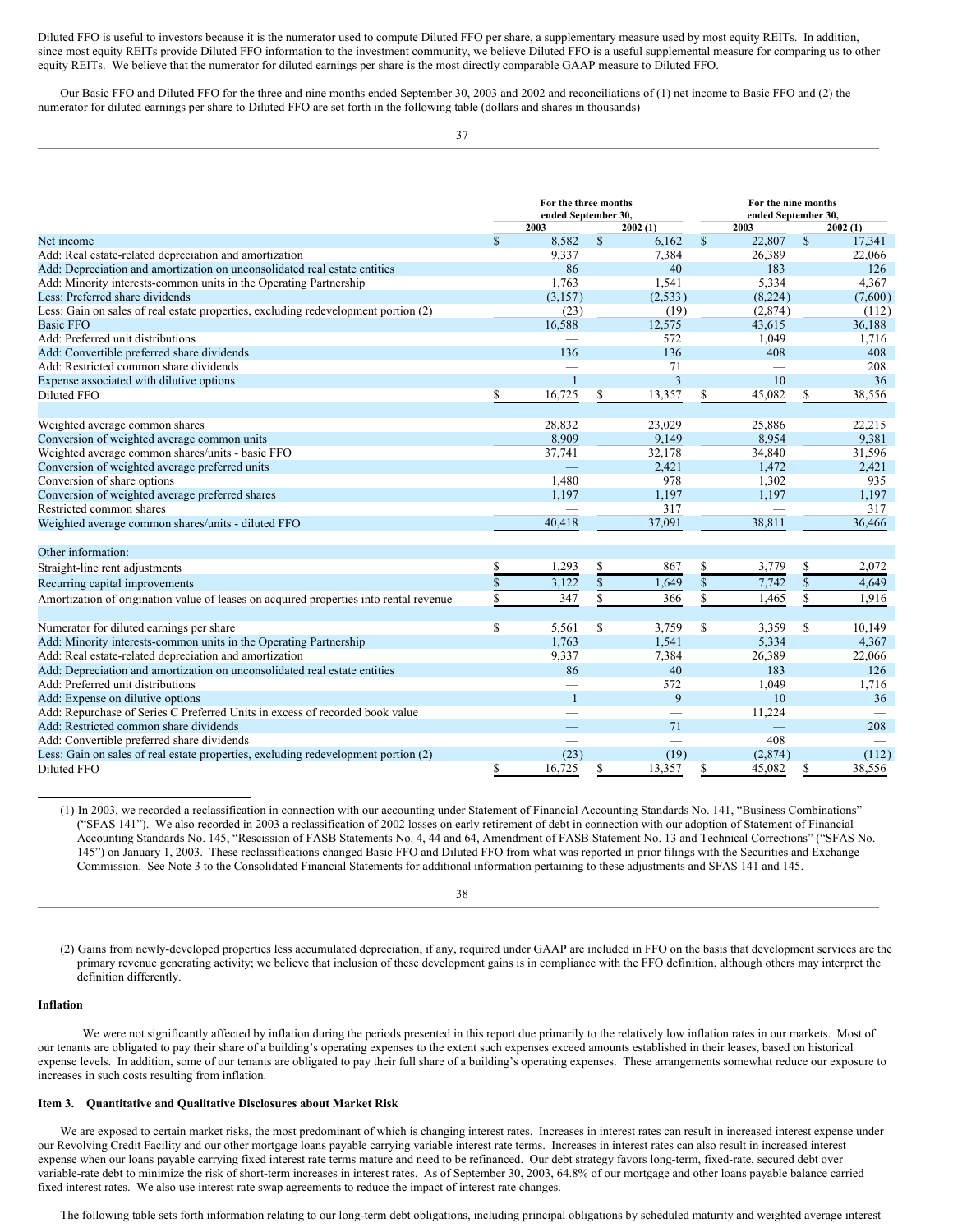rates at September 30, 2003 (dollars in thousands):

| For the Periods Ended December 31. |  |          |  |         |  |         |  |                          |  |        |            |         |
|------------------------------------|--|----------|--|---------|--|---------|--|--------------------------|--|--------|------------|---------|
|                                    |  | 2003(1)  |  | 2004(2) |  | 2005(3) |  | 2006                     |  | 2007   | Thereafter | Total   |
| Long term debt:                    |  |          |  |         |  |         |  |                          |  |        |            |         |
| Fixed rate                         |  | 2.267    |  | 38.764  |  | 29.611  |  | 73.281                   |  | 66,018 | 282,147    | 492.088 |
| Average interest rate              |  | $7.10\%$ |  | 6.86%   |  | 6.88%   |  | 6.80%                    |  | 6.47%  | $6.24\%$   | 6.48%   |
| Variable rate                      |  | 3.074    |  | 199.656 |  | 54.480  |  |                          |  | $-$    |            | 267,210 |
| Average interest rate              |  | 2.79%    |  | 2.90%   |  | 2.93%   |  | $\overline{\phantom{a}}$ |  |        |            | 2.88%   |

(1) Includes a maturity of \$12.8 million in December that is currently under negotiation for an extension of one year.

(2) Includes (i) a maturity of \$11.9 million in January that may be extended for a six-month period, subject to certain conditions; (ii) maturities of \$61.0 million in March and \$25.8 million in August that may be extended for a one-year period, subject to certain conditions; and (iii) a maturity of \$45.0 million in July that may be extended for two six-month periods, subject to certain conditions.

(3) Includes maturities totaling \$54.8 million in January that may be extended for two six-month periods, subject to certain conditions.

The fair market value of our mortgage and other loans payable was \$800.3 million at September 30, 2003.

The following table sets forth information pertaining to our derivative contracts in place as of September 30, 2003 and their respective fair values:

| Nature of<br><b>Derivative</b> |  | Notional<br>Amount<br>(in<br>millions) | <b>One-Month</b><br><b>LIBOR</b> base | <b>Effective</b><br>Date | <b>Expiration</b><br>Date |   | Fair value on<br>September 30, 2003<br>(in thousands) |  |  |
|--------------------------------|--|----------------------------------------|---------------------------------------|--------------------------|---------------------------|---|-------------------------------------------------------|--|--|
| Interest rate swap             |  | 50.0                                   | 2.308%                                | 1/2/03                   | 1/3/05                    | w | (662)                                                 |  |  |
| Interest rate swap             |  | 50.0                                   | 1.520%                                | 1/7/03                   | 1/2/04                    |   | (64)                                                  |  |  |
| Total                          |  |                                        |                                       |                          |                           |   | (726)                                                 |  |  |

39

Based on our variable-rate debt balances, our interest expense would have increased by \$1.1 million during the nine months ended September 30, 2003 if interest rates were 1% higher.

# <span id="page-22-0"></span>**Item 4. Controls and Procedures**

# (a) Evaluation of Disclosure Controls and Procedures

Our management, with the participation of the our Chief Executive Officer, Chief Operating Officer and Chief Financial Officer, evaluated the effectiveness of our disclosure controls and procedures as of the end of the period covered by this report. Based on that evaluation, the Chief Executive Officer, Chief Operating Officer and Chief Financial Officer concluded that our disclosure controls and procedures as of the end of the period covered by this report are functioning effectively to provide reasonable assurance that the information required to be disclosed by us in reports filed under the Securities Exchange Act of 1934 is recorded, processed, summarized and reported within the time periods specified in the SEC's rules and forms. A controls system, no matter how well designed and operated, cannot provide absolute assurance that the objectives of the controls system are met, and no evaluation of controls can provide absolute assurance that all control issues and instances of fraud, if any, within a company have been detected.

# (b) Change in Internal Control over Financial Reporting

No change in our internal control over financial reporting occurred during the most recent fiscal quarter that has materially affected, or is reasonably likely to materially affect, our internal control over financial reporting.

# <span id="page-22-1"></span>**PART II**

#### <span id="page-22-2"></span>**Item 1. Legal Proceedings**

Not applicable

#### <span id="page-22-3"></span>**Item 2. Changes in Securities and Use of Proceeds**

- a. Not applicable
- b. Not applicable
- c. During the three months ended September 30, 2003, 76,553 of the Operating Partnership's common units were exchanged to 76,553 common shares in accordance with the Operating Partnership's Second Amended and Restated Limited Partnership Agreement, as amended. The issuance of these common shares was effected in reliance upon the exemption from registration under Section 4 (2) of the Securities Act of 1933, as amended.
- d. Not applicable

#### <span id="page-22-4"></span>**Item 3. Defaults Upon Senior Securities**

#### Not applicable

#### <span id="page-22-5"></span>**Item 4. Submission of Matters to a Vote of Security Holders**

<span id="page-22-6"></span>Not applicable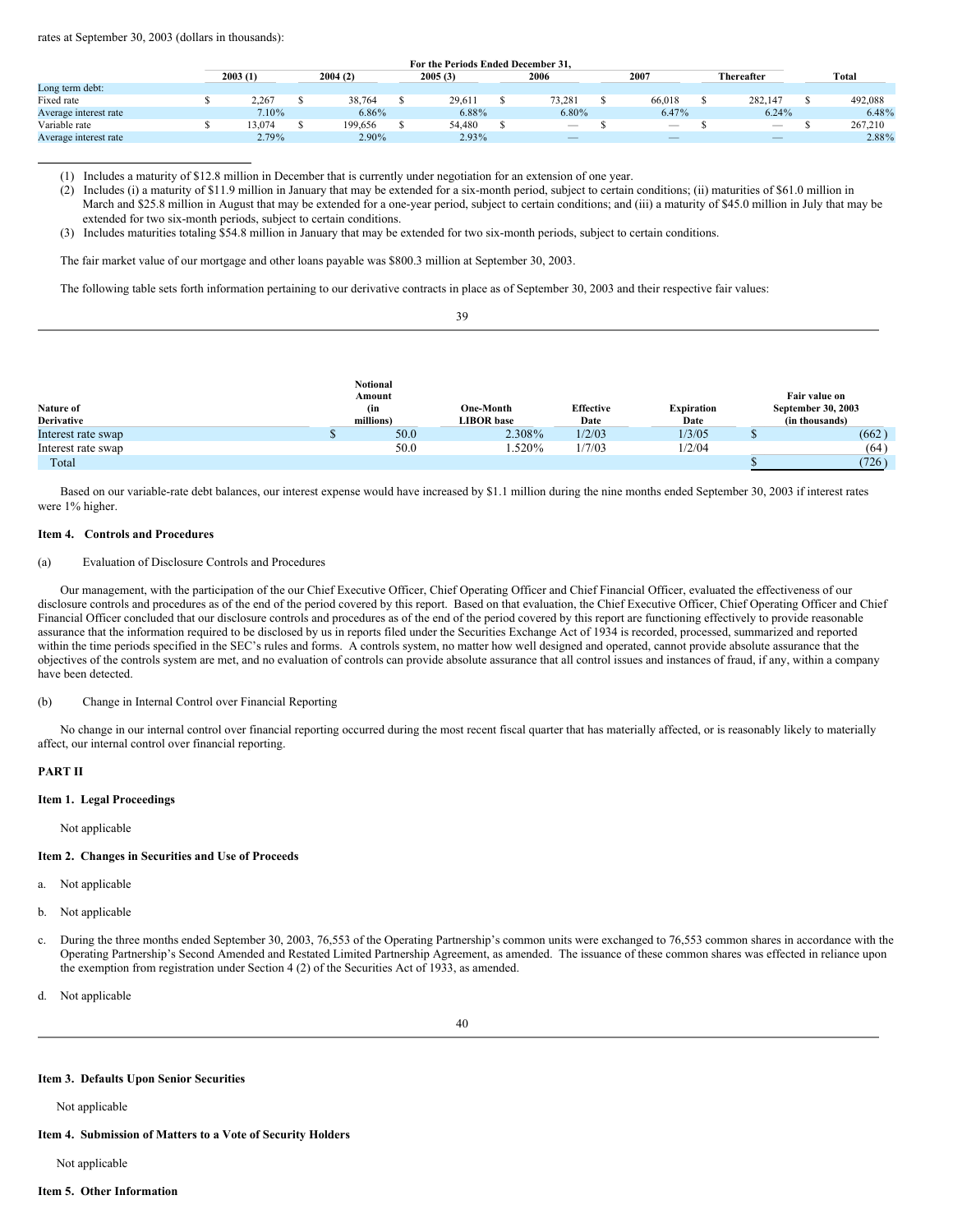# <span id="page-23-0"></span>**Item 6. Exhibits and Reports on Form 8-K**

(a) Exhibits:

| <b>EXHIBIT</b><br>NO. | <b>DESCRIPTION</b>                                                                                                                                                                                                                                                    |
|-----------------------|-----------------------------------------------------------------------------------------------------------------------------------------------------------------------------------------------------------------------------------------------------------------------|
| 3.1.1                 | Amended and Restated Declaration of Trust of Registrant (filed with the Registrant's Registration Statement on Form S-4 (Commission<br>File No. 333-45649) and incorporated herein by reference).                                                                     |
| 3.1.2                 | Articles of Amended and Restated Declaration of Trust (filed with the Company's Annual Report on Form 10-K on March 22, 2002 and<br>incorporated herein by reference).                                                                                                |
| 3.1.3                 | Articles Supplementary of Corporate Office Properties Trust Series A Convertible Preferred Shares, dated September 28, 1998 (filed<br>with the Company's Current Report on Form 8-K on October 13, 1998 and incorporated herein by reference).                        |
| 3.1.4                 | Articles Supplementary of Corporate Office Properties Trust Series B Convertible Preferred Shares, dated July 2, 1999 (filed with the<br>Company's Current Report on Form 8-K on July 7, 1999 and incorporated herein by reference).                                  |
| 3.1.5                 | Articles Supplementary of Corporate Office Properties Trust Series D Cumulative Convertible Redeemable Preferred Shares, dated<br>January 25, 2001 (filed with the Company's Annual Report on Form 10-K on March 22, 2001 and incorporated herein by reference).      |
| 3.1.6                 | Articles Supplementary of Corporate Office Properties Trust Series E Cumulative Redeemable Preferred Shares, dated April 3, 2001<br>(filed with the Registrant's Current Report on Form 8-K on April 4, 2001 and incorporated herein by reference).                   |
| 3.1.7                 | Articles Supplementary of Corporate Office Properties Trust Series F Cumulative Redeemable Preferred Shares, dated September 13,<br>2001 (filed with the Registrant's Registration Statement on Form 8-K on September 14, 2001 and incorporated herein by reference). |
| 3.1.8                 | Articles Supplementary of Corporate Office Properties Trust Series G Cumulative Redeemable Preferred Shares, dated August 6, 2003<br>(filed with the Registrant's Registration Statement on Form 8-A on August 7, 2003 and incorporated herein by reference).         |
| 3.2                   | Bylaws of Registrant (filed with the Registrant's Registration Statement on Form S-4                                                                                                                                                                                  |

41

| <b>EXHIBIT</b><br>NO. | <b>DESCRIPTION</b>                                                                                                                                                                                                                                                     |
|-----------------------|------------------------------------------------------------------------------------------------------------------------------------------------------------------------------------------------------------------------------------------------------------------------|
|                       | (Commission File No. 333-45649) and incorporated herein by reference).                                                                                                                                                                                                 |
| 3.3                   | Form of certificate for the Registrant's Common Shares of Beneficial Interest, \$0.01 par value per share (filed with the Registrant's<br>Registration Statement on Form S-4 (Commission File No. 333-45649) and incorporated herein by reference).                    |
| 3.4                   | Amended and Restated Registration Rights Agreement, dated March 16, 1998, for the benefit of certain shareholders of the Company<br>(filed with the Company's Quarterly Report on Form 10-Q on August 12, 1998 and incorporated herein by reference).                  |
| 3.5                   | Registration Rights Agreement, dated January 25, 2001, for the benefit of Barony Trust Limited (filed with the Company's Annual<br>Report on Form 10-K on March 22, 2001 and incorporated herein by reference).                                                        |
| 10.1.1                | Twelfth Amendment to Second Amended and Restated Limited Partnership Agreement of Corporate Office Properties, L.P., dated<br>June 2, 2003 (filed with the Registrant's Quarterly Report on Form 10-Q on August 12, 2003 and incorporated herein by reference).        |
| 10.1.2                | Thirteenth Amendment to Second Amended and Restated Limited Partnership Agreement of Corporate Office Properties, L.P., dated<br>August 11, 2003 (filed herewith).                                                                                                     |
| 10.2                  | Employment Agreement, dated May 15, 2003, between Corporate Development Services, LLC, Corporate Office Properties Trust and<br>Dwight Taylor (filed with the Registrant's Quarterly Report on Form 10-Q on August 12, 2003 and incorporated herein by reference).     |
| 10.3                  | Employment Agreement, dated May 15, 2003, between Corporate Realty Management, LLC, Corporate Office Properties Trust and<br>Michael D. Kaiser (filed with the Registrant's Quarterly Report on Form 10-Q on August 12, 2003 and incorporated herein by<br>reference). |
| 10.4                  | Restricted Share Agreement, dated May 15, 2003, between Corporate Office Properties Trust and Randall Griffin (filed with the<br>Registrant's Quarterly Report on Form 10-Q on August 12, 2003 and incorporated herein by reference).                                  |
| 10.5                  | Restricted Share Agreement, dated May 15, 2003, between Corporate Office Properties Trust and Roger Waesche, Jr. (filed with the<br>Registrant's Quarterly Report on Form 10-Q on August 12, 2003 and incorporated herein by reference).                               |
| 10.6                  | Restricted Share Agreement, dated May 15, 2003, between Corporate Office Properties Trust and Dwight Taylor (filed with the<br>Registrant's Quarterly Report on Form 10-Q on August 12, 2003 and incorporated herein by reference).                                    |
| 10.7                  | Restricted Share Agreement, dated May 15, 2003, between Corporate Office Properties Trust and Michael Kaiser (filed with the<br>Registrant's Quarterly Report on Form 10-Q on August 12, 2003 and incorporated herein by reference).                                   |
| 31.1                  | Certification of the Chief Executive Officer of Corporate Office Properties Trust required by Rule 13a-14(a) under the Securities<br>Exchange Act of 1934, as amended (filed herewith).                                                                                |
| 31.2                  | Certification of the Chief Operating Officer of Corporate Office Properties Trust required                                                                                                                                                                             |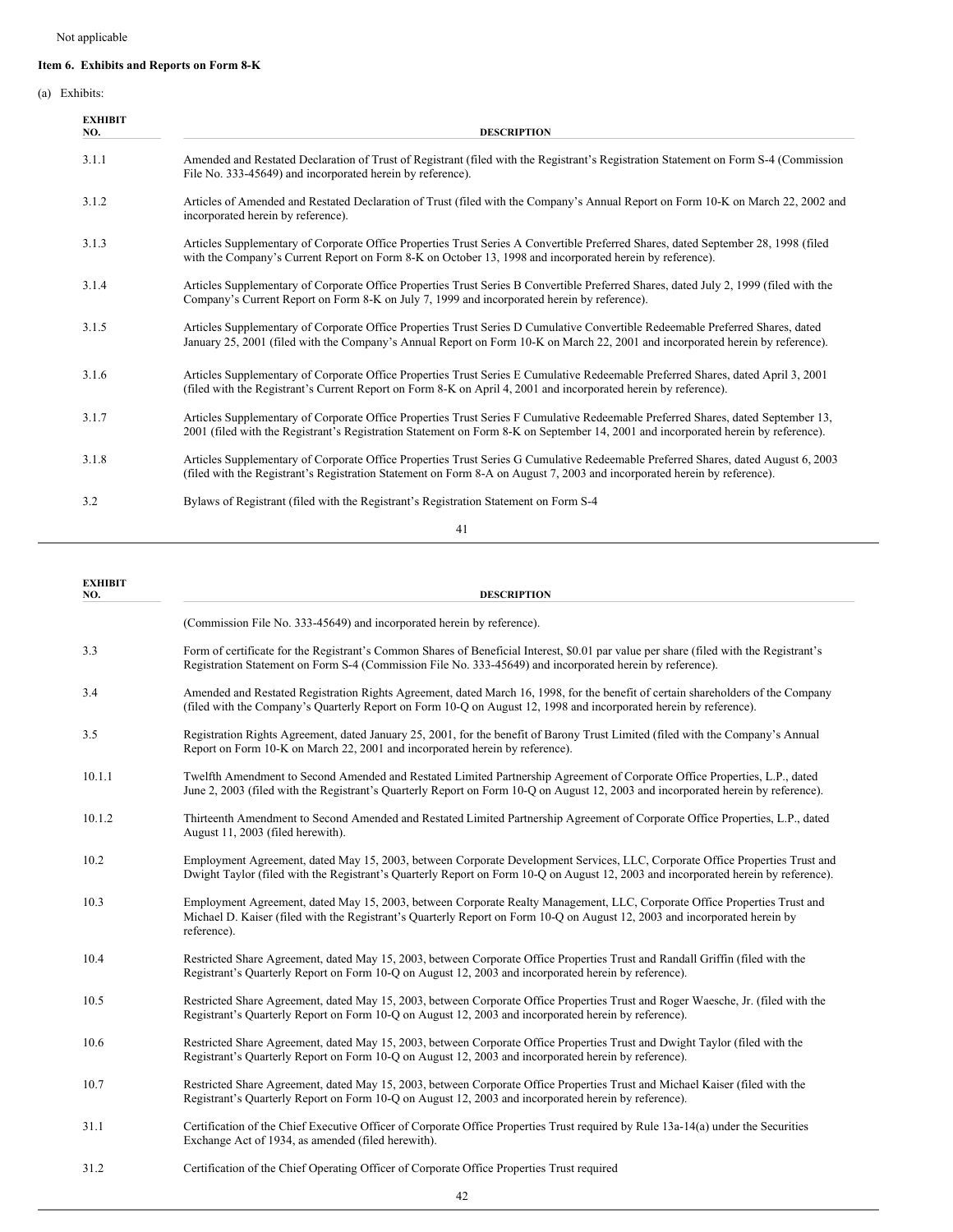| <b>EXHIBIT</b><br>NO. | <b>DESCRIPTION</b>                                                                                                                                                                                                                                                                                                                                                                                                                                                                                                                                                                          |  |  |  |  |  |  |  |  |  |
|-----------------------|---------------------------------------------------------------------------------------------------------------------------------------------------------------------------------------------------------------------------------------------------------------------------------------------------------------------------------------------------------------------------------------------------------------------------------------------------------------------------------------------------------------------------------------------------------------------------------------------|--|--|--|--|--|--|--|--|--|
|                       | by Rule 13a-14(a) under the Securities Exchange Act of 1934, as amended (filed herewith).                                                                                                                                                                                                                                                                                                                                                                                                                                                                                                   |  |  |  |  |  |  |  |  |  |
| 31.3                  | Certification of the Chief Financial Officer of Corporate Office Properties Trust required by Rule 13a-14(a) under the Securities<br>Exchange Act of 1934, as amended (filed herewith).                                                                                                                                                                                                                                                                                                                                                                                                     |  |  |  |  |  |  |  |  |  |
| 32.1                  | Certification of the Chief Executive Officer of Corporate Office Properties Trust required by Rule 13a-14(b) under the Securities<br>Exchange Act of 1934, as amended. (This exhibit shall not be deemed "filed" for purposes of Section 18 of the Securities Exchange Act<br>of 1934, as amended, or otherwise subject to the liability of that section. Further, this exhibit shall not be deemed to be incorporated by<br>reference into any filing under the Securities Exchange Act of 1933, as amended, or the Securities Exchange Act of 1934, as amended.)<br>(Furnished herewith.) |  |  |  |  |  |  |  |  |  |
| 32.2                  | Certification of the Chief Operating Officer of Corporate Office Properties Trust required by Rule 13a-14(b) under the Securities<br>Exchange Act of 1934, as amended. (This exhibit shall not be deemed "filed" for purposes of Section 18 of the Securities Exchange Act<br>of 1934, as amended, or otherwise subject to the liability of that section. Further, this exhibit shall not be deemed to be incorporated by<br>reference into any filing under the Securities Exchange Act of 1933, as amended, or the Securities Exchange Act of 1934, as amended.)<br>(Furnished herewith.) |  |  |  |  |  |  |  |  |  |
| 32.3                  | Certification of the Chief Financial Officer of Corporate Office Properties Trust required by Rule 13a-14(b) under the Securities<br>Exchange Act of 1934, as amended. (This exhibit shall not be deemed "filed" for purposes of Section 18 of the Securities Exchange Act<br>of 1934, as amended, or otherwise subject to the liability of that section. Further, this exhibit shall not be deemed to be incorporated by<br>reference into any filing under the Securities Exchange Act of 1933, as amended, or the Securities Exchange Act of 1934, as amended.)<br>(Furnished herewith.) |  |  |  |  |  |  |  |  |  |
|                       | 43                                                                                                                                                                                                                                                                                                                                                                                                                                                                                                                                                                                          |  |  |  |  |  |  |  |  |  |

b. We filed the following Current Reports on Form 8-K in the quarterly period ended September 30, 2003:

Report, furnished to the SEC on July 30, 2003 and amended on August 1, 2003, containing Item 7, Item 9 and Item 12 disclosures that were furnished in connection with the release of earnings on July 30, 2003. We also through this report made available certain additional information pertaining to our properties and operations as of and for the period ended June 30, 2003, as well as disclosures that were furnished in connection with a non-GAAP financial measure used in a conference call with the investment community.

Report, furnished to the SEC on July 31, 2003 (the date of the report was July 30, 2003), containing Item 7 and Item 12 disclosures that were furnished in connection with the release of earnings on July 30, 2003. Through this report, we made available our press release associated with the release of such earnings, as well as disclosures that were furnished in connection with a non-GAAP financial measure used in the press release.

Report, filed with the SEC on August 4, 2003 (the date of the report was June 2, 2003), containing Item 5 and Item 7 disclosures that were filed in connection with the acquisition of 13200 Woodland Park Drive and the Dulles Tech/ Ridgeview properties. This report contained financial statements for the properties described herein, as well as certain pro forma financial statements. This report also contained a schedule supporting the computation of its ratio of earnings to fixed charges and preferred share dividends.

Report, filed with the SEC on August 7, 2003 (the date of the report was August 6, 2003), containing Item 5 and Item 7 disclosures that were filed in connection with our entry into an underwriting agreement with a firm for the public offering of cumulative redeemable preferred shares of beneficial interest.

Report, filed with the SEC on September 12, 2003, containing Item 5 disclosures that were filed in connection with the identification of non-GAAP financial measures used in the Company's Annual Report on Form 10-K for the year 2002, which was filed with the SEC prior to the effective date of SEC Regulation G, and the reconciliations of such non-GAAP financial measures required under Regulation G.

# <span id="page-24-0"></span>**SIGNATURES**

Pursuant to the requirements of the Securities Act of 1934, the Registrant has duly caused this report to be signed on its behalf by the undersigned, thereunto duly authorized.

| <b>CORPORATE OFFICE PROPERTIES</b><br><b>TRUST</b> |                   |     |                                                                                                            |  |  |  |  |  |  |
|----------------------------------------------------|-------------------|-----|------------------------------------------------------------------------------------------------------------|--|--|--|--|--|--|
| Date:                                              | November 12, 2003 | By: | /s/ Randall M. Griffin<br>Randall M. Griffin<br>President and Chief Operating Officer                      |  |  |  |  |  |  |
| Date:                                              | November 12, 2003 | By: | /s/ Roger A. Waesche, Jr.<br>Roger A. Waesche, Jr.<br>Senior Vice President and Chief<br>Financial Officer |  |  |  |  |  |  |
|                                                    |                   | 44  |                                                                                                            |  |  |  |  |  |  |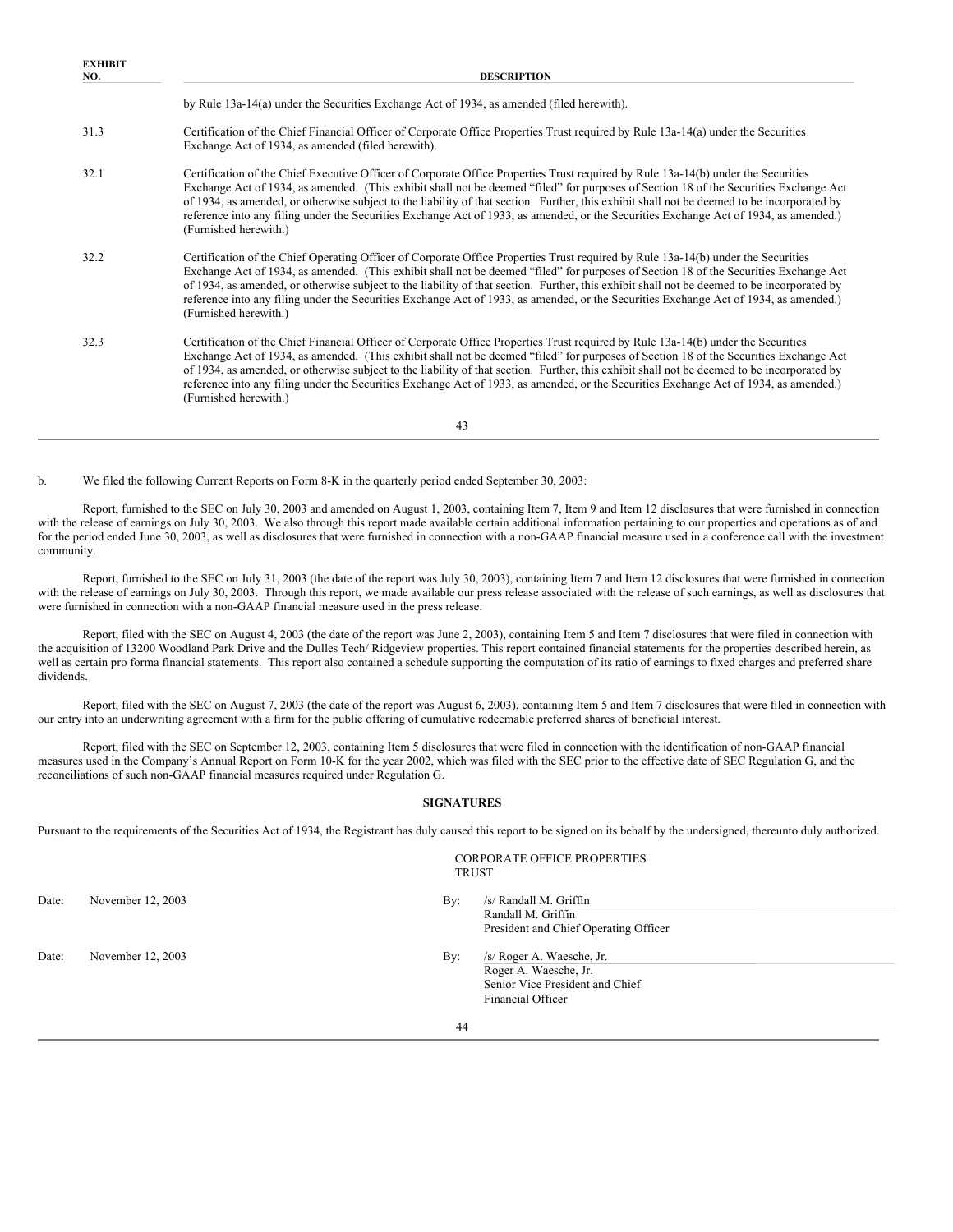# **THIRTEENTH AMENDMENT TO SECOND AMENDED AND RESTATED LIMITED PARTNERSHIP AGREEMENT OF CORPORATE OFFICE PROPERTIES, L.P.**

THIS THIRTEENTH AMENDMENT (the "Amendment") to the Second Amended and Restated Limited Partnership Agreement of Corporate Office Properties, L.P., a Delaware limited partnership (the "Partnership"), is made and entered into as of August 11, 2003, by and among the undersigned parties.

### **Recitals**

A. The Partnership is a limited partnership organized under the Delaware Revised Uniform Limited Partnership Act (the "Act") and governed by that certain Second Amended and Restated Limited Partnership Agreement dated as of January, 1999, as amended by that certain First Amendment to Second Amended and Restated Limited Partnership Agreement dated as of December 21, 1999, that certain Second Amendment to Second Amended and Restated Limited Partnership Agreement dated as of December 21, 1999, that certain Third Amendment to Second Amended and Restated Limited Partnership Agreement dated as of September 29, 2000, that certain Fourth Amendment to Second Amended and Restated Limited Partnership Agreement dated as of November 27, 2000, that certain Fifth Amendment to Second Amended and Restated Limited Partnership Agreement dated as of January 25, 2001, that certain Sixth Amendment to Second Amended and Restated Limited Partnership Agreement dated as of April 6, 2001, that certain Seventh Amendment to the Second Amended and Restated Partnership Agreement dated as of August 30, 2001, that certain Eighth Amendment to the Second Amended and Restated Partnership Agreement dated September 14, 2001, that certain Ninth Amendment to the Second Amended and Restated Partnership Agreement dated October 16, 2001, that certain Tenth Amendment to the Second Amended and Restated Partnership Agreement dated December 29, 2001, that certain Eleventh Amendment to the Second Amended and Restated Partnership Agreement dated December 15, 2002 and that certain Twelfth Amendment to the Second Amended and Restated Partnership Agreement dated June 2, 2003 (as amended, the "Agreement").

B. The sole general partner of the Partnership is Corporate Office Properties Trust, a real estate investment trust formed under the laws of the State of Maryland (the "General Partner").

C. The General Partner has issued 2,200,000 of its 8% Series G Cumulative Redeemable Preferred Shares (the "Series G Preferred REIT Shares") in a public offering (the "Offering").

D. As required under Sections 4.2(B) and (C) of the Agreement, the General Partner intends to transfer the net proceeds of the Offering (or cause them to be transferred) to or for the benefit of the Partnership in exchange for additional Partnership

Interests in the Partnership having designations, rights and preferences substantially similar to the economic rights of the holders of the Series G Preferred REIT Shares (the "Series G Preferred Units").

E. The General Partner desires to amend the Agreement to acknowledge the contribution of the net proceeds of the Offering by the General Partner to the Partnership in exchange for the Series G Preferred Units. Unless otherwise defined herein, all capitalized terms used in this Amendment shall have the same meanings as set forth in the Agreement.

NOW THEREFORE, in consideration of the foregoing and of the mutual premises set forth herein, the General Partner, intending to be legally bound hereby, hereby amends the Agreement as follows, effective as of the date set forth above.

1. The foregoing recitals to this Amendment are hereby incorporated in and made a part of this Amendment.

(a) Upon consummation of the Offering, the General Partner shall contribute the net proceeds of the Offering to the Partnership.

(b) Upon the contribution of the net proceeds of the Offering to the Partnership by the General Partner, and in accordance with Section 4.2(B) of the Agreement, the Partnership shall issue to the General Partner 2,200,000 Series G Preferred Units, equal to the number of Series G Preferred REIT Shares issued by the General Partner in connection with the Offering.

(c) For purposes of the Agreement, including the maintenance of Capital Accounts, the General Partner shall be treated as making a Capital Contribution of \$53,548,000, equal to the product of \$24.34 times the number of Series G Preferred Units issued to the General Partner.

(d) The General Partner is hereby amending Exhibit 1 to the Agreement by substituting for the existing addendum to Exhibit 1 the Addendum to Exhibit 1 in the form attached hereto to reflect the issuance of the Series G Preferred Units to the General Partner.

2. Except as explicitly modified by this Amendment, all of the provisions of the Agreement are hereby ratified and confirmed, and shall remain in full force and effect.

3. This Amendment shall take effect upon the contribution of the net proceeds of the Offering to the Partnership by the General Partner, and in the event such contribution is not made, this Amendment shall be of no force or effect.

# **(SIGNATURE PAGE FOLLOWS)**

 $\mathfrak{D}$ 

In witness whereof, the General Partner has executed this Amendment as of the day and year first above written.

CORPORATE OFFICE PROPERTIES TRUST, a Maryland Real Estate Investment Trust

By: /s/ John Harris Gurley Name: John Harris Gurley<br>Title: Sr. Vice Pres. Sr. Vice Pres.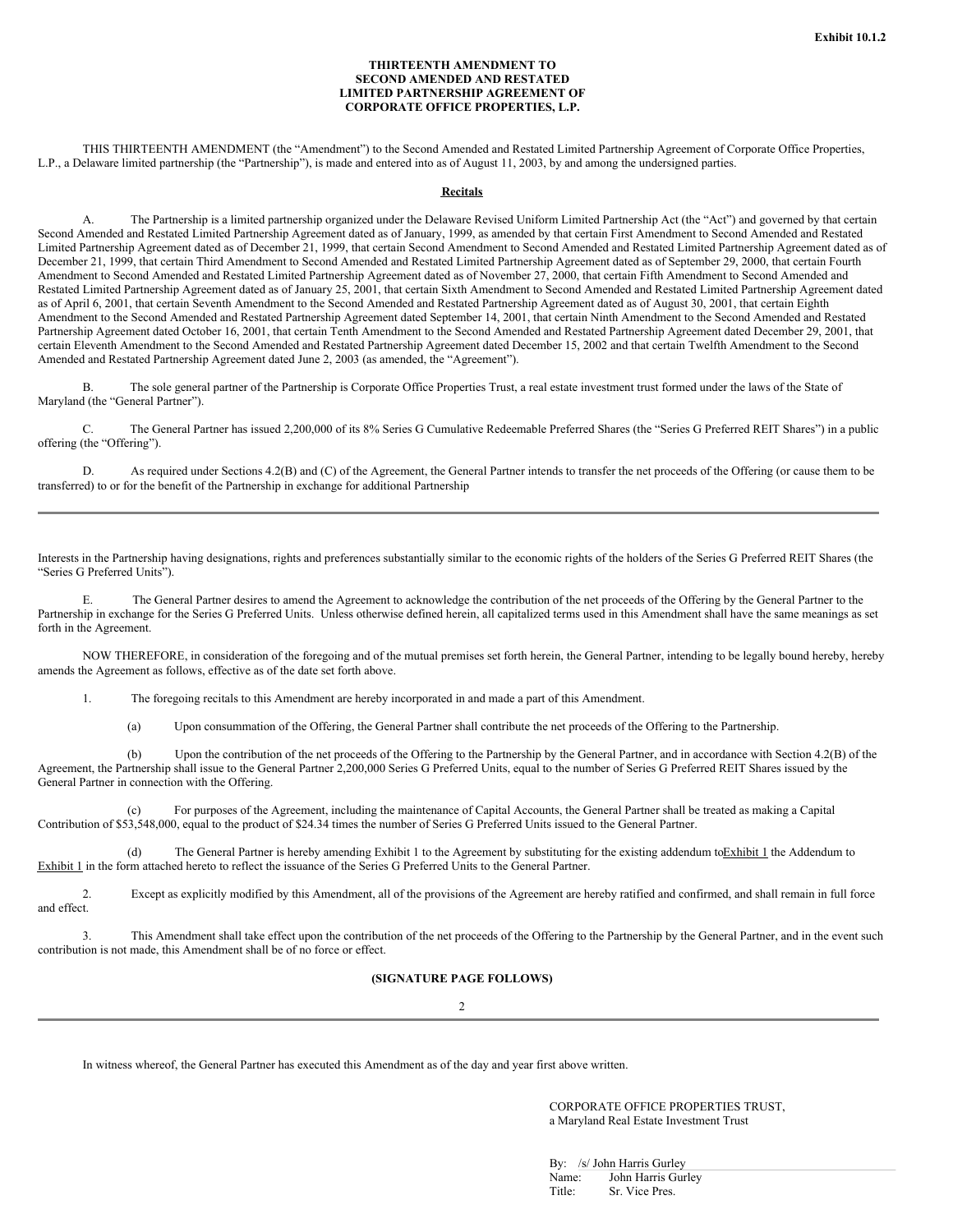# **Exhibit 1 Addendum**

| <b>Series</b><br>Preferred<br>Units | <b>Preferred Limited</b><br>Partner | No. of<br>Preferred<br>Units |     | Liquidation<br>Preference<br>Per<br>Preferred<br>Unit | Priority<br>Percentage<br>Return * | Priority | Conversion<br>Factor | Conversion<br>Commencement<br>Date |
|-------------------------------------|-------------------------------------|------------------------------|-----|-------------------------------------------------------|------------------------------------|----------|----------------------|------------------------------------|
| B                                   | General Partner                     | 1,250,000                    | S   | 25                                                    | $2.50\%$                           | Senior   | None                 | N/A                                |
|                                     | General Partner                     | 544,000                      | S   | 25                                                    | 1.00%                              | Senior   | $***$                | **                                 |
| E                                   | General Partner                     | 1,150,000                    | S   | 25                                                    | 2.5625%                            | Senior   | None                 | N/A                                |
|                                     | General Partner                     | 1,425,000                    | \$. | 25                                                    | $10.25\%$                          | Senior   | None                 | N/A                                |
| G                                   | General Partner                     | 2,200,000                    | Ъ   | 25                                                    | 8%                                 | Senior   | None                 | N/A                                |

<sup>\*</sup> Priority Return Percentage is expressed as a percentage of the Liquidation Preference per Distribution Period. *See* the Agreement for the definitions of "Priority Return Percentage," "Liquidation Preference" and "Distribution Period."

4

<sup>\*\*</sup> With respect to any series of Preferred Units issued to the General Partner pursuant to Section 4.2(B) of the Agreement, the Conversion Commencement Date and the applicable Conversion Factor shall correspond to the conversion commencement date and conversion factor of the related issuance of securities by the General Partner as provided in Section 4.2(B) of the Agreement. *See* Section 9.8(A)(1) of the Agreement.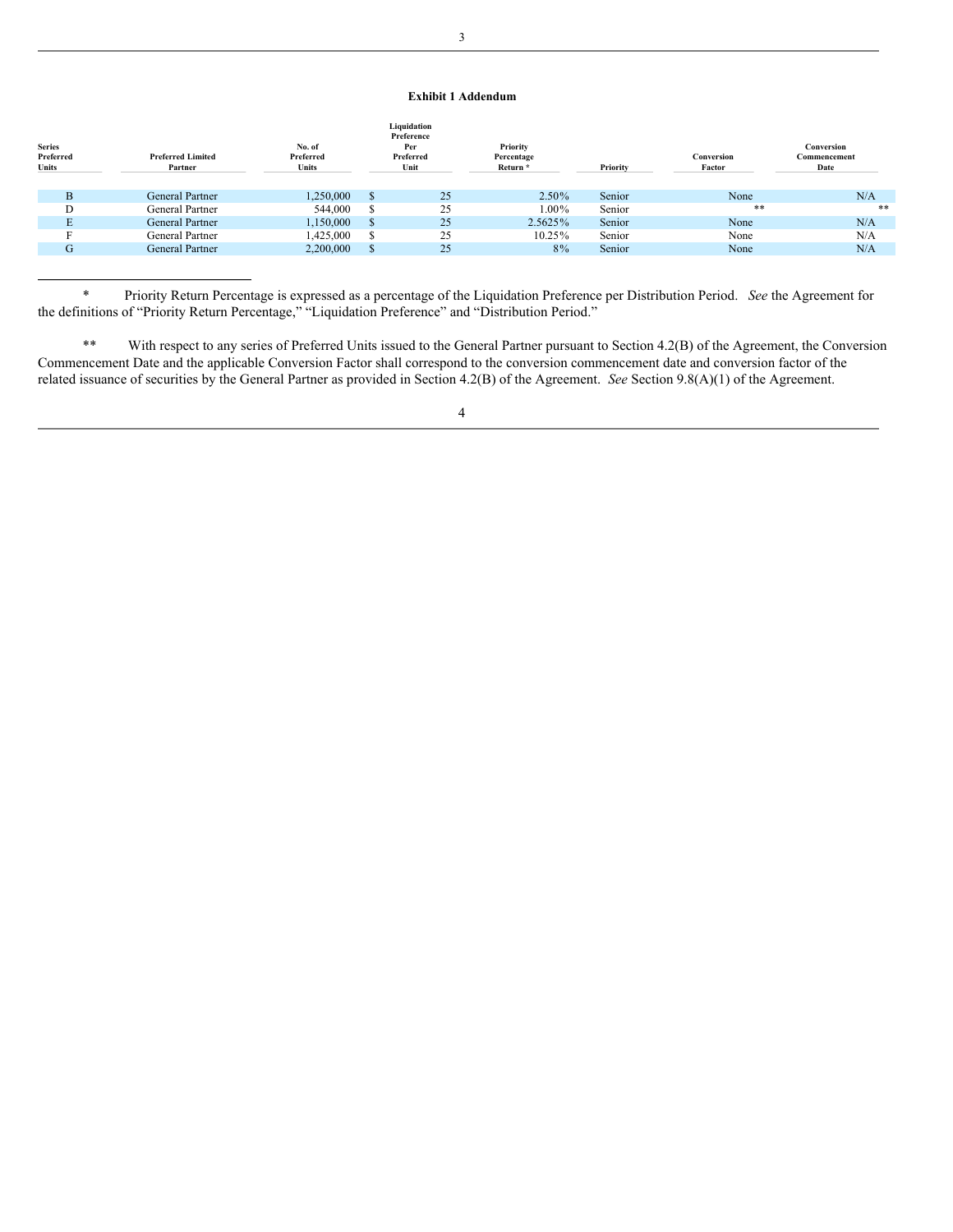# CERTIFICATIONS REQUIRED BY RULE 13a-14(a) UNDER THE SECURITIES EXCHANGE ACT OF 1934

# **CERTIFICATIONS**

I, Clay W. Hamlin, III, certify that:

1. I have reviewed this quarterly report on Form 10-Q of Corporate Office Properties Trust;

2. Based on my knowledge, this report does not contain any untrue statement of a material fact or omit to state a material fact necessary to make the statements made, in light of the circumstances under which such statements were made, not misleading with respect to the period covered by this report;

3. Based on my knowledge, the financial statements, and other financial information included in this report, fairly present in all material respects the financial condition, results of operations and cash flows of the registrant as of, and for, the periods presented in this report;

4. The registrant's other certifying officer(s) and I are responsible for establishing and maintaining disclosure controls and procedures (as defined in Exchange Act Rules 13a-15(e) and 15d-15(e)) for the registrant and have:

- a) Designed such disclosure controls and procedures, or caused such disclosure controls and procedures to be designed under our supervision, to ensure that material information relating to the registrant, including its consolidated subsidiaries, is made known to us by others within those entities, particularly during the period in which this report is being prepared;
- b) Evaluated the effectiveness of the registrant's disclosure controls and procedures and presented in this report our conclusions about the effectiveness of the disclosure controls and procedures, as of the end of the period covered by this report based on such evaluation; and
- c) Disclosed in this report any change in the registrant's internal control over financial reporting that occurred during the registrant's most recent fiscal quarter (the registrant's fourth fiscal quarter in the case of an annual report) that has materially affected, or is reasonably likely to materially affect, the registrant's internal control over financial reporting; and

5. The registrant's other certifying officer(s) and I have disclosed, based on our most recent evaluation of internal control over financial reporting, to the registrant's auditors and the audit committee of the registrant's board of directors (or persons performing the equivalent functions):

- a) All significant deficiencies and material weaknesses in the design or operation of internal control over financial reporting which are reasonably likely to adversely affect the registrant's ability to record, process, summarize and report financial information; and
- b) Any fraud, whether or not material, that involves management or other employees who have a significant role in the registrant's internal control over financial reporting.

Date: November 12, 2003 /s/ Clay W. Hamlin, III

Clay W. Hamlin, III

Chief Executive Officer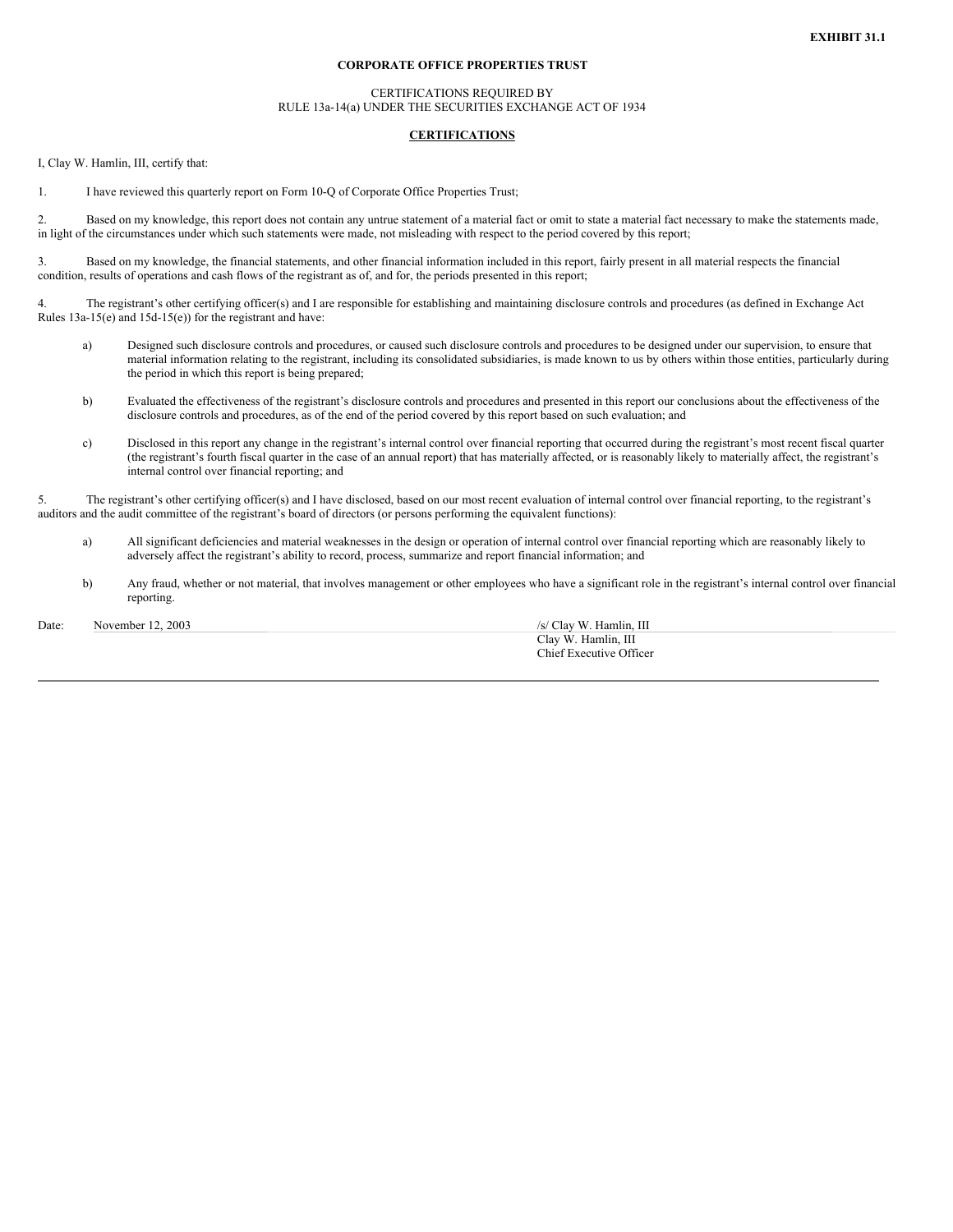# CERTIFICATIONS REQUIRED BY RULE 13a-14(a) UNDER THE SECURITIES EXCHANGE ACT OF 1934

# **CERTIFICATIONS**

I, Randall M. Griffin, certify that:

1. I have reviewed this quarterly report on Form 10-Q of Corporate Office Properties Trust;

2. Based on my knowledge, this report does not contain any untrue statement of a material fact or omit to state a material fact necessary to make the statements made, in light of the circumstances under which such statements were made, not misleading with respect to the period covered by this report;

3. Based on my knowledge, the financial statements, and other financial information included in this report, fairly present in all material respects the financial condition, results of operations and cash flows of the registrant as of, and for, the periods presented in this report;

4. The registrant's other certifying officer(s) and I are responsible for establishing and maintaining disclosure controls and procedures (as defined in Exchange Act Rules 13a-15(e) and 15d-15(e)) for the registrant and have:

- a) Designed such disclosure controls and procedures, or caused such disclosure controls and procedures to be designed under our supervision, to ensure that material information relating to the registrant, including its consolidated subsidiaries, is made known to us by others within those entities, particularly during the period in which this report is being prepared;
- b) Evaluated the effectiveness of the registrant's disclosure controls and procedures and presented in this report our conclusions about the effectiveness of the disclosure controls and procedures, as of the end of the period covered by this report based on such evaluation; and
- c) Disclosed in this report any change in the registrant's internal control over financial reporting that occurred during the registrant's most recent fiscal quarter (the registrant's fourth fiscal quarter in the case of an annual report) that has materially affected, or is reasonably likely to materially affect, the registrant's internal control over financial reporting; and

5. The registrant's other certifying officer(s) and I have disclosed, based on our most recent evaluation of internal control over financial reporting, to the registrant's auditors and the audit committee of the registrant's board of directors (or persons performing the equivalent functions):

- a) All significant deficiencies and material weaknesses in the design or operation of internal control over financial reporting which are reasonably likely to adversely affect the registrant's ability to record, process, summarize and report financial information; and
- b) Any fraud, whether or not material, that involves management or other employees who have a significant role in the registrant's internal control over financial reporting.

| Date: | November 12, 2003 | / Randall M. Griffin<br>/s/ |
|-------|-------------------|-----------------------------|
|       |                   | .                           |

Randall M. Griffin President and Chief Operating Officer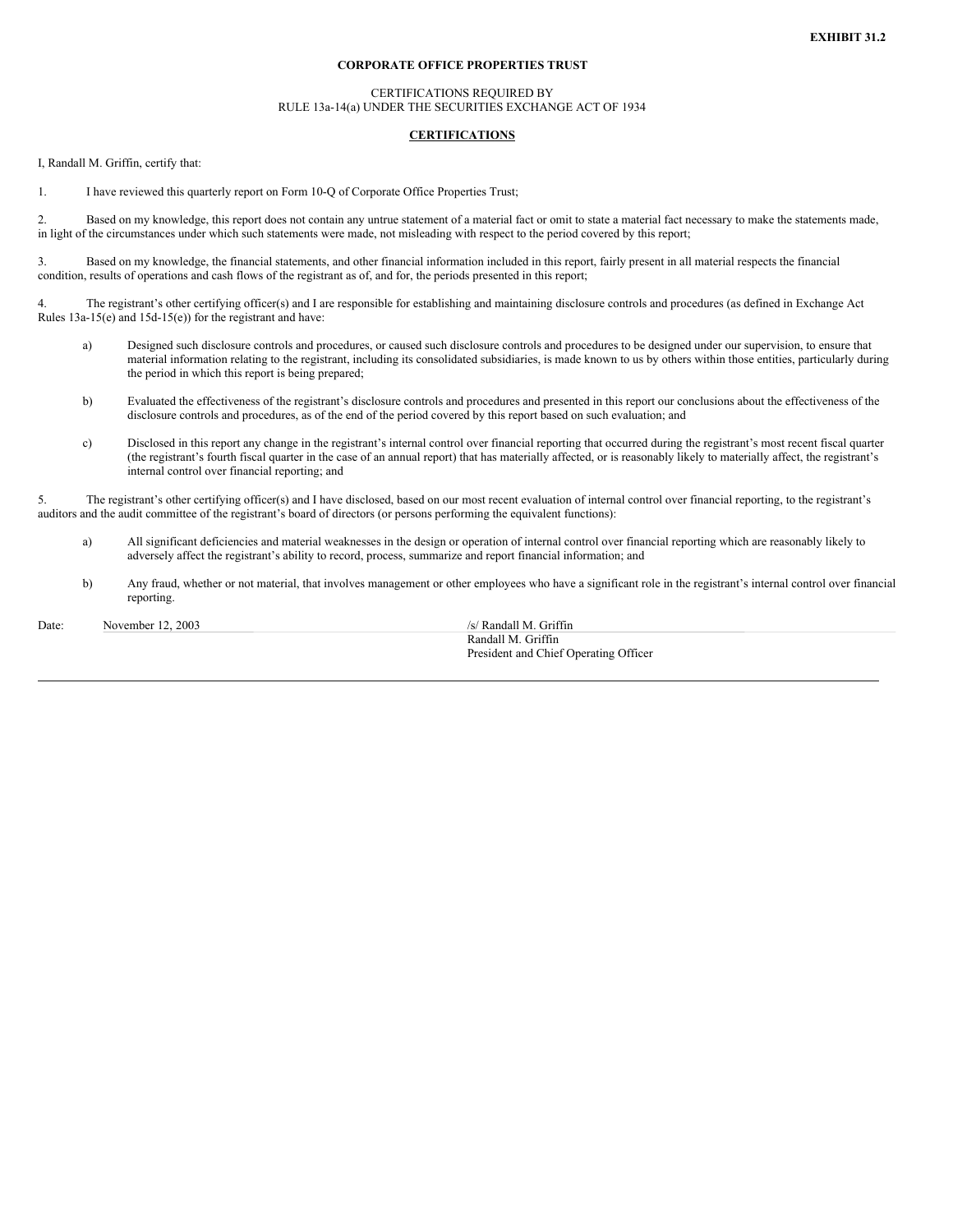# CERTIFICATIONS REQUIRED BY RULE 13a-14(a) UNDER THE SECURITIES EXCHANGE ACT OF 1934

# **CERTIFICATIONS**

I, Roger A. Waesche, Jr., certify that:

1. I have reviewed this quarterly report on Form 10-Q of Corporate Office Properties Trust;

2. Based on my knowledge, this report does not contain any untrue statement of a material fact or omit to state a material fact necessary to make the statements made, in light of the circumstances under which such statements were made, not misleading with respect to the period covered by this report;

3. Based on my knowledge, the financial statements, and other financial information included in this report, fairly present in all material respects the financial condition, results of operations and cash flows of the registrant as of, and for, the periods presented in this report;

4. The registrant's other certifying officer(s) and I are responsible for establishing and maintaining disclosure controls and procedures (as defined in Exchange Act Rules 13a-15(e) and 15d-15(e)) for the registrant and have:

- a) Designed such disclosure controls and procedures, or caused such disclosure controls and procedures to be designed under our supervision, to ensure that material information relating to the registrant, including its consolidated subsidiaries, is made known to us by others within those entities, particularly during the period in which this report is being prepared;
- b) Evaluated the effectiveness of the registrant's disclosure controls and procedures and presented in this report our conclusions about the effectiveness of the disclosure controls and procedures, as of the end of the period covered by this report based on such evaluation; and
- c) Disclosed in this report any change in the registrant's internal control over financial reporting that occurred during the registrant's most recent fiscal quarter (the registrant's fourth fiscal quarter in the case of an annual report) that has materially affected, or is reasonably likely to materially affect, the registrant's internal control over financial reporting; and

5. The registrant's other certifying officer(s) and I have disclosed, based on our most recent evaluation of internal control over financial reporting, to the registrant's auditors and the audit committee of the registrant's board of directors (or persons performing the equivalent functions):

- a) All significant deficiencies and material weaknesses in the design or operation of internal control over financial reporting which are reasonably likely to adversely affect the registrant's ability to record, process, summarize and report financial information; and
- b) Any fraud, whether or not material, that involves management or other employees who have a significant role in the registrant's internal control over financial reporting.

| Date: | November 12, 2003 |  |  |
|-------|-------------------|--|--|
|       |                   |  |  |

Date: November 12, 2003 /s/ Roger A. Waesche, Jr. Roger A. Waesche, Jr. Senior Vice President and Chief Financial Officer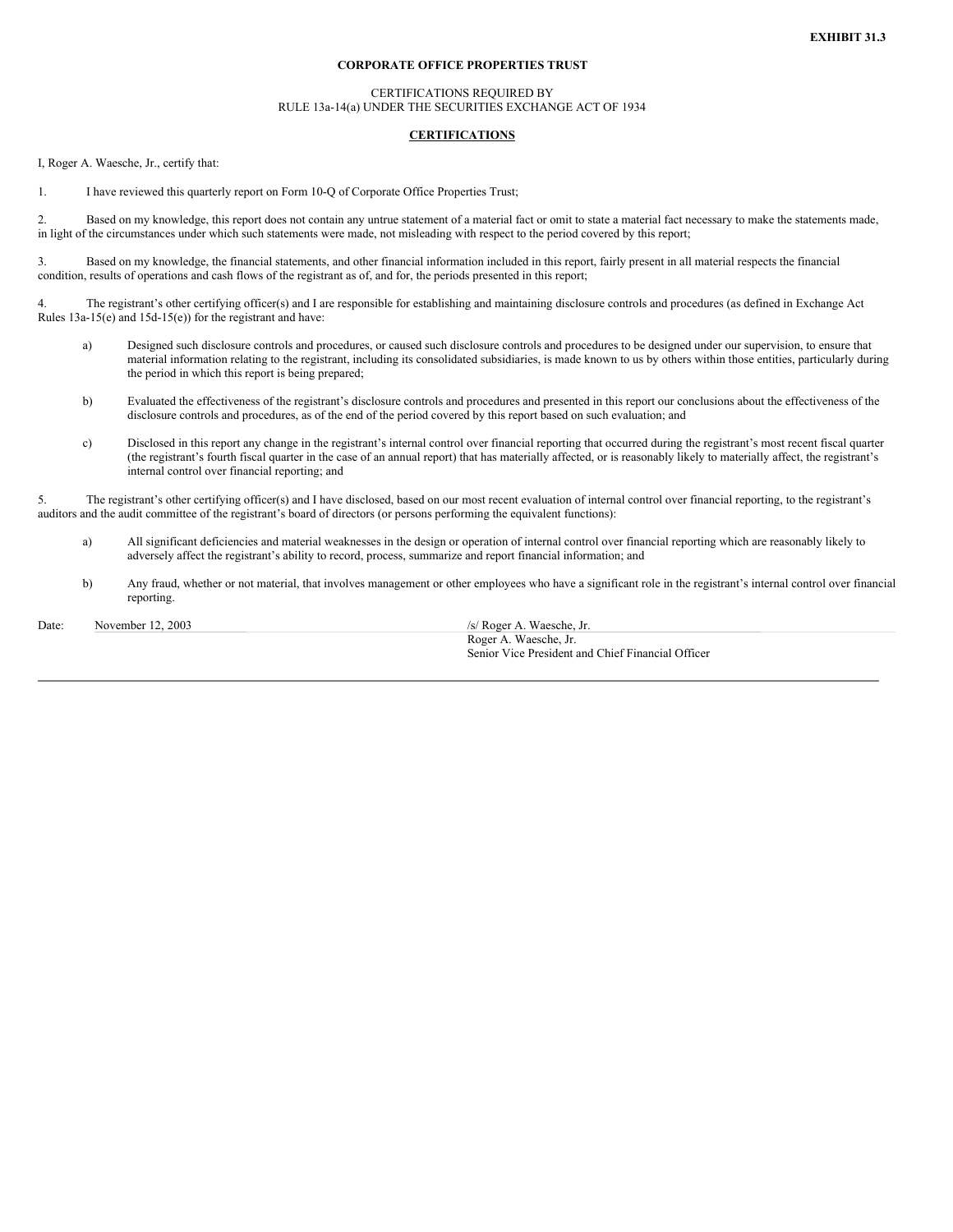#### CERTIFICATIONS REQUIRED BY RULE 13a-14(b) UNDER THE SECURITIES EXCHANGE ACT OF 1934

In connection with the Quarterly Report of Corporate Office Properties Trust (the "Company") on Form 10-Q for the quarterly period ended September 30, 2003, as filed with the Securities and Exchange Commission on the date hereof (the "Report"), I, Clay W. Hamlin, III, Chief Executive Officer of the Company, certify that based on my knowledge:

- (1) The Report fully complies with the requirements of section 13(a) or 15(d) of the Securities Exchange Act of 1934; and
- (2) The information contained in the Report fairly presents, in all material respects, the financial condition and result of operations of the Company.

/s/ Clay W. Hamlin, III Clay W. Hamlin, III Chief Executive Officer

Date: November 12, 2003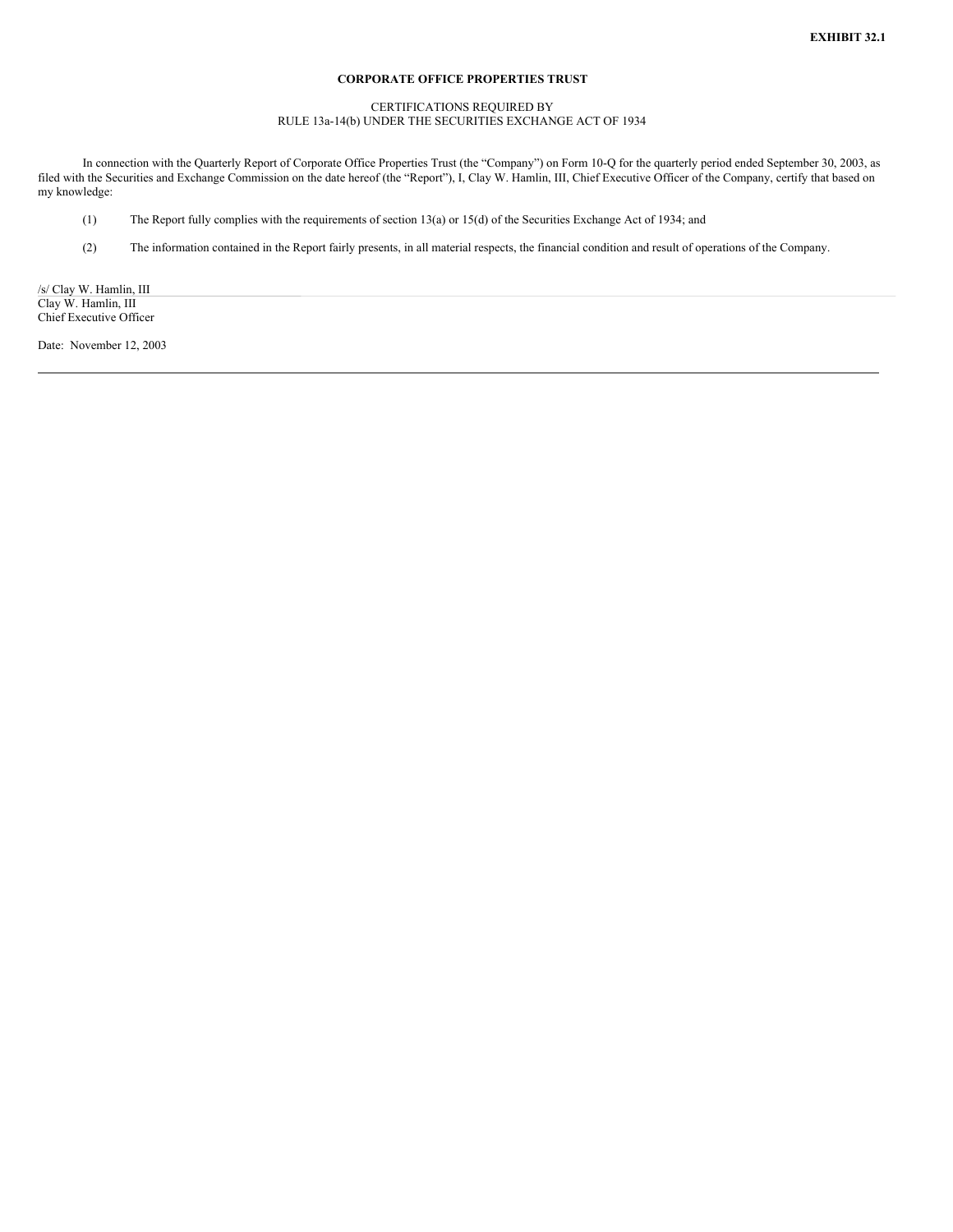#### CERTIFICATIONS REQUIRED BY RULE 13a-14(b) UNDER THE SECURITIES EXCHANGE ACT OF 1934

In connection with the Quarterly Report of Corporate Office Properties Trust (the "Company") on Form 10-Q for the quarterly period ended September 30, 2003, as filed with the Securities and Exchange Commission on the date hereof (the "Report"), I, Randall M. Griffin, President and Chief Operating Officer of the Company, certify that based on my knowledge:

- (1) The Report fully complies with the requirements of section 13(a) or 15(d) of the Securities Exchange Act of 1934; and
- (2) The information contained in the Report fairly presents, in all material respects, the financial condition and result of operations of the Company.

/s/ Randall M. Griffin Randall M. Griffin President and Chief Operating Officer

Date: November 12, 2003